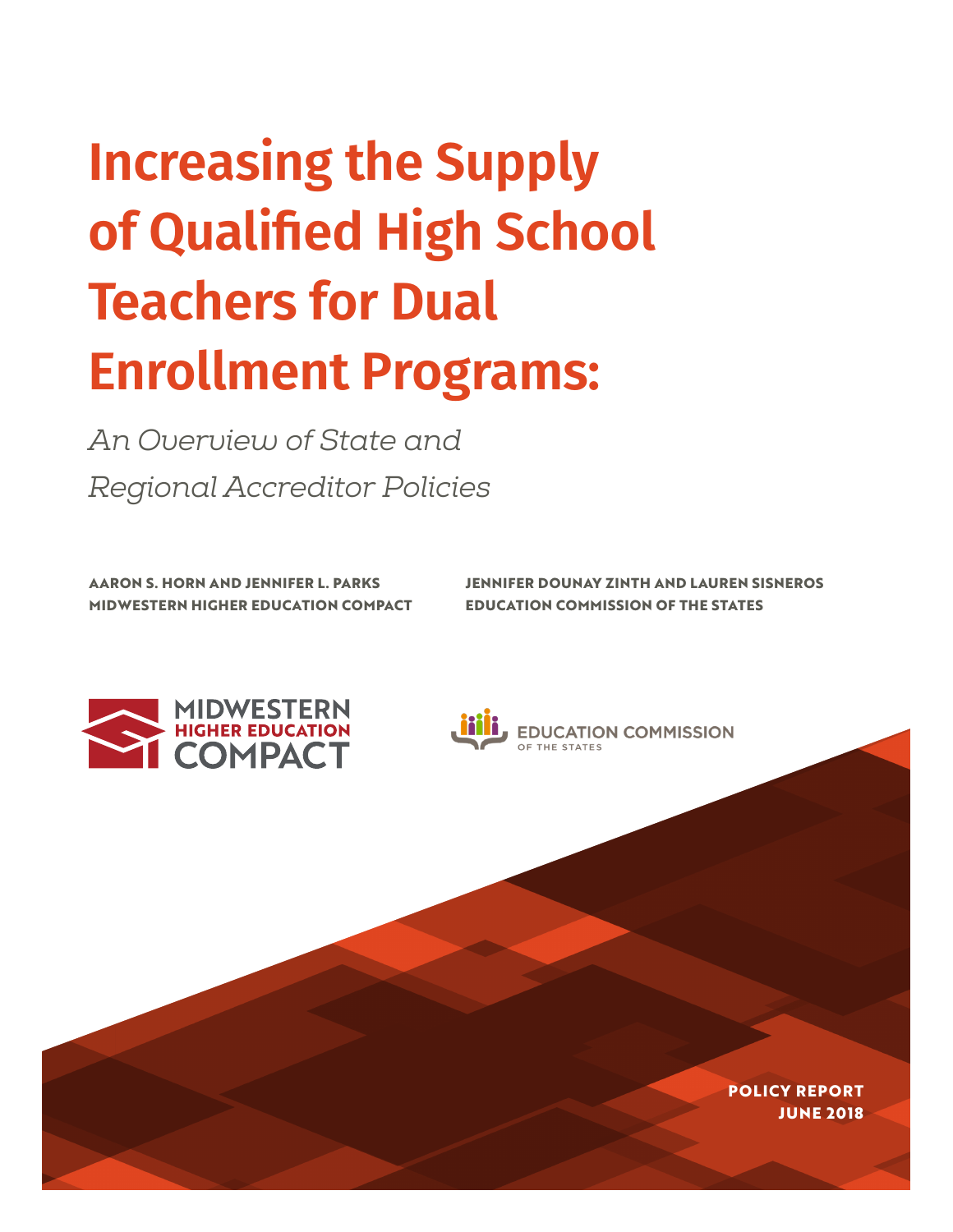*Legislatively created, the Midwestern Higher Education Compact's purpose is to provide greater higher education opportunities and services in the Midwestern region. Collectively the 12 member states work together to create solutions that build higher education's capacity to better serve individuals, institutions, and states by leveraging the region's resources, expertise, ideas, and experiences through multi-state: convening, programs, research, and contracts.*

## **CONTACT**

**AARON HORN** *Director for Policy Research* (612)677-2768 *office* aaronh[@mhec.org](mailto:aaronh%40mhec.org?subject=)

**JENNIFER ZINTH** *Principal: High School and STEM* (303)299-3689 *office* [jzinth@ecs.org](mailto:jzinth%40ecs.org?subject=)

© COPYRIGHT 2018. **MIDWESTERN HIGHER EDUCATION COMPACT** 105 Fifth Avenue South, Suite 450 Minneapolis, MN 55401 PHONE: (612) 677-2777 FAX: (612) 767-3353 E-MAIL: [mhec@mhec.org](mailto:mhec%40mhec.org?subject=) **[MHEC.ORG](http://MHEC.ORG)**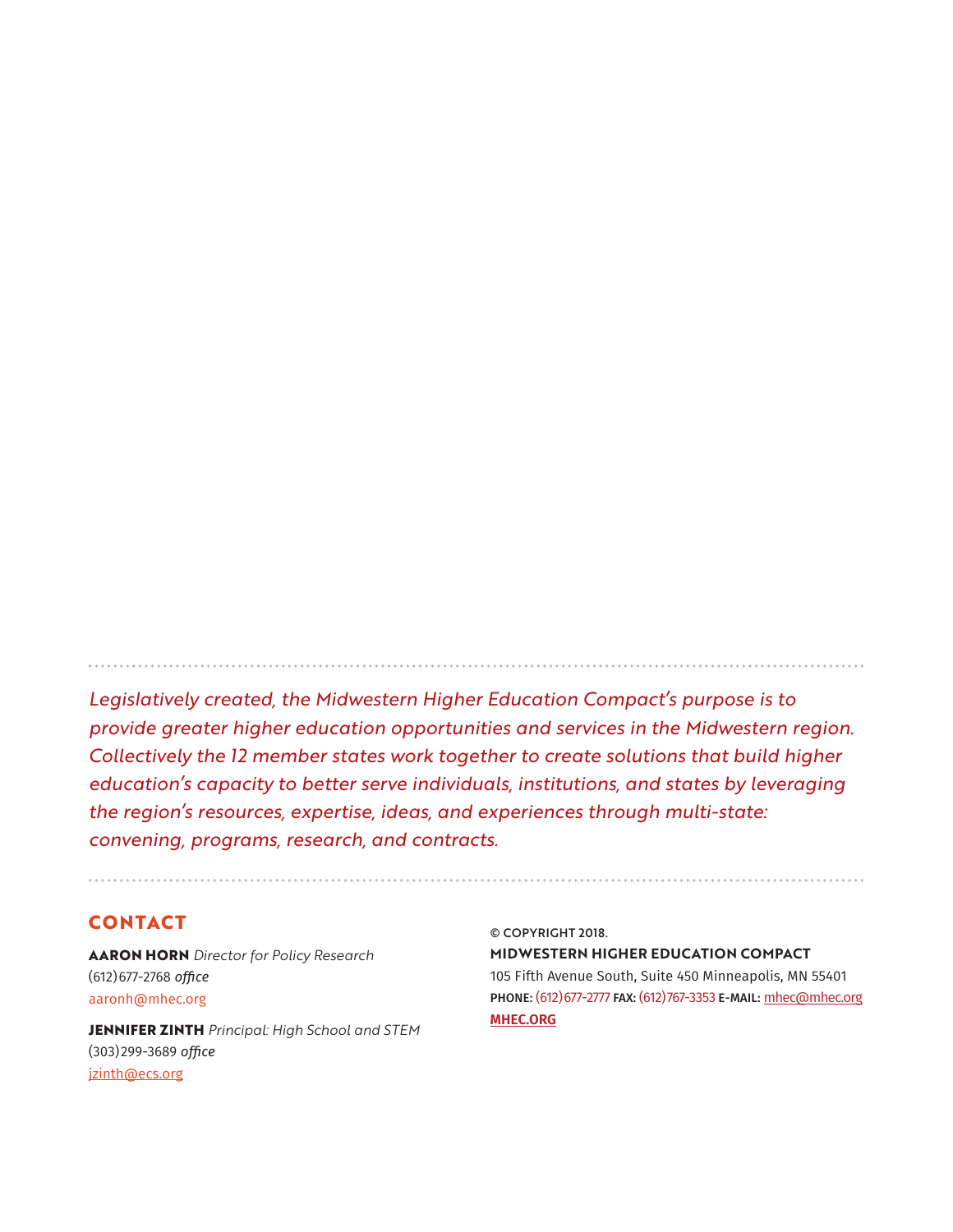## **KEY INSIGHTS**

- $\blacktriangleright$  Dual enrollment programs, including concurrent enrollment, allow high school students to take college courses, usually for both high school and college credit. Courses may be taught by postsecondary faculty or high school instructors approved by the partnering postsecondary institution. States encourage such programs as part of their strategies to decrease the studentborne cost of postsecondary education and increase students' postsecondary aspirations, readiness and success.
- $\blacktriangleright$  In the last decade, growth in the number and breadth of dual enrollment courses has resulted in concerns about the quality of such coursework and its transferability to and among postsecondary institutions. Of great concern are the qualifications of high school teachers certified by partnering institutions to teach such courses.
- $\blacktriangleright$  Eight policy themes were identified in the national analysis pertaining to instructor qualifications, with four addressing the level of qualifications and four addressing the authority under which the levels of qualifications are set and/or approved. Policies pertaining to the level of instructor qualifications referenced equivalent faculty qualifications, a master's degree, graduate credit requirements, and other requirements. Policies pertaining to the authority under which qualifications are set and/or approved referenced regional accreditors, the National Association of Concurrent Enrollment Partnerships, K-12 and postsecondary system boards, and institutions.
- $\blacktriangleright$  The Higher Learning Commission (HLC) requires that dual enrollment instructors of nonoccupational courses possess a master's degree

in the content area being taught or a master's degree in another field with at least 18 graduate credit hours in the relevant content area. The sole possession of a Master of Education degree without regard to the discipline of the dual credit course is not evidence of faculty qualification.

- $\blacktriangleright$  According to HLC, tested experience can complement or substitute for an earned credential when determining faculty qualifications. However, a sole reliance on students' classroom achievement as tested experience is not sufficient evidence of faculty qualification.
- $\blacktriangleright$  Seven types of state strategies were identified for increasing the supply of qualified high school teachers: (1) providing general program support; (2) offering financial aid for high school instructors to complete graduate credits; (3) incentivizing professional development through teacher bonuses; (4) increasing awareness of graduate program options; (5) requiring state reporting of teachers attending training and support programs; (6) employing tested experience models; and (7) utilizing alternative course delivery models to facilitate the completion of graduate credits.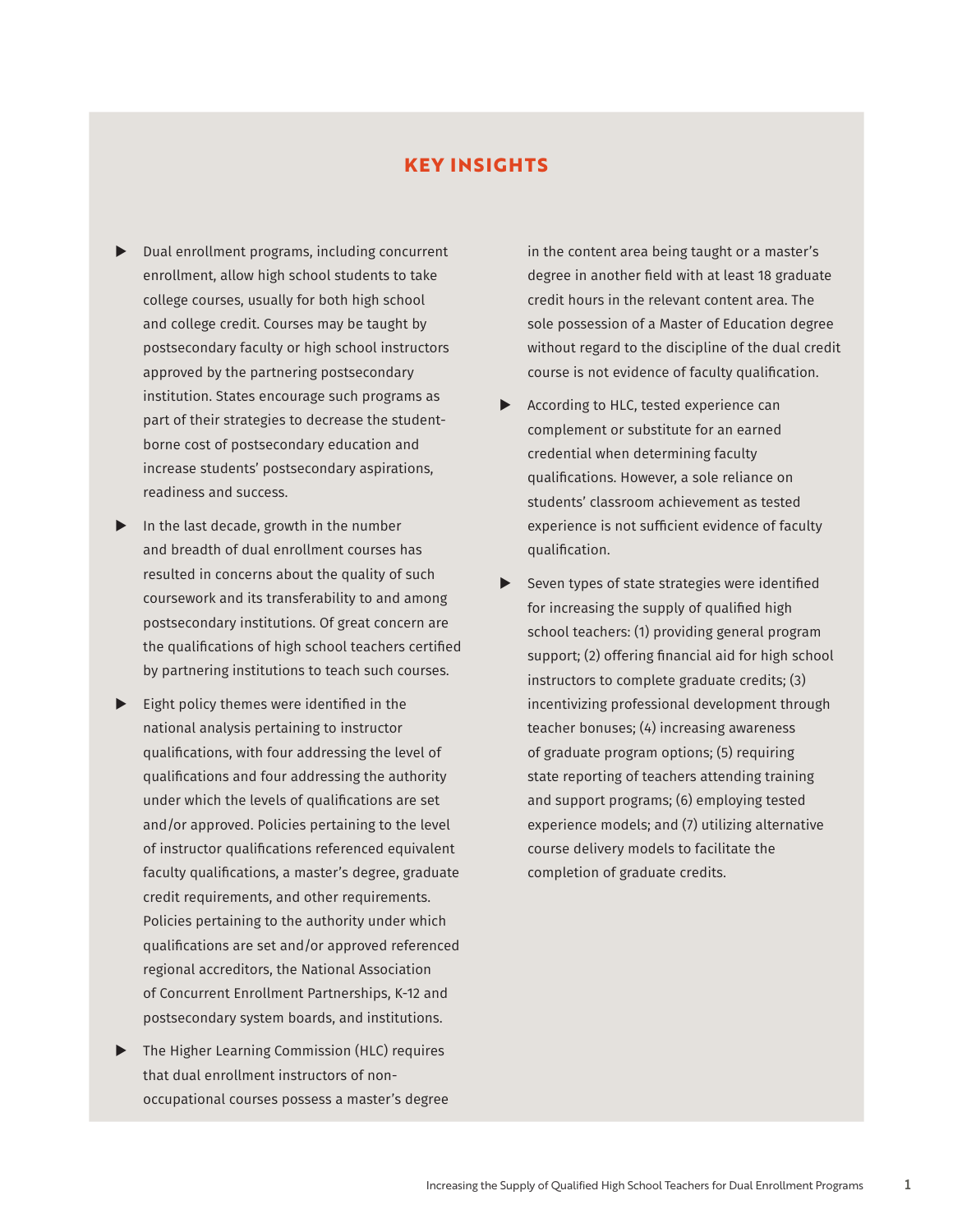# **INCREASING THE SUPPLY OF QUALIFIED HIGH SCHOOL TEACHERS FOR DUAL ENROLLMENT PROGRAMS: AN OVERVIEW OF STATE AND REGIONAL ACCREDITOR POLICIES**

**As dual enrollment programs continue to expand,** a critical challenge is to ensure that the quality of such courses offered by high school instructors is equivalent to the quality of courses taught by college faculty. Sta a critical challenge is to ensure that the quality of such courses offered by high school instructors  $\blacksquare$  is equivalent to the quality of courses taught historically constituted one facet of efforts to regulate educational quality and have recently come under increasing scrutiny by state policymakers and some accrediting bodies. For example, the Higher Learning Commission (HLC), the largest of the regional accreditors, refined its policy language in 2015 pertaining to the qualifications of faculty and, consequently, the qualifications of dual enrollment instructors. HLC underscored its requirement that dual enrollment instructors possess a master's degree in the content area being taught or a master's degree in another field with at least 18 graduate credit hours in the relevant content area. States, institutions, and school districts suddenly found themselves with a significant proportion of their dual enrollment teaching force that was under-credentialed.

This report seeks to inform state policy for increasing the supply of high school instructors who are qualified to teach in dual enrollment programs. First, a brief definition of dual enrollment is provided. Second, results are presented from a content analysis of state policies for dual enrollment instructor qualifications. Third, the faculty qualification policies of regional accreditation organizations are compared with a particular emphasis on the Higher Learning Commission and the Southern Association of Colleges and Schools. Fourth, several strategies are identified that aim to bolster graduate education programs and encourage teachers to complete relevant graduate coursework.

## **DEFINING DUAL ENROLLMENT**

*Dual enrollment* or *dual credit* programs, including *concurrent enrollment*, allow high school students to enroll in courses that typically grant academic credit for both high school and college coursework. Dual enrollment programs are primarily intended to improve the academic preparedness of college-bound students, reduce the cost of completing a postsecondary credential, and decrease the amount of time required to attain a postsecondary credential after high school graduation. Past research has demonstrated that dual enrollment programs are effective in promoting college enrollment and degree completion,

particularly among students from socioeconomicallydisadvantaged backgrounds.1 The specific features of dual enrollment programs vary across states in relation to tuition, academic eligibility requirements, and the use of high school or college instructors, among other factors.<sup>2</sup>

# **STATE-LEVEL INSTRUCTOR QUALIFICATION POLICIES FOR DUAL ENROLLMENT PROGRAMS**

Policy descriptions from the Education Commission of the States' Dual/Concurrent Enrollment state profiles were analyzed to identify common approaches to regulating instructor qualifications (see the Addendum for complete descriptions).3 As depicted in Table 1, results from a 50-state content analysis indicated that eight states did not have state-level policies in this domain, which in some cases was due to postsecondary courses largely being provided within degree-granting postsecondary institutions. Eight policy themes were identified in the national analysis pertaining to instructor qualifications, with four addressing the level of instructor qualifications and four addressing the authority under which the levels of such qualifications are set and/or approved.

# *Policies pertaining to the level of instructor qualifications*

- *Graduate Credit Requirement: Dual enrollment instructors* must possess a certain number of graduate credit hours in the field in which they are teaching (8 states).
- *Master's Degree:* Dual enrollment instructors must possess a master's degree or higher (11 states).
- **Example 2** Equivalent Faculty Qualifications: Dual enrollment instructors must meet the same requirements as faculty at the participating postsecondary institution (22 states)
- Other Requirements: Other types of requirements were identified in 12 states. For example, criteria for qualifying Career and Technical Education (CTE) instructors are mentioned in state-level policies in eight states (CO, IL, KS, ME, MO, MS, OH, VA). Missouri requires faculty qualifications to align with the Higher Learning Commission's policy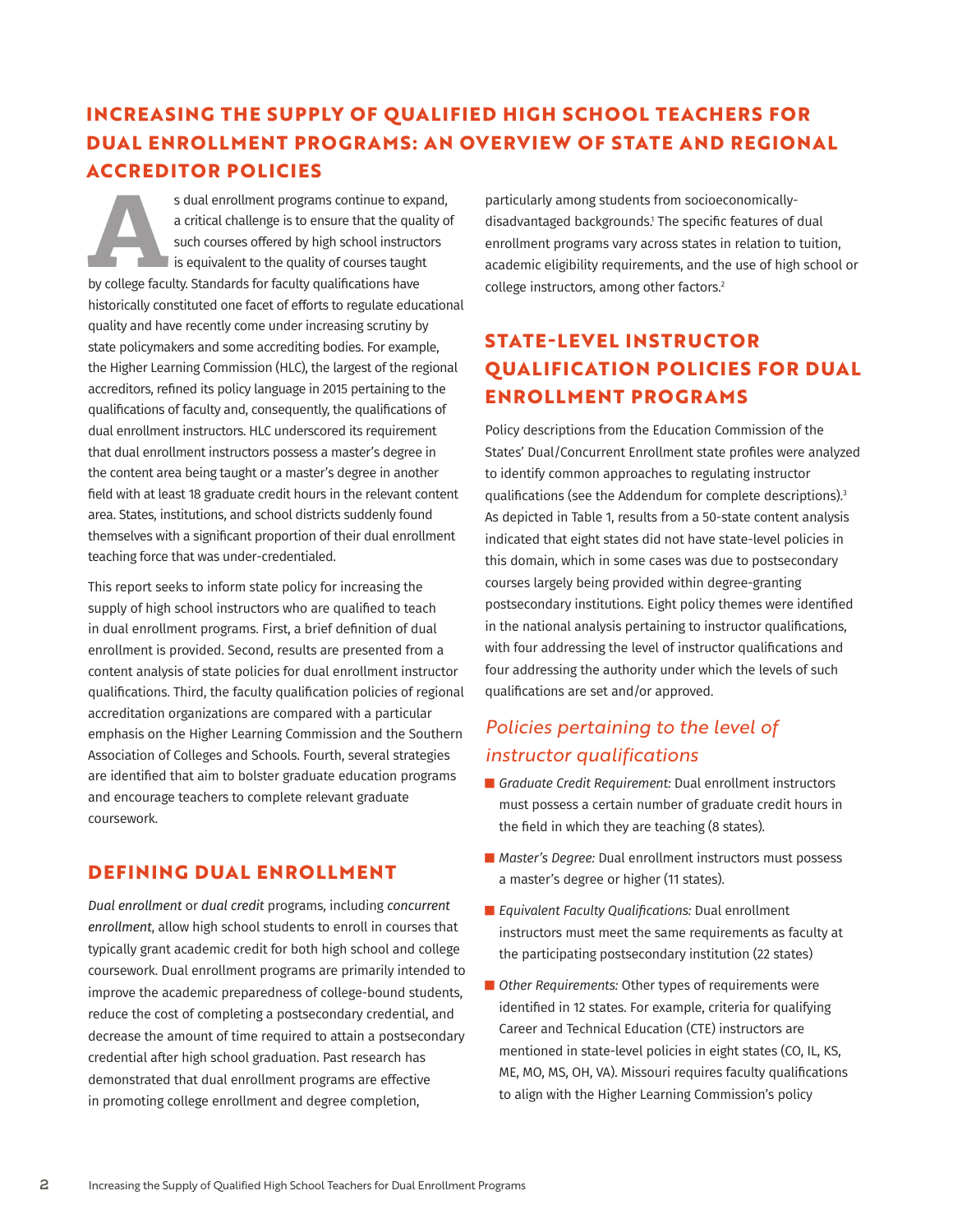#### **I TABLE 1.** Content Analysis of State Dual Enrollment Policies for Instructor Qualifications

| <b>State</b>              | <b>No State Policy</b> | <b>Qualification Level</b> |               |                               | <b>Qualification Authority</b> |                    |                                  |                |             |
|---------------------------|------------------------|----------------------------|---------------|-------------------------------|--------------------------------|--------------------|----------------------------------|----------------|-------------|
|                           |                        | <b>Graduate Credit</b>     | Master's      | <b>Equivalent Faculty</b>     | Other                          | <b>State Board</b> | Regional                         | <b>NACEP</b>   | Institution |
|                           |                        | Requirement                | <b>Degree</b> | Qualifications<br>$\mathbf x$ |                                | $\mathbf{x}$       | <b>Accreditor</b><br>$\mathbf x$ |                |             |
| Alabama                   | $\mathbb X$            |                            |               |                               |                                |                    |                                  |                |             |
| Alaska                    |                        |                            |               |                               |                                |                    |                                  |                |             |
| Arizona                   |                        |                            | $\mathbb X$   |                               |                                |                    |                                  |                | $\mathbf x$ |
| <b>Arkansas</b>           |                        | $\mathbb X$                |               |                               |                                |                    |                                  | $\mathbb X$    | $\mathbb X$ |
| California                | $\mathbf x$            |                            |               |                               | $\mathbf x$                    |                    |                                  |                |             |
| Colorado                  |                        |                            |               |                               | $\mathbf x$                    | $\mathbb X$        |                                  |                | $\mathbb X$ |
| Connecticut               | $\mathbf x$            |                            |               |                               |                                |                    |                                  |                |             |
| <b>Delaware</b>           |                        |                            |               | $\mathbb X$                   |                                |                    |                                  |                |             |
| <b>Florida</b>            |                        |                            |               | $\mathbf x$                   |                                |                    | $\mathbf x$                      |                |             |
| Georgia                   | $\mathbb X$            |                            |               |                               |                                |                    |                                  |                |             |
| Hawaii                    | $\mathbf x$            |                            |               |                               |                                |                    |                                  |                |             |
| Idaho                     |                        |                            |               | $\mathbb X$                   |                                |                    |                                  | $\mathbb X$    |             |
| Illinois <sup>1</sup>     |                        | $\mathbb X$                | $\mathbb X$   | $\mathbf x$                   | $\mathbf x$                    |                    |                                  |                | $\mathbb X$ |
| Indiana                   |                        |                            |               |                               |                                |                    |                                  |                | $\mathbb X$ |
| lowa                      |                        |                            |               | $\mathbf x$                   |                                |                    |                                  |                | $\mathbb X$ |
| <b>Kansas</b>             |                        |                            |               |                               | $\mathbf x$                    |                    | $\mathbb X$                      |                |             |
| Kentucky                  |                        |                            |               |                               |                                | X                  |                                  |                |             |
| Louisiana                 |                        |                            |               | $\mathbf x$                   |                                |                    | $\mathbb X$                      |                |             |
| Maine                     |                        |                            |               |                               | $\mathbf x$                    |                    |                                  |                |             |
| Maryland                  |                        |                            |               | $\mathbb X$                   |                                |                    |                                  |                | $\mathbb X$ |
| Massachusetts             |                        |                            |               |                               |                                |                    |                                  |                | $\mathbb X$ |
| Michigan <sup>2</sup>     |                        |                            |               |                               |                                |                    |                                  |                | $\mathbb X$ |
| Minnesota                 |                        |                            |               |                               |                                |                    |                                  | $\mathbf x$    |             |
| Mississippi               |                        | $\mathbb X$                | $\mathbb X$   |                               |                                | $\mathbf x$        | $\mathbb X$                      |                | $\mathbb X$ |
| Missouri                  |                        | $\mathbf x$                | $\mathbf x$   | $\mathbf x$                   | $\mathbf X$                    |                    | $\mathbf x$                      |                |             |
| Montana                   |                        |                            |               | $\mathbb X$                   | $\mathbb X$                    | $\mathbf x$        |                                  |                |             |
| Nebraska <sup>3</sup>     |                        |                            | $\mathbf x$   | $\mathbf x$                   | $\mathbf x$                    |                    |                                  |                | $\mathbf x$ |
| Nevada                    | $\mathbb X$            |                            |               |                               |                                |                    |                                  |                |             |
| <b>New Hampshire</b>      |                        |                            |               |                               |                                |                    |                                  | $\mathbf x$    |             |
| New Jersey                |                        |                            | $\mathbb X$   |                               |                                |                    |                                  |                |             |
| <b>New Mexico</b>         |                        |                            |               |                               |                                |                    |                                  |                | $\mathbf x$ |
| <b>New York</b>           | $\mathbb X$            |                            |               |                               |                                |                    |                                  |                |             |
| <b>North Carolina</b>     |                        |                            |               |                               |                                |                    | $\mathbf x$                      |                |             |
| North Dakota              |                        |                            | $\mathbb X$   | $\mathbf x$                   |                                |                    |                                  |                | $\mathbb X$ |
| Ohio                      |                        | $\mathbf x$                | $\mathbf x$   |                               | $\mathbf x$                    | $\mathbf x$        |                                  |                |             |
| Oklahoma                  |                        |                            |               | $\mathbb X$                   |                                |                    | $\mathbb X$                      |                |             |
| Oregon <sup>4</sup>       |                        |                            |               | $\mathbf x$                   |                                |                    |                                  | $\mathbf x$    |             |
| Pennsylvania              |                        |                            |               | $\mathbb X$                   |                                |                    |                                  |                |             |
| <b>Rhode Island</b>       |                        |                            |               | $\mathbf x$                   |                                |                    |                                  |                | $\mathbf x$ |
| South Carolina            |                        |                            |               |                               |                                |                    | $\mathbb X$                      |                | $\mathbb X$ |
| South Dakota <sup>3</sup> |                        | $\mathbf x$                | $\mathbf x$   | $\mathbf x$                   |                                |                    |                                  | $\mathbf x$    | $\mathbb X$ |
| <b>Tennessee</b>          |                        |                            |               |                               |                                |                    |                                  |                | $\mathbb X$ |
| Texas                     |                        | $\mathbf x$                | $\mathbf x$   | X                             |                                | $\mathbf{x}$       | $\mathbf x$                      |                | X           |
| Utah                      |                        |                            |               | $\mathsf X$                   | $\mathbb X$                    | $\mathbb X$        |                                  |                |             |
| Vermont                   |                        |                            |               |                               |                                |                    |                                  |                | $\mathbb X$ |
| Virginia                  |                        | $\mathbb X$                | $\mathbb X$   |                               | $\mathbf X$                    | $\mathbb X$        | $\mathbb X$                      |                | $\mathbb X$ |
| Washington                |                        |                            |               | $\mathbf x$                   |                                |                    |                                  | $\mathbf x$    |             |
| <b>West Virginia</b>      |                        |                            |               | $\mathbb X$                   |                                |                    |                                  |                | $\mathbb X$ |
| Wisconsin                 | $\mathbf x$            |                            |               |                               |                                |                    |                                  |                |             |
| Wyoming                   |                        |                            |               | $\mathbb X$                   | $\mathbb X$                    |                    |                                  |                |             |
| <b>Total</b>              | $\pmb{8}$              | $\pmb{8}$                  | $\mathbf n$   | $\bf{22}$                     | $\bf 12$                       | $\overline{9}$     | $\mathbf n$                      | $\overline{I}$ | ${\bf 21}$  |

*Note: This table reflects state policies adopted through March 31, 2018.*

<sup>1</sup> In Illinois, dual credit instructors teaching credit-bearing college-level courses must meet the same academic credential requirements as faculty teaching on campus. However, the requirement for instructors to have a master's degree and 18 graduate credits in the subject area is only required for courses intended to transfer to higher education institutions.<br><sup>2</sup> In Michigan dual enrollment instruct

<sup>&</sup>lt;sup>3</sup> In Nebraska and South Dakota, the graduate education requirements are guidelines or preferences.<br>"In Oregon, two dual credit models, "Sponsored dual credit" and "Assessment-based learning credit," do not require high s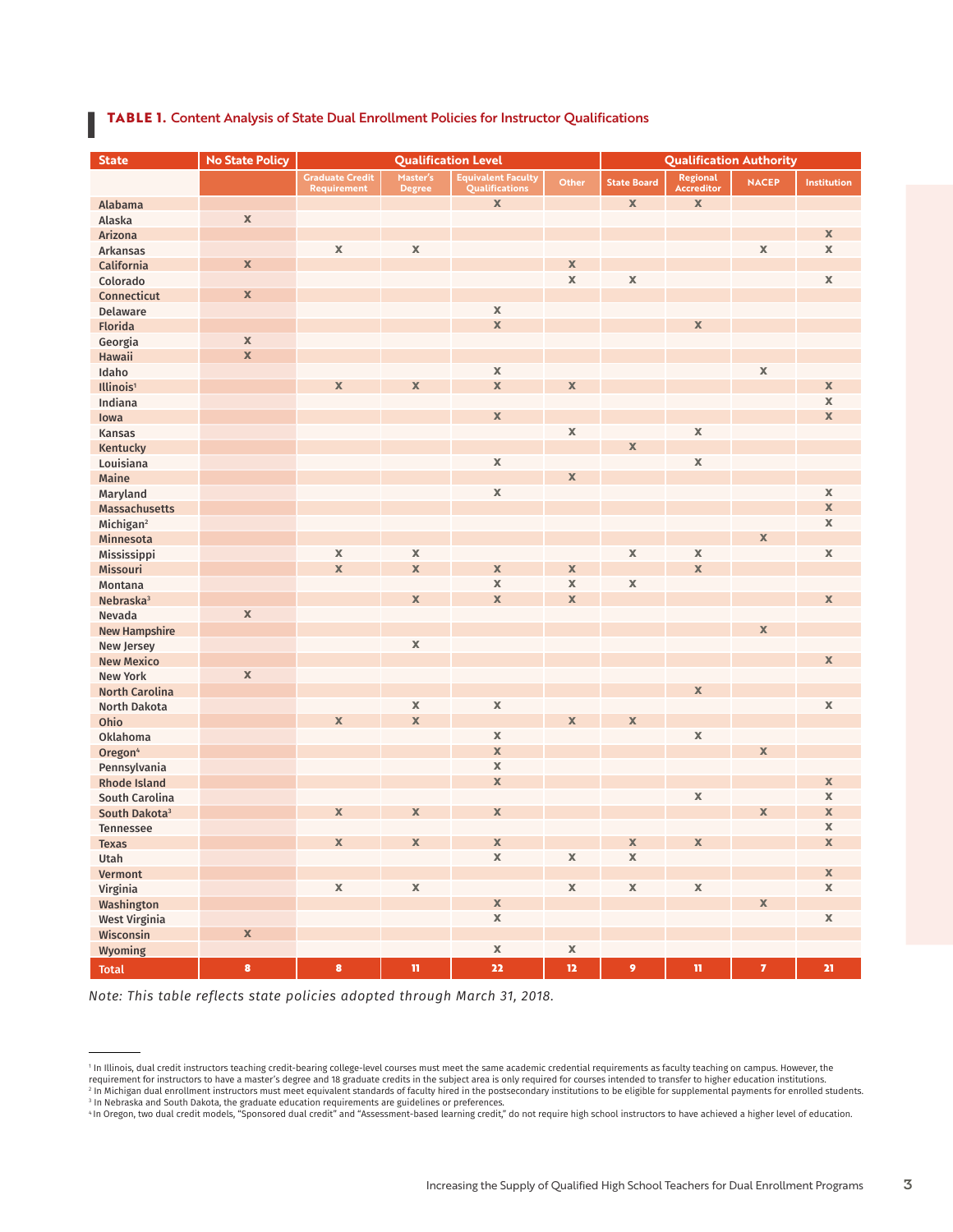but states that "institutions may, at their discretion, employ as a dual credit instructor in career and technical programs an individual with superior knowledge and tested experience in the discipline in which he/she is teaching, with knowledge and experience measurable through means such as documented experience working in the field, industry certification and years of experience in the field, documented recognition of excellence in teaching in the discipline, expertise validated through publications or wide critical and public acclaim, or through a nationally recognized rating of proficiency." Kansas notes that instructors should meet the accreditor's requirements or have "current industry-recognized credentials" plus "a minimum of 4,000 hours of working experience in the specific technical field." Similarly, Illinois requires "2,000 hours of work experience and the appropriate recognizable credential depending on the specific field." In some states, requirements note that all faculty qualification decisions must comport with relevant collective bargaining agreements (CA), reflect "National Standards" (ME), meet the requirements of specific dual credit instructional licenses (MT, NE), and allow for exceptions from qualifications rules when an instructor can demonstrate proficiency in the field s/he proposes to teach (WY).

## *Policies pertaining to the authority under which qualifications are set and/or approved*

- *State Boards: State policy confers authority to some type* of state board for approval of dual enrollment instructor qualifications in nine states. The types of state boards specifically named include community college boards, boards of regents, and state boards of education.
- **Regional Accreditor-Approved Qualifications: Dual** enrollment instructor qualifications should align with requirements set by the relevant regional accreditation agencies (11 states).
- *National Association of Concurrent Enrollment Partnerships (NACEP) Approved Qualifications:* NACEP is the only national accreditor of concurrent enrollment programs. NACEP's standards align with best practices and with the most ambitious of the regional accreditor standards. While some states such as Idaho have modeled dual enrollment instructor qualifications after those articulated in the NACEP standards, other states simply require dual enrollment instructor qualifications to align with NACEP

standards (7 states). Some states such as Missouri strongly encourage but do not require NACEP accreditation.

**I** Institutions: State policy explicitly delegates authority to postsecondary institutions for approving dual credit instructors in 21 states. At the institution, states leave the final decision about qualifications up to boards of trustees, chief academic officers and individual academic departments.

# **FACULTY QUALIFICATION POLICIES OF REGIONAL ACCREDITORS**

Table 2 summarizes the faculty qualification policies of each regional accreditation organization. While the policies of all organizations generally note that institutions should employ faculty with appropriate qualifications, the Higher Learning Commission (HLC) and the Southern Association of Colleges and Schools Commission on Colleges (SACSCOC) explicate faculty qualifications in relation to a specific number of graduate credits in a relevant discipline.

- $\blacksquare$  HLC states that "faculty teaching general education courses, or other non-occupational courses hold a master's degree or higher in the discipline subfield. If a faculty member holds a master's degree or higher in a discipline or subfield other than that in which he or she is teaching, that faculty member should have completed a minimum of 18 graduate credit hours in the discipline or subfield in which they teach." In the context of dual enrollment, HLC further noted that "the attainment of a Master of Education degree does not demonstrate a qualification to teach dual credit courses in a particular discipline unless it is demonstrated that the content of that faculty member's Master of Education degree is sufficiently related to the discipline of the dual credit course."
- $\blacksquare$  SACSCOC recommends that when an institution uses faculty credentials to document qualifications, then "faculty teaching general education courses at the undergraduate level [should have a] doctorate or master's degree in the teaching discipline or master's degree with a concentration in the teaching discipline (a minimum of 18 graduate semester hours in the teaching discipline)." However, "faculty teaching associate degree courses not designed for transfer to the baccalaureate degree [are required to possess a] bachelor's degree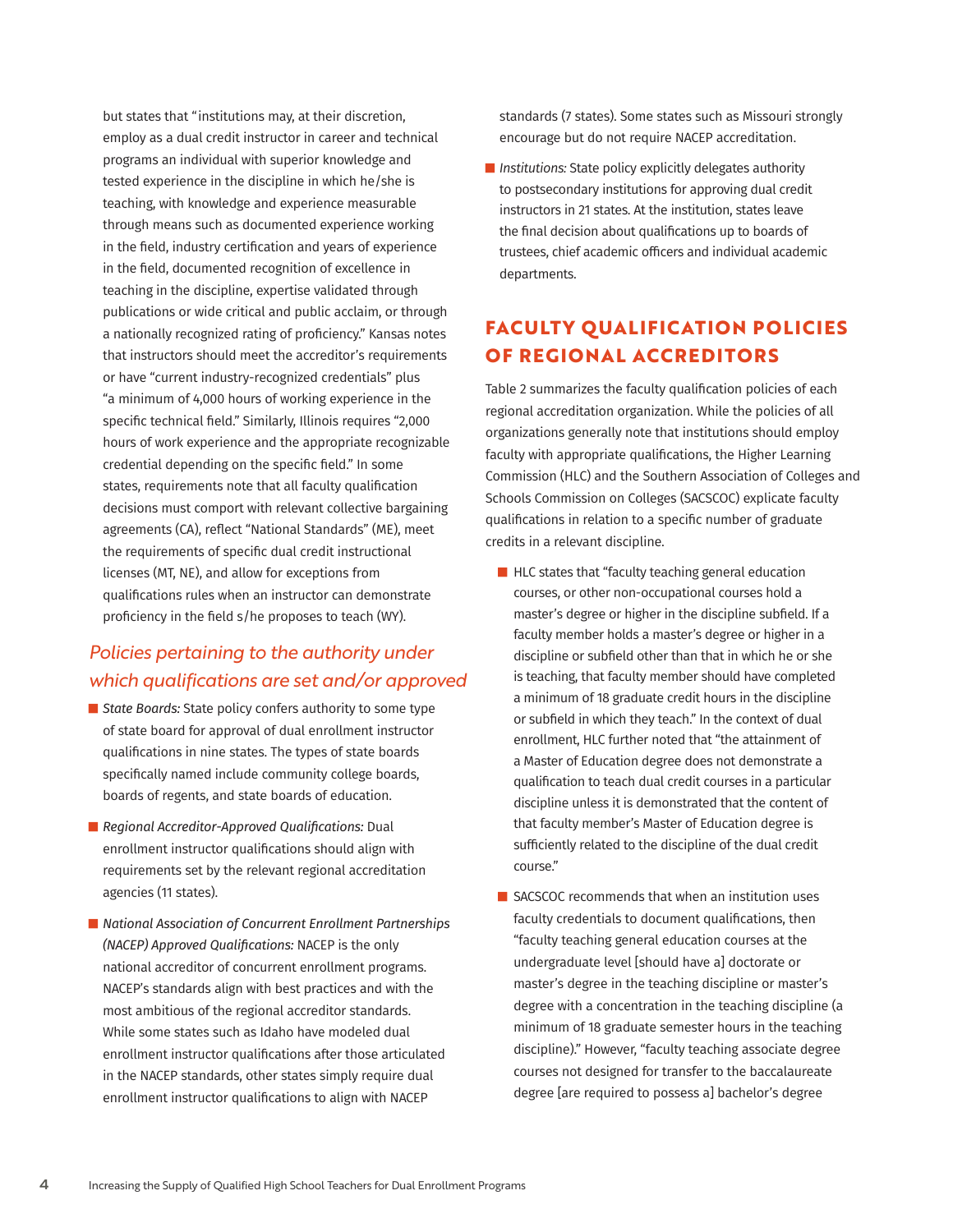in the teaching discipline, or associate's degree and demonstrated competencies in the teaching discipline."

HLC and SACSCOC both emphasize that institutions typically use faculty credentials to demonstrate qualifications, but both associations allow other factors such as professional experience to be considered. According to HLC, "tested experience may substitute for an earned credential or portions thereof…This experience should be tested experience in that it includes a breadth and depth of experience outside of the classroom in real-world situations relevant to the discipline which the faculty member would be teaching… Tested experience qualifications should be established for specific disciplines and programs and could include skill sets, types of certifications or additional credentials, and experiences." HLC clarified that "evidence of students' achievement, on its own, is not sufficient to demonstrate minimal qualifications."

Similarly, SACSCOC states that "when the qualifying credential aligns with the courses being taught, no justification is normally required as the credential speaks for itself, e.g. Ph.D. in English teaching English. However, if the Ph.D. is in Business Administration and the faculty member is teaching Accounting, then a written justification is normally necessary." SACSCOC clarified that "if a combination of traditional credentials and 'other' credentials is used, or if the 'other' qualifications only approach is used, then a portfolio approach for qualifications is suggested. This approach normally requires a careful and thorough justification that demonstrates the linkage between the various components of the portfolio of qualifications to the courses being taught."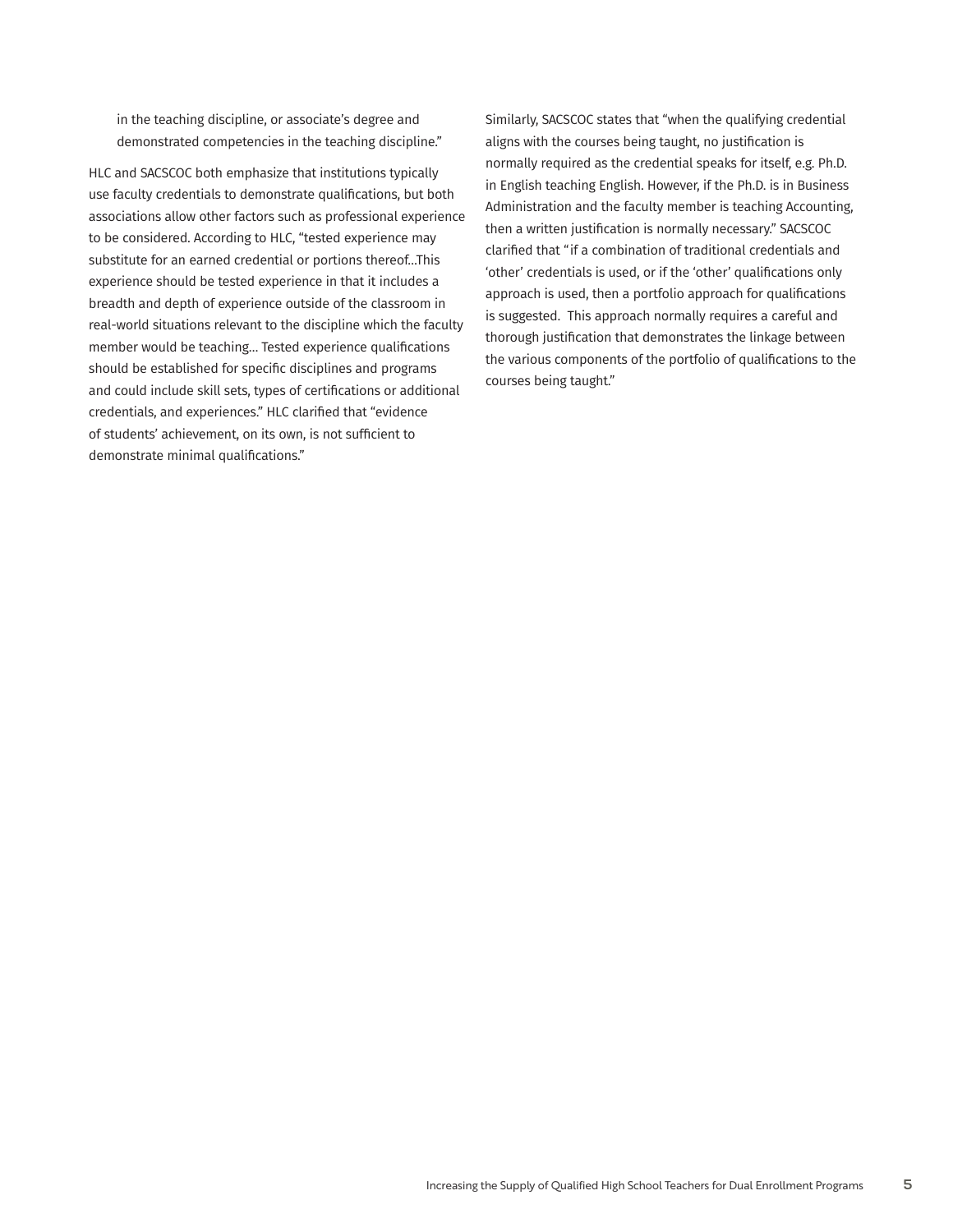## **I TABLE 2.** Faculty Qualification Polices of Regional Accreditors

| <b>Higher Learning</b><br>Commission | "Qualified faculty members are identified primarily by credentials, but other factors, including but<br>not limited to equivalent experience, may be considered by the institution in determining whether a<br>faculty member is qualified. Instructors (excluding for this requirement teaching assistants enrolled<br>in a graduate program and supervised by faculty) possess an academic degree relevant to what<br>they are teaching and at least one level above the level at which they teach, except in programs<br>for terminal degrees or when equivalent experience is established. In terminal degree programs,<br>faculty members possess the same level of degree. When faculty members are employed based on<br>equivalent experience, the institution defines a minimum threshold of experience and an evaluation<br>process that is used in the appointment process. Faculty teaching general education courses, or other<br>non-occupational courses hold a master's degree or higher in the discipline subfield. If a faculty<br>member holds a master's degree or higher in a discipline or subfield other than that in which he or<br>she is teaching, that faculty member should have completed a minimum of 18 graduate credit hours<br>in the discipline or subfield in which they teach. Instructors teaching in graduate programs should<br>hold the terminal degree determined by the discipline and have a record of research, scholarship, or<br>achievement appropriate for the graduate program." Source.                                                                                                                                                                                                                                                                                                                                    |
|--------------------------------------|-----------------------------------------------------------------------------------------------------------------------------------------------------------------------------------------------------------------------------------------------------------------------------------------------------------------------------------------------------------------------------------------------------------------------------------------------------------------------------------------------------------------------------------------------------------------------------------------------------------------------------------------------------------------------------------------------------------------------------------------------------------------------------------------------------------------------------------------------------------------------------------------------------------------------------------------------------------------------------------------------------------------------------------------------------------------------------------------------------------------------------------------------------------------------------------------------------------------------------------------------------------------------------------------------------------------------------------------------------------------------------------------------------------------------------------------------------------------------------------------------------------------------------------------------------------------------------------------------------------------------------------------------------------------------------------------------------------------------------------------------------------------------------------------------------------------------------------------------------------------------------|
|                                      | "Tested experience may substitute for an earned credential or portions thereof. Assumed Practice B.2.<br>allows an institution to determine that a faculty member is qualified based on experience that the<br>institution determines is equivalent to the degree it would otherwise require for a faculty position.<br>This experience should be tested experience in that it includes a breadth and depth of experience<br>outside of the classroom in real-world situations relevant to the discipline which the faculty member<br>would be teaching In their policies on tested experience as a basis for hiring faculty members,<br>institutions are encouraged to develop faculty hiring qualifications that outline a minimum threshold<br>of experience and a system of evaluation. Tested experience qualifications should be established for<br>specific disciplines and programs and could include skill sets, types of certifications or additional<br>credentials, and experiences."                                                                                                                                                                                                                                                                                                                                                                                                                                                                                                                                                                                                                                                                                                                                                                                                                                                                           |
|                                      | "HLC recognizes that many high school teachers possess tested experience beyond their years in<br>the classroom that may account for content knowledge for the dual credit courses they may teach.<br>These teachers may have gained relevant experience while working in other sectors or through<br>professional development or other relevant experience that now informs their teaching. They may be<br>active in professional organizations and learned societies through presentations and publications<br>on topics relevant to the dual credit courses they may teach. In combination with other credentials<br>and/or tested experience, they may be able to provide direct evidence of their students' achievement<br>on college-level tests that reflects a level of teaching and learning akin to a college classroom.<br>However, evidence of students' achievement, on its own, is not sufficient to demonstrate minimal<br>qualifications. HLC also recognizes that dual credit faculty members who have obtained a Master of<br>Education degree but not a master's degree in a discipline such as English, Communications, History,<br>Mathematics, etc., may have academic preparation to satisfy HLC's expectations. In this context, the<br>curricula of graduate degrees in the field of Education, when inclusive of graduate-level content in<br>the discipline and methods courses that are specifically for the teaching of that discipline, satisfy<br>HLC's dual credit faculty expectations. In other words, the attainment of a Master of Education degree<br>does not demonstrate a qualification to teach dual credit courses in a particular discipline unless it<br>is demonstrated that the content of that faculty member's Master of Education degree is sufficiently<br>related to the discipline of the dual credit course. " Source. |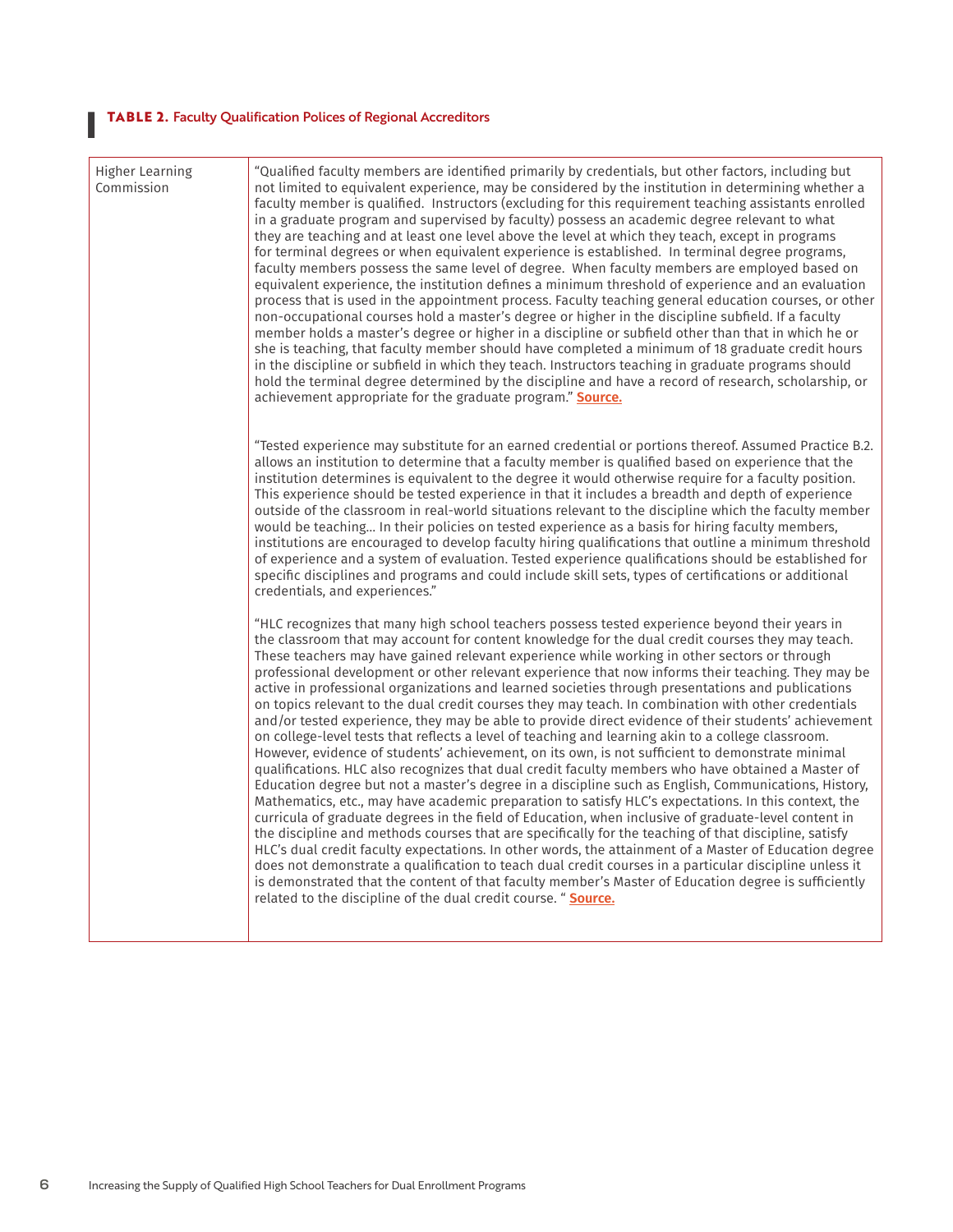#### **I TABLE 2.** Faculty Qualification Polices of Regional Accreditors (continued)

| Middle States<br>Commission on Higher<br>Education                                            | "Fundamental Elements of Faculty. An accredited institution is expected to possess or demonstrate<br>the following attributes or activities: faculty and other professionals appropriately prepared and<br>qualified for the positions they hold, with roles and responsibilities clearly defined, and sufficiently<br>numerous to fulfill those roles appropriately; educational curricula designed, maintained, and<br>updated by faculty and other professionals who are academically prepared and qualified; faculty<br>and other professionals, including teaching assistants, who demonstrate excellence in teaching<br>and other activities, and who demonstrate continued professional growth; appropriate institutional<br>support for the advancement and development of faculty, including teaching, research, scholarship,<br>and service; recognition of appropriate linkages among scholarship, teaching, student learning,<br>research, and service; published and implemented standards and procedures for all faculty and<br>other professionals, for actions such as appointment, promotion, tenure, grievance, discipline and<br>dismissal, based on principles of fairness with due regard for the rights of all persons; carefully<br>articulated, equitable, and implemented procedures and criteria for reviewing all individuals who<br>have responsibility for the educational program of the institution; criteria for the appointment,<br>supervision, and review of teaching effectiveness for part-time, adjunct, and other faculty consistent<br>with those for full-time faculty; adherence to principles of academic freedom, within the context<br>of institutional mission; and assessment of policies and procedures to ensure the use of qualified<br>professionals to support the institution's programs. Institutions and evaluators must consider the<br>totality that is created by the fundamental elements and any other relevant institutional information<br>or analysis. Fundamental elements and contextual statements should not be applied separately<br>as checklists. Where an institution does not possess or demonstrate evidence of a particular<br>Fundamental Element, the institution may demonstrate through alternative information and analysis<br>that it meets the standard." Source. |
|-----------------------------------------------------------------------------------------------|----------------------------------------------------------------------------------------------------------------------------------------------------------------------------------------------------------------------------------------------------------------------------------------------------------------------------------------------------------------------------------------------------------------------------------------------------------------------------------------------------------------------------------------------------------------------------------------------------------------------------------------------------------------------------------------------------------------------------------------------------------------------------------------------------------------------------------------------------------------------------------------------------------------------------------------------------------------------------------------------------------------------------------------------------------------------------------------------------------------------------------------------------------------------------------------------------------------------------------------------------------------------------------------------------------------------------------------------------------------------------------------------------------------------------------------------------------------------------------------------------------------------------------------------------------------------------------------------------------------------------------------------------------------------------------------------------------------------------------------------------------------------------------------------------------------------------------------------------------------------------------------------------------------------------------------------------------------------------------------------------------------------------------------------------------------------------------------------------------------------------------------------------------------------------------------------------------------------------------------------------------------------------------------------------------------------------------------------------|
| New England<br><b>Association Commission</b><br>on Institutions of<br><b>Higher Education</b> | "6.3 The preparation and qualifications of all faculty and academic staff are appropriate to the<br>nature of their assignments. Qualifications are measured by advanced degrees held, evidence<br>of scholarship, advanced study, creative activities, and teaching abilities, as well as relevant<br>professional experience, training, and credentials."<br>4.32 "The institution awarding a joint, dual, or concurrent degree demonstrates that the program is<br>consistent with Commission policy and that the student learning outcomes meet the institution's own<br>standards and those of the Commission." Source.                                                                                                                                                                                                                                                                                                                                                                                                                                                                                                                                                                                                                                                                                                                                                                                                                                                                                                                                                                                                                                                                                                                                                                                                                                                                                                                                                                                                                                                                                                                                                                                                                                                                                                                       |
| Northwest Commission<br>on Colleges and<br>Universities                                       | "Consistent with its mission, core themes, programs, services, and characteristics, the institution<br>employs appropriately qualified faculty sufficient in number to achieve its educational objectives,<br>establish and oversee academic policies, and assure the integrity and contiguity of its academic<br>programs, wherever offered and however delivered." Source.                                                                                                                                                                                                                                                                                                                                                                                                                                                                                                                                                                                                                                                                                                                                                                                                                                                                                                                                                                                                                                                                                                                                                                                                                                                                                                                                                                                                                                                                                                                                                                                                                                                                                                                                                                                                                                                                                                                                                                       |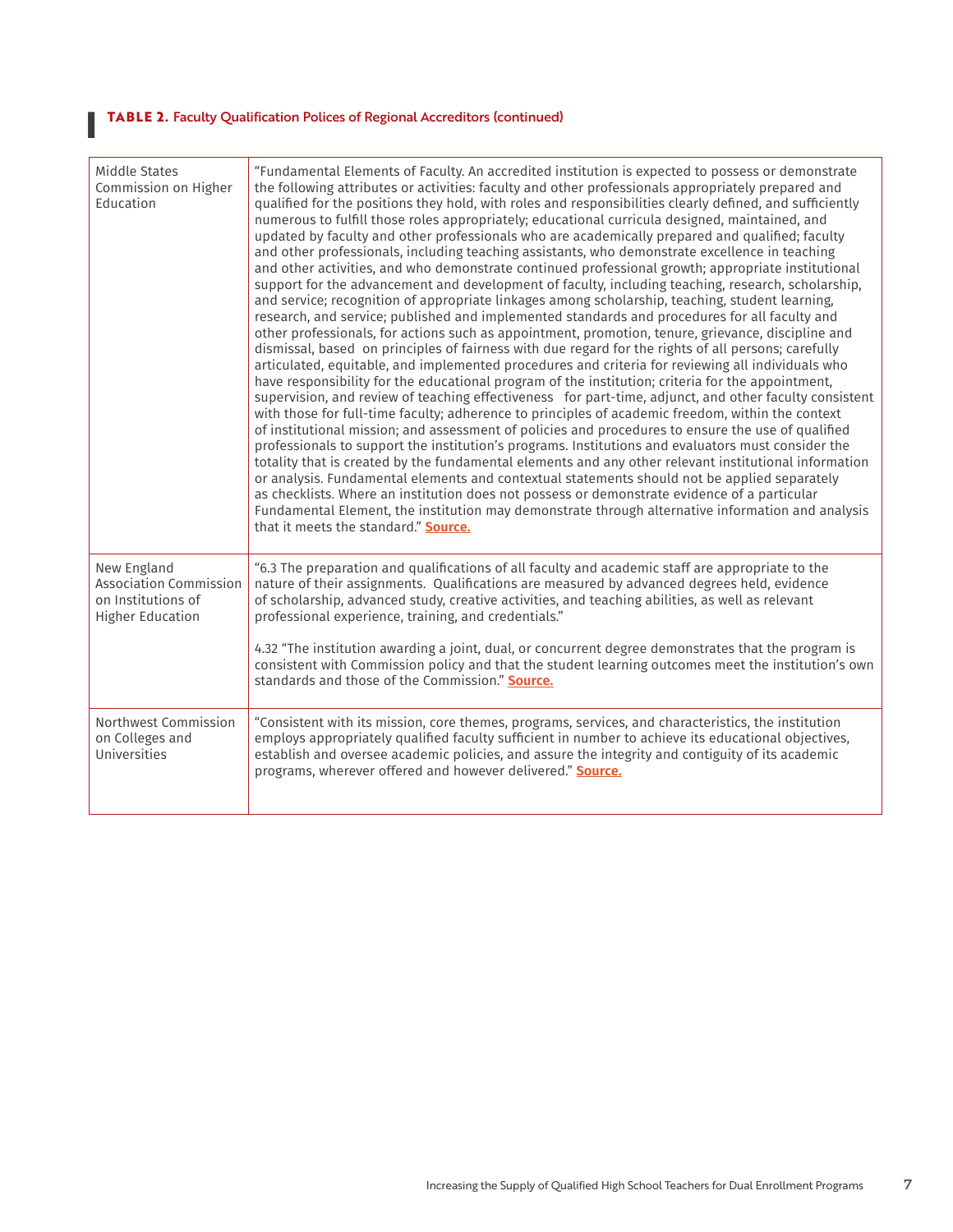#### **I TABLE 2.** Faculty Qualification Polices of Regional Accreditors (continued)

| Southern Association<br>Commission on<br>Colleges | Comprehensive Standard 3.7.1: "The institution employs competent faculty members qualified to<br>accomplish the mission and goals of the institution. When determining acceptable qualifications of<br>its faculty, an institution gives primary consideration to the highest earned degree in the discipline.<br>The institution also considers competence, effectiveness, and capacity, including, as appropriate,<br>undergraduate and graduate degrees, related work experiences in the field, professional licensure<br>and certifications, honors and awards, continuous documented excellence in teaching, or other<br>demonstrated competencies<br>and achievements that contribute to effective teaching and student learning outcomes. For all cases,<br>the institution is responsible for justifying and documenting the qualifications of its faculty.                                                                                                                                                                                                                                                                                                                                                                                                                                                                                                                                                                                                                                                                                                                                                           |
|---------------------------------------------------|-------------------------------------------------------------------------------------------------------------------------------------------------------------------------------------------------------------------------------------------------------------------------------------------------------------------------------------------------------------------------------------------------------------------------------------------------------------------------------------------------------------------------------------------------------------------------------------------------------------------------------------------------------------------------------------------------------------------------------------------------------------------------------------------------------------------------------------------------------------------------------------------------------------------------------------------------------------------------------------------------------------------------------------------------------------------------------------------------------------------------------------------------------------------------------------------------------------------------------------------------------------------------------------------------------------------------------------------------------------------------------------------------------------------------------------------------------------------------------------------------------------------------------------------------------------------------------------------------------------------------------|
|                                                   | When an institution defines faculty qualifications using faculty credentials, institutions should use<br>the following as credential guidelines:                                                                                                                                                                                                                                                                                                                                                                                                                                                                                                                                                                                                                                                                                                                                                                                                                                                                                                                                                                                                                                                                                                                                                                                                                                                                                                                                                                                                                                                                              |
|                                                   | Faculty teaching general education courses at the undergraduate level: doctorate or master's<br>1.<br>degree in the teaching discipline or master's degree with a concentration in the teaching<br>discipline (a minimum of 18 graduate semester hours in the teaching discipline).<br>Faculty teaching associate degree courses designed for transfer to a baccalaureate degree:<br>2.<br>doctorate or master's degree in the teaching discipline or master's degree with a concentration<br>in the teaching discipline (a minimum of 18 graduate semester hours in the teaching discipline).<br>Faculty teaching associate degree courses not designed for transfer to the baccalaureate<br>3.<br>degree: bachelor's degree in the teaching discipline, or associate's degree and demonstrated<br>competencies in the teaching discipline.<br>Faculty teaching baccalaureate courses: doctorate or master's degree in the teaching discipline<br>4.<br>or master's degree with a concentration in the teaching discipline (minimum of 18 graduate<br>semester hours in the teaching discipline).<br>Faculty teaching graduate and post-baccalaureate course work: earned doctorate/terminal<br>5.<br>degree in the teaching discipline or a related discipline.<br>Graduate teaching assistants: master's in the teaching discipline or 18 graduate semester hours<br>6.<br>in the teaching discipline, direct supervision by a faculty member experienced in the teaching<br>discipline, regular in-service training, and planned and periodic evaluations." Approved: College<br>Delegate Assembly, December 2006 Source. |
|                                                   | Clarification: "Institutions are required to document and justify that each faculty member is qualified<br>to teach assigned courses. Documentation and justification may be accomplished by using only<br>traditional academic credentials, by using a combination of traditional academic credentials and<br>"other" qualifications, or by using only "other" qualifications consistent with Comprehensive Standard<br>3.7.1, and reporting these on the Commission's faculty roster form. In essence, the institution is called<br>upon to "make its case" for why the faculty member is qualified to teach courses assigned.<br>If the traditional academic credential approach is used, then following the Faculty Credential<br>guidelines will prove very helpful. When the qualifying credential aligns with the courses being<br>taught, no justification is normally required as the credential speaks for itself, e.g. Ph.D. in English<br>teaching English. However, if the Ph.D. is in Business Administration and the faculty member is<br>teaching Accounting, then a written justification is normally necessary.                                                                                                                                                                                                                                                                                                                                                                                                                                                                                             |
|                                                   | If a combination of traditional credentials and "other" credentials is used, or if the "other"<br>qualifications only approach is used, then a portfolio approach for qualifications is suggested. This<br>approach normally requires a careful and thorough justification that demonstrates the linkage<br>between the various components of the portfolio of qualifications to the courses being taught."<br>Source.                                                                                                                                                                                                                                                                                                                                                                                                                                                                                                                                                                                                                                                                                                                                                                                                                                                                                                                                                                                                                                                                                                                                                                                                        |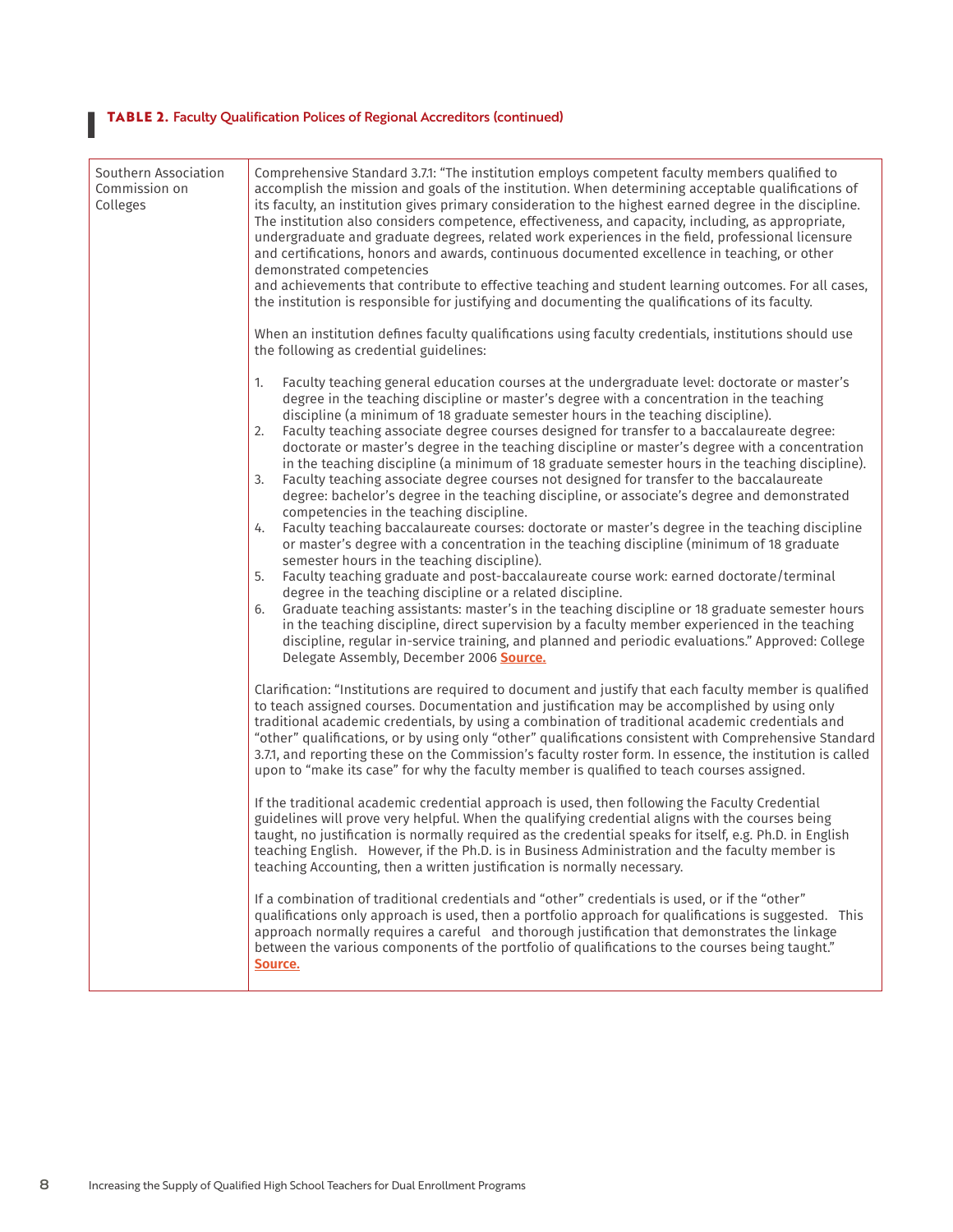#### **I TABLE 2.** Faculty Qualification Polices of Regional Accreditors (continued)

| Western Association<br>Accrediting Commission<br>for Community and<br>Junior Colleges | "The institution assures the integrity and quality of its programs and services by employing<br>administrators, faculty and staff who are qualified by appropriate education, training, and experience<br>to provide and support these programs and services. Criteria, qualifications, and procedures for<br>selection of personnel are clearly and publicly stated and address the needs of the institution in<br>serving its student populations. Job descriptions are directly related to institutional mission and<br>goals and accurately reflect position duties, responsibilities, and authority. Faculty qualifications<br>include knowledge of the subject matter and requisite skills for the service to be performed. Factors<br>of qualification include appropriate degrees, professional experience, discipline expertise, level<br>of assignment, teaching skills, scholarly activities, and potential to contribute to the mission of<br>the institution. Faculty job descriptions include development and review of curriculum as well as<br>assessment of learning. The institution has a sufficient number of qualified faculty, which includes<br>full time faculty and may include part time and adjunct faculty, to achieve the institutional mission<br>and purposes. The number is sufficient in size and experience to support all of the institution's<br>educational programs. A clear statement of faculty responsibilities must include the development<br>and review of curriculum as well as assessment of learning." Source. |
|---------------------------------------------------------------------------------------|---------------------------------------------------------------------------------------------------------------------------------------------------------------------------------------------------------------------------------------------------------------------------------------------------------------------------------------------------------------------------------------------------------------------------------------------------------------------------------------------------------------------------------------------------------------------------------------------------------------------------------------------------------------------------------------------------------------------------------------------------------------------------------------------------------------------------------------------------------------------------------------------------------------------------------------------------------------------------------------------------------------------------------------------------------------------------------------------------------------------------------------------------------------------------------------------------------------------------------------------------------------------------------------------------------------------------------------------------------------------------------------------------------------------------------------------------------------------------------------------------------------------------------------------------------------|
| Western Association<br>Senior College and<br>University Commission                    | "The institution employs faculty and staff with substantial and continuing commitment to the<br>institution. The faculty and staff are sufficient in number, professional qualification, and diversity<br>and to achieve the institution's educational objectives, establish and oversee academic policies, and<br>ensure the integrity and continuity of its academic and co-curricular programs wherever and however<br>delivered. GUIDELINES: The institution has a faculty staffing plan that ensures that all faculty roles<br>and responsibilities are fulfilled and includes a sufficient number of full-time faculty members with<br>appropriate backgrounds by discipline and degree level." Source.                                                                                                                                                                                                                                                                                                                                                                                                                                                                                                                                                                                                                                                                                                                                                                                                                                                 |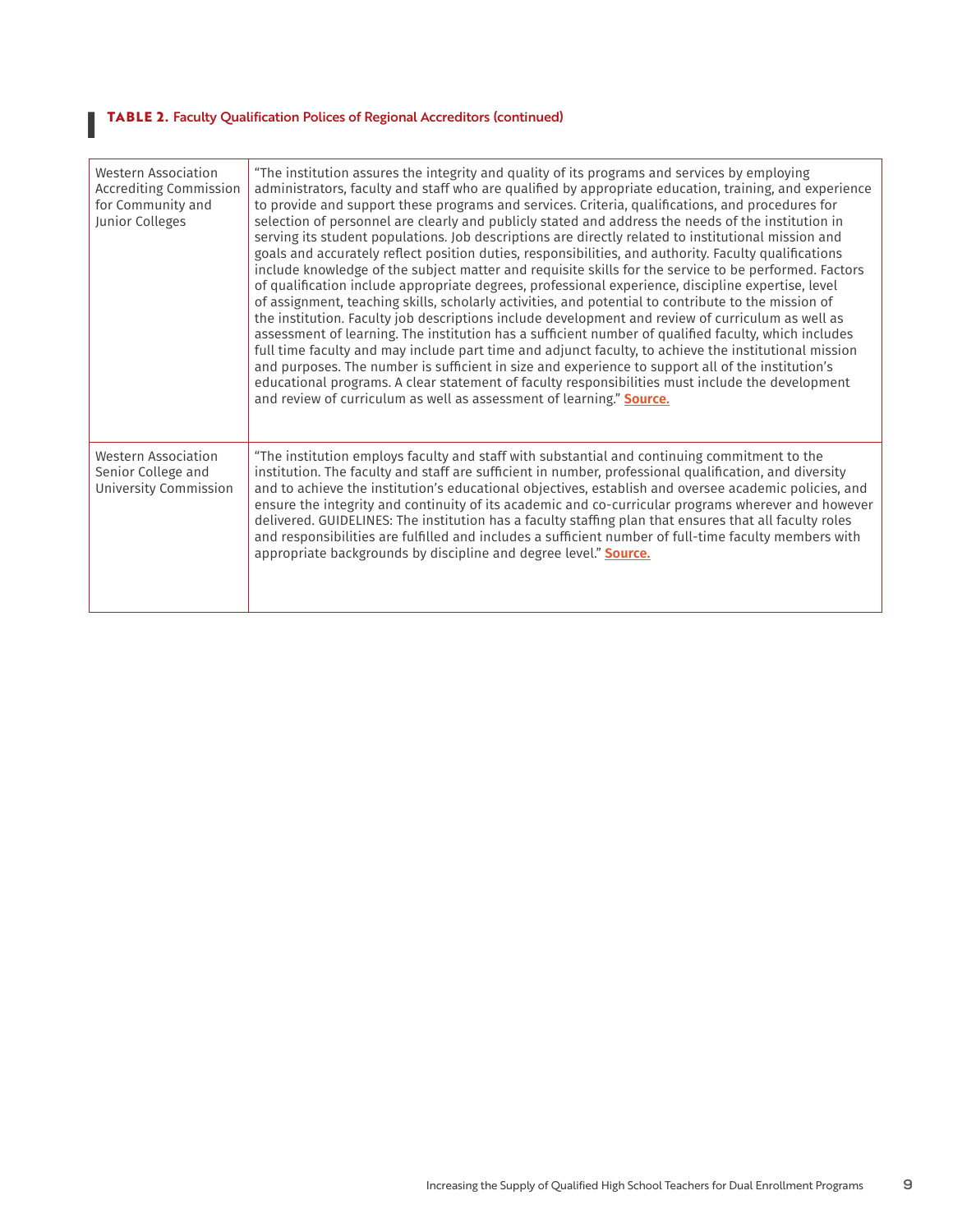## **STATE STRATEGIES**

States have taken a variety of approaches to increase the supply of high school instructors qualified to teach in dual enrollment programs. These strategies fall within seven categories: (1) providing general program support; (2) offering financial aid for high school instructors to complete graduate credits; (3) incentivizing professional development through teacher bonuses; (4) increasing awareness of graduate program options; (5) specifying data reporting requirements; (6) employing tested experience models; and (7) utilizing alternative course delivery models to facilitate the completion of graduate credits.4

#### *General Program Support*

**Colorado:** The Colorado Department of Higher Education is utilizing \$200,000 of its federal Title IIA grant to defray graduatelevel course costs.<sup>5</sup>

**Kansas:** Washburn University is using Title II funds to deliver professional development to high school instructors in high-need LEAs through its Concurrent Enrollment Teacher Development (CETD) Project.6

**Indiana:** In 2017 the legislature approved the state's third biennial round of funding to support the [Indiana STEM Teacher](https://www.in.gov/che/4519.htm)  [Recruitment Fund](https://www.in.gov/che/4519.htm); 2018 H.E.A. 1001 appropriated an additional \$5 million to the STEM Teacher Recruitment Fund. Some STEM Teacher Recruitment Funds are being channeled into [STEM](http://www.stemteachindiana.org/about-stem-teach/)  [Teach](http://www.stemteachindiana.org/about-stem-teach/), a program that makes graduate-level coursework at participating public institutions and Independent College of Indiana (ICI) member institutions available to high school STEM teachers at no cost, to render these teachers eligible to teach concurrent enrollment courses. STEM Teach funds pay colleges and universities the cost of participating teachers' tuition, books and materials.

In addition, after an RFP process, the Indiana Department of Education announced a one-year dual credit partnership with Indiana University (IU) that will enable 100 to 200 dual credit teachers in mathematics, science, social studies, and English to meet HLC requirements. Approximately \$500,000 in federal funds will be allocated to IU to cover the registration and credit fees required of the online, graduate-level program participants. Importantly, the institution will be responsible for ensuring that the credentialing will be accepted by dual credit programs across the state before the dual credit teachers begin coursework.<sup>7</sup>

**Wisconsin:** [2017 A.B. 64](https://docs.legis.wisconsin.gov/2017/related/acts/59) (Act 59) amends existing statute (W.S.A. 106.27) authorizing the department of safety and professional

services to award workforce training grants. Under the 2017 amendment, workforce training grants may be awarded to programs that train individuals to become teachers, including teachers in dual enrollment programs. For purposes of this provision, "teachers" includes instructors at technical colleges.

## *Graduate Financial Aid*

**Colorado:** A cohort of teachers at Adams State University are using state COSI (Colorado Opportunity Scholarship Initiative) funds to defray graduate-level course costs.<sup>8</sup>

**Minnesota:** [2016 H.F. 2749](https://www.revisor.mn.gov/laws/?year=2016&type=0&doctype=Chapter&id=189&format=pdf) (Chapter 189) provides for the creation of the "Northwest Regional Partnership" to develop and deliver online graduate-level courses to high school instructors through a continuing education program, so that they might meet qualifications to teach concurrent enrollment courses. (More details about the partnership under "Alternative Delivery Methods" below.) Part of the legislation directs the Lakes Country Service Cooperative, in consultation with the other members of the Northwest Regional Partnership, to provide scholarships for eligible teachers to enroll in the continuing education program and develop criteria for awarding educator stipends on a per-credit basis to incentivize participation in the continuing education program.

2016 H.F. 2749 appropriates \$3 million in FY 2017 to support the Northwest Regional Partnership concurrent enrollment program (both the teacher scholarship and course development/delivery components).

[2017 H.F. 2](https://www.revisor.mn.gov/laws/?year=2017&type=1&doctype=Chapter&id=5&format=pdf) (Chapter 5) makes various revisions to the program, including authorizing the creation of a State Partnership, to extend program access to concurrent enrollment teachers statewide. Under H.F. 2, if created, the State Partnership must provide scholarships for teachers to enroll in the continuing education program and develop criteria for awarding educator stipends on a per-credit basis to incentivize participation in the continuing education program. 2017 H.F. 2 also appropriates \$375,000 each in 2018 and 2019 (\$750,000 for the biennium) to support the statewide concurrent enrollment teacher training program (both the scholarships for teachers and course development/delivery aspects).

Lastly, Minnesota statute requires districts to reserve at least two percent of their basic revenue for professional development. Districts may use these reserved funds for grants for district teachers to pay for coursework and training leading to certification as a college in the schools or concurrent enrollment teacher. To receive a grant, the teacher must be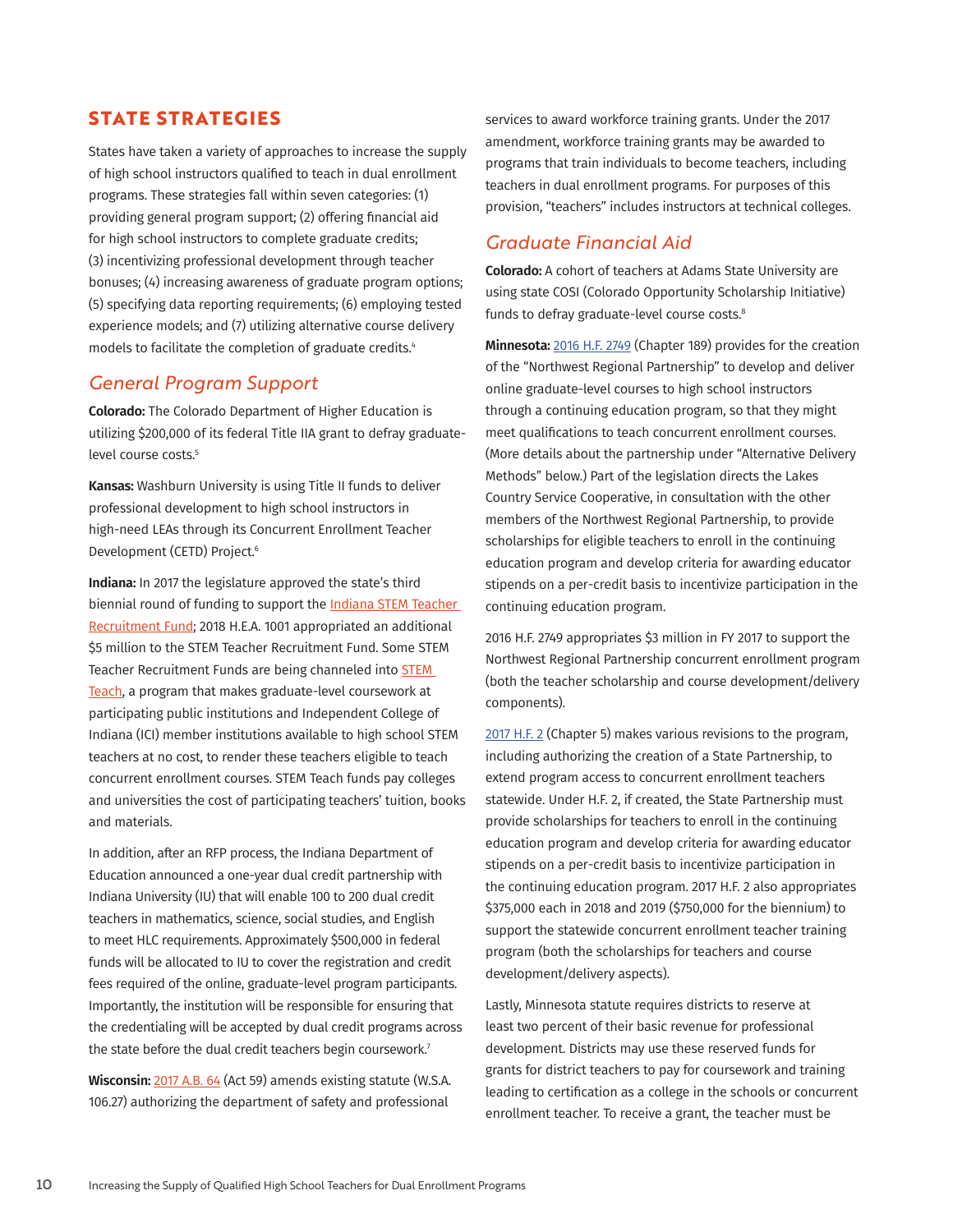enrolled in a program that includes coursework and training focused on teaching a core subject.<sup>9</sup>

**Nevada:** [2017 S.B. 544,](https://www.leg.state.nv.us/Session/79th2017/Bills/SB/SB544_EN.pdf) Sec. 19 appropriates \$4.2 million dollars in fiscal year 2017-18, and \$5 million in fiscal year 2018-19 to support College and Career Readiness (CCR) programs through a competitive grant process. One of the several purposes to which these funds may be applied is to support dual enrollment participation, including supporting professional development for teachers to be qualified to teach dual enrollment courses.<sup>10</sup>

**North Dakota:** [2017 S.B. 2244,](https://s3.amazonaws.com/fn-document-service/file-by-sha384/fc92c65a15046438150a679576ee74889c28b1751f89890e6d6ff93f3e5d24c52f28d73154c693b19b59d5480a86f3b5) codified as NDCC, 15-10-61, establishes a four-year pilot program, to offer a credit incentive to concurrent enrollment instructors in public, private and tribal high schools statewide. Instructors are entitled to receive a credit-for-credit coupon to cover the cost of tuition for graduate level classes at a public, tribal, or private postsecondary institution in the state. The coupon covers tuition for one graduate level credit at any eligible institution for every credit hour of a dual-credit course the individual teaches. If the graduate level course an individual requires is not offered by an institution under the control of the board, the individual may enroll in an equivalent course at a regionally accredited institution of higher learning and must be reimbursed up to the equivalent cost of the tuition and fees at an institution under the control of the board. To be eligible for a coupon, an instructor's concurrent enrollment class must include at least four students receiving dual credit. If an individual eligible for a credit coupon has met accreditation qualification standards, the individual may transfer a credit coupon to a family member or to a student being taught by the individual. 2017 S.B. 2244 appropriates up to \$200,000 to the state board of higher education to create the dual-credit courses pilot program, for the biennium beginning July 1, 2017, and ending June 30, 2019.<sup>11</sup>

**Wisconsin:** [2017 S.B. 711,](https://docs.legis.wisconsin.gov/2017/related/proposals/sb711) signed into law in April 2018, directs the Office of Educational Opportunity in the University of Wisconsin System to award grants to districts, charter schools, and certain private schools, to help high school teachers meet the minimum qualifications to teach dual enrollment courses. Grants may be awarded from the 2018-19 school year through June 30, 2022. At least one grant each school year must be awarded to a district whose membership the previous year was (1) fewer than 650 pupils; (2) 650-1,600 pupils, and (3) more than 1,600 pupils. In addition, at least one grant each year must be awarded to a charter school and to a private school participating in a parental choice program.

**Wyoming:** Wyoming's 2013 legislature established the Wyoming adjunct professor loan repayment program, administered by the Wyoming Community College Commission, to provide funds to public school teachers who require additional coursework to qualify as adjunct instructors for a concurrent enrollment course. Applicants must be Wyoming residents who are certified and currently-employed public school teachers in good standing with the professional teaching standards board, and they must be nominated by their district for consideration by the Commission. The nomination must include an agreement among the teacher, the district, and the state postsecondary entity that will be a party to the agreement upon program completion (a community college or the University of Wyoming). The agreement must specify the concurrent course(s) the instructor will teach upon completing the program; the appropriate accredited college-level educational program, including the specific classes that will allow the teacher to provide instruction in the agreed-upon course(s) upon completion; an estimate of the tuition and fees required to complete the program; and the terms of repayment of the loan, including successful completion of the program and teaching the agreed-upon classes for two years in a Wyoming district. A recipient may repay the loan by teaching at least one concurrent enrollment class in a Wyoming public school for a minimum of two years, starting the fall of the academic year after the instructor completes the educational program.<sup>12</sup> Since 2013, funds have been appropriated to the program on several occasions, including for the 2017-18 biennium. Recently, \$95,000 was appropriated for the 2019-20 biennium; applications will be accepted in October 2018.13

#### *Teacher Bonuses*

**Indiana:** Legislation passed in 2015 (codified as [IC 20-28-9-1.5](http://iga.in.gov/legislative/laws/2017/ic/titles/020/#20-28-9-1.5)) authorizes a school corporation (district) to provide a teacher with a supplemental payment in addition to salary if the teacher has earned a master's degree from an accredited postsecondary educational institution in a content area directly related to the subject matter of a dual credit course taught by the teacher. A supplement so provided is not subject to collective bargaining, but a discussion of the supplement must be held.<sup>14</sup>

2016 [H.B. 1005](https://iga.in.gov/legislative/2016/bills/house/1005#document-6816aa3a) (Section 14), establishes the Dual Credit Teacher Stipend Matching Grant Fund, codified as [IC 20-43-15](http://iga.in.gov/legislative/laws/2017/ic/titles/020/#20-43-15), to provide matching grants to applicant school corporations (districts) to offer stipends for teachers teaching a concurrent enrollment course, who either hold, or are in the process of obtaining, a master's degree including 18 graduate-level hours in the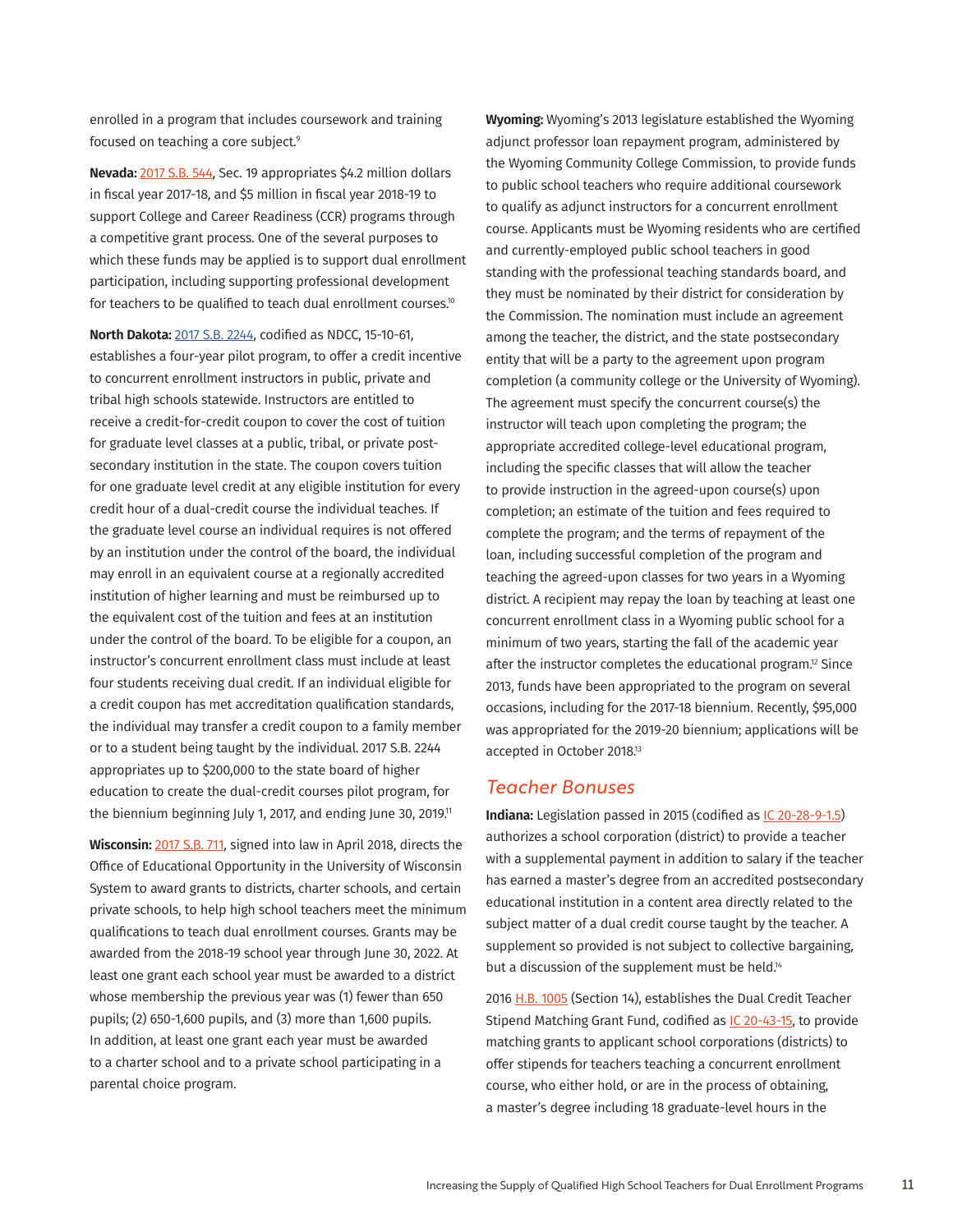discipline of the concurrent enrollment course. However, no funds were allocated to support this fund.

**Minnesota:** 2017 H.F. 2 amends statute governing the alternative teacher professional pay system. Existing statute authorized the system to include incentives for teachers to obtain a master's degree or other advanced certification.<sup>15</sup> The 2017 measure revises this to "include incentives for teachers to obtain a master's degree or other advanced certification with at least 18 credits in their content field of licensure required for teaching concurrent enrollment or 'college in the schools' courses."

#### *Awareness Raising*

**Illinois:** The Illinois Board of Higher Education has collaborated with public universities in the state to coordinate and promote some credentialing efforts. However, a lack of funding for teachers has been a barrier to broader program participation. Illinois has had preliminary conversations considering the development of a dual credit endorsement on the educator license that will designate and raise awareness of the necessary qualifications to teach dual credit in Illinois. However, no formal action has been taken.<sup>16</sup>

**Indiana:** 2016 [H.E.A 1370](https://iga.in.gov/static-documents/b/5/6/d/b56d9721/HB1370.05.ENRS.pdf) and [S.E.A 93](https://iga.in.gov/static-documents/1/1/1/1/1111760f/SB0093.06.ENRH.pdf) (Section 26) both propose the study of methods to ensure student access to dual enrollment and various incentives for high school teachers to obtain a master's degree with at least 18 hours of graduate course work in the subject matter the teacher is teaching or wishes to teach as part of a dual credit course. The Indiana Commission for Higher Education is gathering data to inform that work.

**Kansas:** The Kansas Board of Regents hosts a [webpage](https://www.kansasregents.org/academic_affairs/teacher_education_initiatives/concurrent-enrollment-faculty-qualifications) identifying online graduate programs offered by Kansas postsecondary institutions in some of the most common concurrent enrollment disciplines in the state.<sup>17</sup>

**Minnesota:** The Minnesota State system maintains a [document](https://www.minnstate.edu/system/asa/studentaffairs/docs/concurrent-enrollment-minimum-faculty-qualifications.pdf) that indicates online graduate-level courses available through Minnesota State institutions.

#### *Data Reporting*

**Minnesota:** Statute requires an annual report on rigorous course-taking, submitted by the commissioner of education to the education committees of the legislature, to include the number of teachers in each district attending training programs offered by Minnesota concurrent enrollment programs, and the number of teachers in each district participating in support programs.18

#### *Tested Experience*

**Minnesota:** While several institutions in the HLC region are developing and implementing programs to approve concurrent enrollment instructors through tested experience, some systemwide approaches have also surfaced. For example, the Minnesota State system is undertaking a systemwide effort to document high school teachers' graduate-level learning and experience through a portfolio process.<sup>19</sup> Teachers would develop the portfolios to document their graduate-level expertise in a subject area, and graduate faculty at a specified university would review the portfolio and award graduate-level credit for prior learning in the corresponding content area. This option recognizes tested experience but is designed so that the graduate credits earned as a result of the review, not the experience itself, would be used to determine how high school teachers meet minimum faculty qualifications.

#### *Alternative Delivery Methods*

**Minnesota:** [2016 H.F. 2749](https://www.revisor.mn.gov/laws/?year=2016&type=0&doctype=Chapter&id=189&format=pdf) (Chapter 189) created the "Northwest Regional Partnership" as a voluntary collaboration of the Lakes Country Service Cooperative, the Northwest Service Cooperative, and Minnesota State University-Moorhead to offer coordinated higher learning opportunities for teachers. Under this collaboration, the Lakes Country Service Cooperative, in consultation with the Northwest Service Cooperative, was authorized to develop a continuing education program to allow eligible teachers to earn the graduate credits needed to teach concurrent enrollment courses. Under the partnership, Minnesota State University Morehead was authorized to develop an online curriculum to allow eligible secondary teachers to access graduate credit at a reduced rate. The legislation directed Lakes Country Service Cooperative, in consultation with the other members of the Northwest Regional Partnership, to provide funding for course development for up to 18 credits in applicable postsecondary subject areas, as well as scholarships (more details under "Graduate Financial Aid" above).

The 2016 measure gives priority for program participation to concurrent enrollment teachers employed by member school districts of the Lakes Country Service Cooperative or Northwest Service Cooperative; concurrent enrollment teachers in other school districts may participate as space allows. For teachers in both categories of districts, participant teachers are ineligible to participate in other concurrent enrollment teacher training programs. (These eligibility criteria were eliminated in [2017 H.F. 2\)](https://www.revisor.mn.gov/laws/?year=2017&type=1&doctype=Chapter&id=5&format=pdf).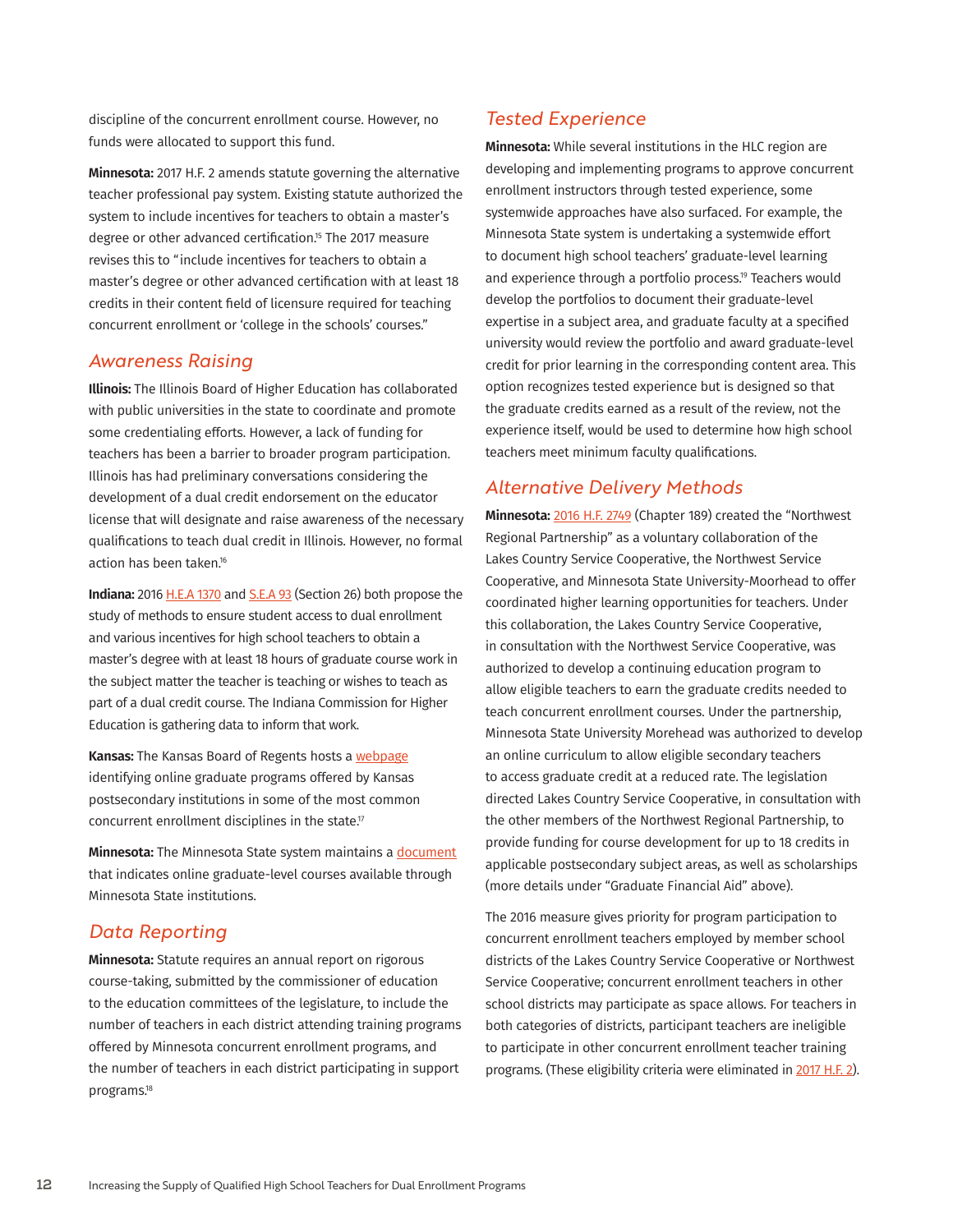2016 H.F. 2749 appropriates \$3 million in FY 2017 to support the Northwest Regional Partnership concurrent enrollment program (both the teacher scholarship and course development/delivery components).

Through [2017 H.F. 2](https://www.revisor.mn.gov/laws/?year=2017&type=1&doctype=Chapter&id=5&format=pdf) (Chapter 5), this partnership was revised to become the "Statewide Concurrent Enrollment Teacher Training Program," defined as a voluntary partnership between the Northwest Regional Partnership and the Metropolitan Educational Cooperative Service Unit. If the revised partnership were established, it must contract with one or more eligible postsecondary institutions (any public or private postsecondary institution that awards graduate credits) to develop a continuing education program to offer graduate coursework to secondary instructors to qualify them to teach concurrent enrollment courses. The 2017 measure directs State Partnership members to work to eliminate duplication of service and develop the continuing education credit program efficiently and costeffectively.

2017 H.F. 2 further revised the curriculum development component, removing the provision authorizing Minnesota State University Morehead to develop an online curriculum, and replacing it with a provision requiring the continuing education program to use flexible delivery models, such as an online curriculum, to allow teachers to earn graduate credit at a reduced credit rate. The 2017 amendments also require that information about the curriculum, including course length and course requirements, be posted on the offering institution's website at least two weeks before eligible teachers are required to register for continuing education program

courses. In addition, if established, the State Partnership must provide funding for course development for up to 18 credits in applicable postsecondary subject areas.

2017 H.F. 2 also appropriates \$375,000 each in 2018 and 2019 (\$750,000 for the biennium allocated to Metro ESA) to support the statewide concurrent enrollment teacher training program (both the scholarships for teachers and course development/ delivery aspects).

Universities that are part of the Minnesota State system have developed and continue to develop online graduate-level courses. Some of these courses are part of Minnesota State University-Morehead's program, [18 Online,](https://www.mnstate.edu/18online) and the statewide partnership described above, and some are independent of these efforts.<sup>20</sup>

**Ohio:** The Ohio Appalachian Collaborative (OAC) is a publicprivate partnership between Battelle for Kids and 27 school districts in Appalachian Ohio. Five institutions of higher education are partnering with OAC to offer graduate-level programs to high school instructors to earn credits needed to teach dual enrollment courses. To the extent feasible, the programs allow for part-time enrollment and utilize online or hybrid delivery models. During OAC's program implementation, the number of high school instructors credentialed to teach dual enrollment courses more than doubled between 2012-13 and 2016-17, from 82 to 187, while the number of dual enrollment courses offered has increased nearly eight-fold over the same period, from 41 to 314.21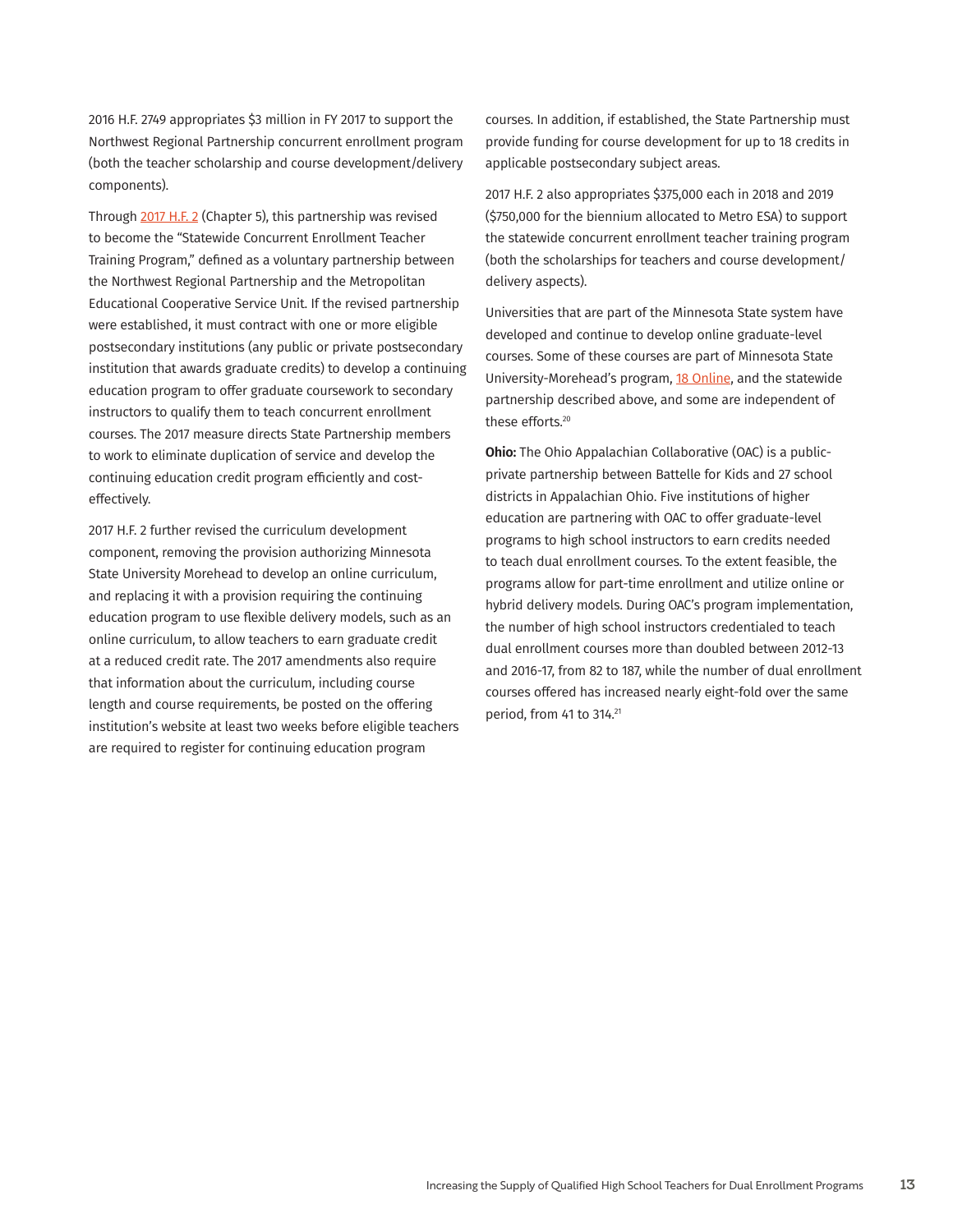## **ADDENDUM**

## **State Policies for Instructor and Course Quality in Dual Enrollment Courses in Place as of March 31st, 2018 (Education Commission of the States, 2018,** *Dual Enrollment.)*

## *Methodology*

Education Commission of the States (ECS) reviewed statutes, legislation, regulations and state K-12 and higher education board policy documents residing outside of regulation, for policies adopted since March 2016, when ECS last updated its 50-state dual/ concurrent enrollment policy collection.

#### STATE DUAL/CONCURRENT ENROLLMENT INSTRUCTOR REQUIREMENTS

Alabama A high school teacher teaching a dual enrollment course through a community college must be designated an adjunct faculty member of the college and must meet the state board and other accrediting agencies' credentialing requirements. Faculty must be under the college's control and supervision, and the college must provide for faculty orientation, supervision and evaluation.<sup>22</sup>

Alaska Not set in state policy.

- Arizona Each faculty member must meet requirements established by the community college district governing board. The CEO of each community college district must establish an advisory committee of full-time faculty to assist in the selection, orientation, ongoing professional development and evaluation of faculty teaching college courses in conjunction with high schools. The advisory committee must meet at least twice each academic year.<sup>23</sup>
- Arkansas **Instructors of endorsed concurrent enrollment courses must have at least a master's degree that includes a** minimum of 18 graduate hours of coursework in the subject area of the course. The instructor's credentials must be approved by the academic unit or chief academic officer of the postsecondary institution offering the course. The instructor must also have the relevant credentials and experience necessary to teach from the syllabus approved by the postsecondary institution. For the purposes of teaching a concurrent course under this policy, an individual under contract with the school district as a teacher will not be considered an adjunct faculty member of the college/university.<sup>24</sup> College or university faculty who travel to the high school or secondary center to teach concurrent courses (and/or faculty and staff that have direct, official contact with the high school student) must have a criminal background check and complete the child maltreatment training course as required of public school teachers.25

If an institution of higher education offers a concurrent credit course(s) on a high school campus taught by a high school teacher, the institution must be accredited by the National Alliance of Concurrent Enrollment Partnerships (NACEP); or the college/university must be approved by the Arkansas Higher Education Coordinating Board (AHECB) to offer courses, including courses offered via distance technology, for concurrent credit.26

California Original program: Not set in state policy

College and Career Access Pathways partnerships: No, for equivalency of instructor qualifications to postsecondary faculty qualifications or course content. However, the CCAP partnership agreement must certify that any community college instructor teaching a course on a high school campus has not been convicted of sex offenses or any substance offense as defined in statute. In addition, the CCAP partnership must also certify that both the school district and community college district partners comply with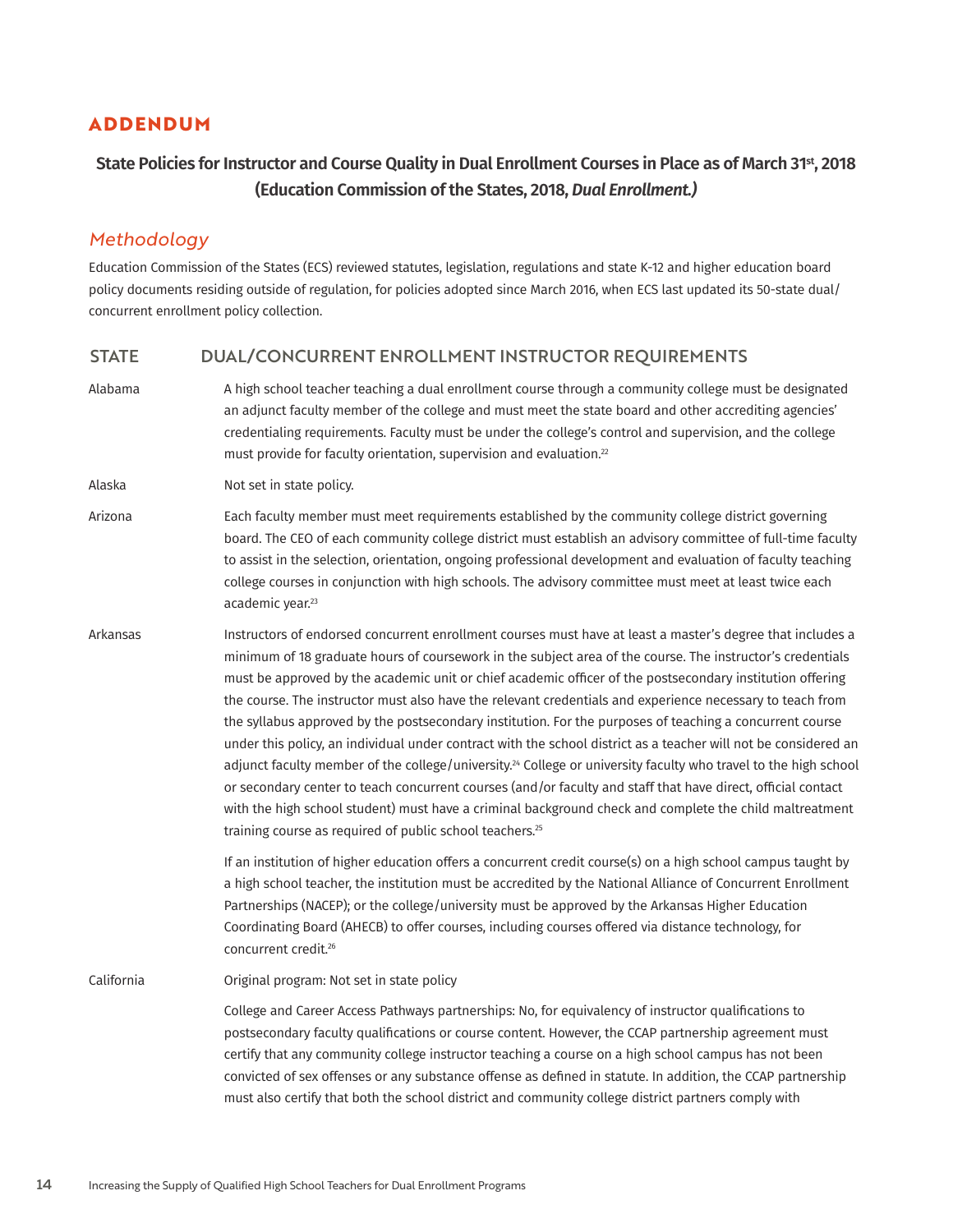|                      | local collective bargaining agreements and all state and federal reporting requirements regarding the<br>qualifications of the teacher or faculty member teaching a CCAP partnership course offered for high school<br>credit. <sup>27</sup>                                                                                                                                                                                                                                                                                                                                                    |
|----------------------|-------------------------------------------------------------------------------------------------------------------------------------------------------------------------------------------------------------------------------------------------------------------------------------------------------------------------------------------------------------------------------------------------------------------------------------------------------------------------------------------------------------------------------------------------------------------------------------------------|
| Colorado             | The postsecondary institution is responsible for the quality of instruction. <sup>28</sup>                                                                                                                                                                                                                                                                                                                                                                                                                                                                                                      |
|                      | Instructors of CTE courses, including courses related to an apprenticeship or internship program, must<br>possess a current CTE teaching credential that has been authorized by the state board for community<br>colleges and occupational education. A postsecondary instructor may not be required to hold a teacher's<br>license. <sup>29</sup>                                                                                                                                                                                                                                              |
| Connecticut          | Not set in state policy.                                                                                                                                                                                                                                                                                                                                                                                                                                                                                                                                                                        |
| Delaware             | All dual credit courses must be taught by an approved Dual Credit Instructor. A dual enrollment instructor<br>must meet the requirements of a faculty member or adjunct faculty member at the institution. <sup>30</sup>                                                                                                                                                                                                                                                                                                                                                                        |
| District of Columbia | Not set in state policy.                                                                                                                                                                                                                                                                                                                                                                                                                                                                                                                                                                        |
| Florida              | Each faculty member teaching a dual enrollment course must:                                                                                                                                                                                                                                                                                                                                                                                                                                                                                                                                     |
|                      | Meet the qualifications required by the entity accrediting the postsecondary institution offering the<br>$\bullet$<br>course, including meeting the Southern Association of Colleges and Schools Commission on Colleges'<br>Principles of Accreditation: Foundations for Quality Enhancement, 2010 Edition, section 3.7.1, for<br>postsecondary instructors in the course and discipline. The qualifications apply to all faculty members<br>regardless of the location of instruction. The postsecondary institution offering the course must require<br>compliance with these qualifications. |
|                      | Provide the institution offering the dual enrollment course a copy of his/her postsecondary transcript<br>$\bullet$                                                                                                                                                                                                                                                                                                                                                                                                                                                                             |
|                      | Provide a copy of the current syllabus for each course taught to the discipline chair or department chair<br>$\bullet$<br>of the postsecondary institution before the start of each term. The content of each syllabus must meet<br>the same standards required for all college-level courses offered by that postsecondary institution. All<br>full-time and adjunct faculty teaching dual enrollment courses must file a copy of their current course<br>syllabus with the college's discipline chair or department chair prior to the start of each term.                                    |
|                      | Adhere to the professional rules, guidelines, and expectations stated in the postsecondary institution's<br>$\bullet$<br>faculty or adjunct faculty handbook. Any exceptions must be included in the dual enrollment<br>articulation agreement. <sup>31</sup>                                                                                                                                                                                                                                                                                                                                   |
|                      | Adhere to the rules, guidelines, and expectations stated in the postsecondary institution's student<br>$\bullet$<br>handbook, including those related to add/drop and withdrawal policies, student code of conduct,<br>grading policies, and critical dates. Any exceptions must be noted in the dual enrollment articulation<br>agreement.                                                                                                                                                                                                                                                     |
|                      | In addition, each president (or designee) of an institution offering a dual enrollment course must:                                                                                                                                                                                                                                                                                                                                                                                                                                                                                             |
|                      | Provide a copy of the institution's current faculty or adjunct faculty handbook to all faculty members<br>$\bullet$<br>teaching a dual enrollment course.                                                                                                                                                                                                                                                                                                                                                                                                                                       |
|                      | Provide to all faculty members teaching a dual enrollment course a copy of the institution's current<br>$\bullet$<br>student handbook, which may include, but is not limited to, information on registration policies, the<br>student code of conduct, grading policies, and critical dates.                                                                                                                                                                                                                                                                                                    |
|                      | Designate an individual or individuals to observe all faculty members teaching a dual enrollment<br>$\bullet$<br>course, regardless of the location of instruction.                                                                                                                                                                                                                                                                                                                                                                                                                             |
|                      |                                                                                                                                                                                                                                                                                                                                                                                                                                                                                                                                                                                                 |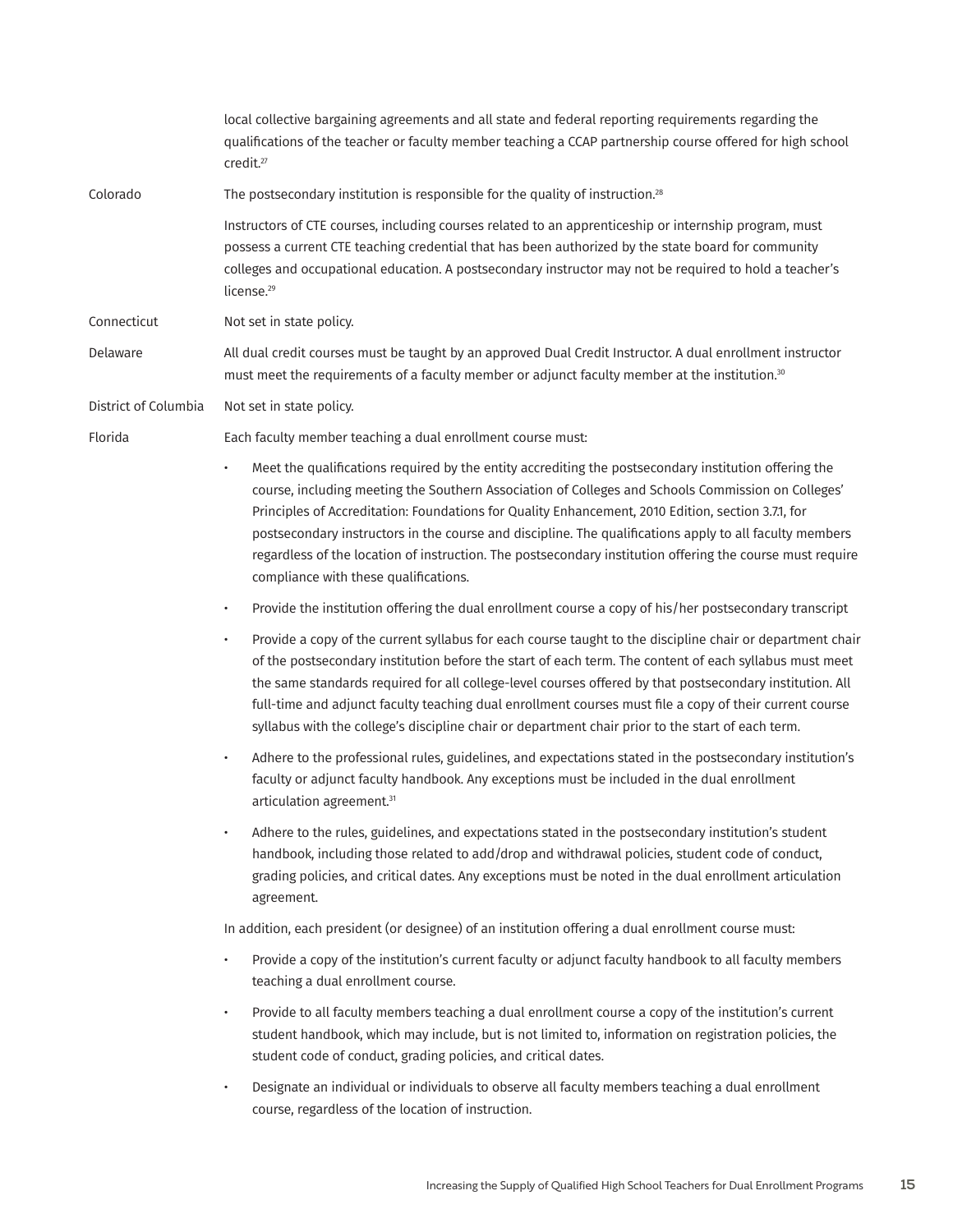- Use the same criteria to evaluate faculty members teaching a dual enrollment course as the criteria used to evaluate all other faculty members.
- Provide course plans and objectives to all faculty members teaching a dual enrollment course.<sup>32</sup>

The postsecondary institution must provide all adjunct faculty teaching dual enrollment courses with a fulltime faculty contact or liaison in the same discipline.

Dual enrollment courses taught at the high school must meet the same competencies required for courses taught on the postsecondary institution campus. To ensure equivalent rigor, the postsecondary institution must in a timely manner provide the faculty member teaching the course a comprehensive, cumulative end-of-course assessment or a series of assessments of all expected learning outcomes in accordance with the Southern Association of Colleges and Schools Commission on Colleges' Principles of Accreditation: Foundations for Quality Enhancement, 2010 Edition, sections 2.7.4 and 3.5.1. Completed, scored assessments must be returned to the postsecondary institution and held for 1 year. Textbooks and instructional materials must be the same as or comparable to those used in courses offered by the postsecondary institution with the same course prefix and number. The postsecondary institution must advise the school district of instructional materials requirements as soon as that information becomes available but no later than one term before a course is offered.<sup>33</sup>

Course requirements, i.e., tests, papers, or other assignments, for dual enrollment students must be at the same level of rigor or depth as those for non-dual enrollment postsecondary students. All faculty members teaching dual enrollment courses must observe the procedures and deadlines of the postsecondary institution for the submission of grades. A postsecondary institution must advise each faculty member teaching a dual enrollment course of the institution's grading guidelines before the faculty member begins teaching the course.<sup>34</sup>

Dual enrollment courses taught on a high school campus may not be combined with any non-college credit high school course.

The comprehensive dual enrollment articulation agreement between a school district and a public postsecondary institution must identify exceptions, if any, to the professional rules, guidelines, and expectations stated in the faculty or adjunct faculty handbook for the postsecondary institution, and exceptions, if any, to the rules, guidelines, and expectations stated in the student handbook of the postsecondary institution that apply to faculty members.<sup>35</sup>

Georgia Silent on instructor qualifications.

- Hawai'i Not set in policy. In practice, nearly all dual enrollment classes (a.k.a. Dual Credit or Early College classes) are taught by University of Hawai'i system faculty members. A handful of courses are taught by qualified high school instructors who are hired as adjuncts by a University of Hawai'i campus and meet the same qualifications as full-time faculty.
- Idaho Yes. Part of the definition of "dual credit" is that postsecondary institutions work closely with high schools to deliver college courses that are identical to those offered on the college campus.<sup>34</sup> Dual credit instructors meet the academic requirements for faculty and instructors teaching in postsecondary, or provisions are made to ensure instructors are capable of providing quality college-level instruction through ongoing support and professional development. Teacher qualifications are reviewed, professional development is provided as needed, course content and assessment expectations are reviewed, faculty assessment is discussed, etc.

The postsecondary institution provides high school instructors with training and orientation in course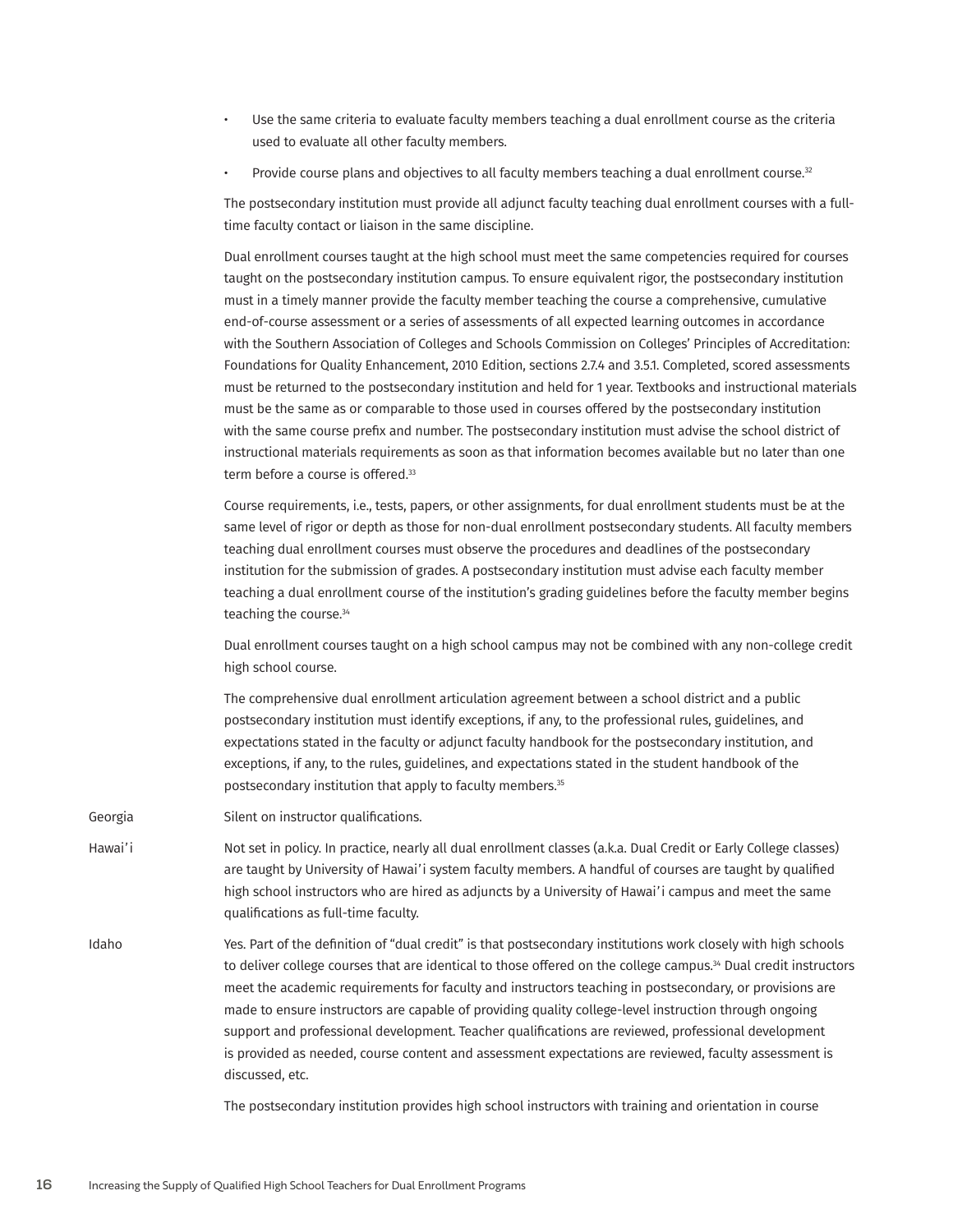curriculum, student assessment criteria, course philosophy, and dual credit administrative requirements before certifying the instructors to teach the college/university's courses. Instructors teaching dual credit courses are part of a continuing collegial interaction through professional development, such as seminars, site visits, and ongoing communication with the postsecondary institutions' faculty and dual credit administration. This interaction addresses issues such as course content, course delivery, assessment, evaluation, and professional development in the field of study. High school faculty is evaluated by using the same classroom performance standards and processes used to evaluate college faculty.

Dual credit students are held to the same course content standards and standards of achievement as those expected of students in postsecondary courses. Every course offered through a dual credit program is annually reviewed by postsecondary faculty from that discipline and dual credit teachers/staff to assure that grading standards meet those in on-campus sections. Dual credit students are assessed using the same methods (e.g. papers, portfolios, quizzes, labs, etc.) as their on-campus counterparts.<sup>37</sup>

Illinois Dual credit instructors teaching credit-bearing college-level courses must meet the same academic credential requirements as faculty teaching on campus.<sup>38</sup> Instructors for community college and four-year institution courses taught in high schools must be selected, employed/assigned and evaluated by the college or university. They must be selected from individuals with appropriate credentials and demonstrated teaching competencies at the college level. For transfer courses, these qualifications include a minimum of a master's degree with 18 graduate hours appropriate to the academic field or discipline in which they are teaching. Instructors in career and technical education courses must possess the credentials and demonstrated teaching competencies appropriate to the field of instruction, including 2,000 hours of work experience and the appropriate recognizable credential depending on the specific field.<sup>39</sup>

> Institutions must provide high school instructors with an orientation in course curriculum, assessment methods, and administrative requirements before high school instructors are permitted to teach dual credit courses. Dual credit instructors must be given the opportunity to participate in all activities available to other adjunct faculty, including professional development, seminars, site visits, and internal communication, provided that such opportunities do not interfere with an instructor's regular teaching duties.<sup>40</sup>

Indiana The institution must set the criteria for a faculty member or other instructor teaching the course with the institution or school corporation, depending on whether the course is taught by postsecondary faculty or high school instructor.<sup>41</sup>

All programs must be NACEP-accredited or approved by CHE's Indiana dual credit review process.<sup>42</sup>

Iowa All Senior Year Plus Programs: Yes. Course instructors must meet the standards and requirements that other full-time instructors in the academic department are required to meet and that are approved by the appropriate postsecondary administration. Community colleges must report instructor degree, certifications, and other qualifications to meet the minimum hiring standards.<sup>43, 44</sup>

> District-to-Community College Sharing or Concurrent Enrollment: Yes. For a district to be eligible for supplemental weighting for participating students, a class must be included in the community college catalog or an amendment or addendum to the catalog, and open to all registered community college students, not just high school students. (The class may be offered in a high school attendance center.) The course instructor must be employed or contracted by a community college. The course must be taught using the community college course syllabus, and taught in such a manner as to result in student work and student assessment that meet college-level expectations.<sup>45</sup>

Project Lead the Way: Yes, A school district offering a Project Lead the Way program must offer the curriculum developed by the national organization that administers the Project Lead the Way program. An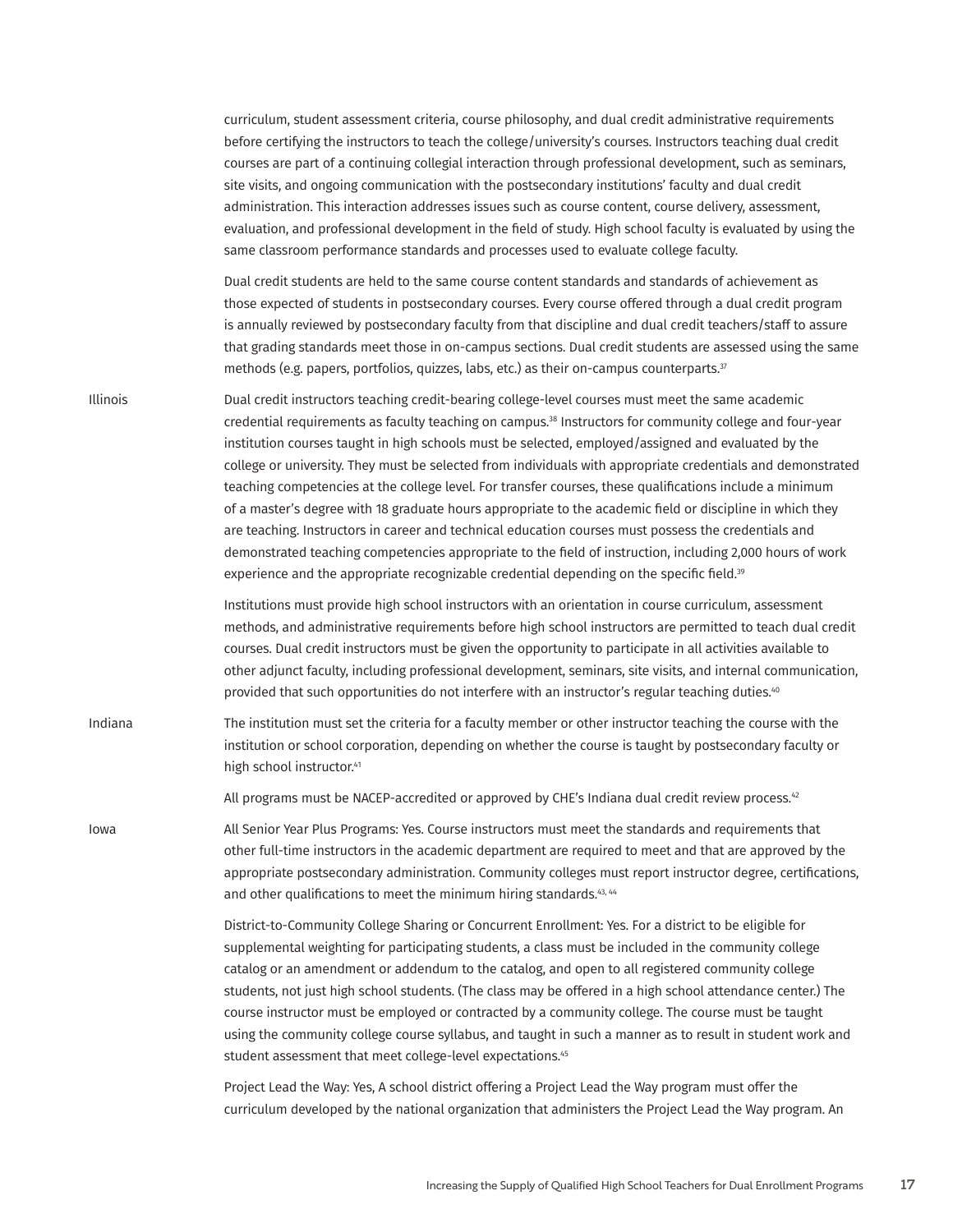instructor must have successfully completed the training required by and meet the minimum requirements of the national organization that administers the Project Lead the Way program.

Kansas **If a district and postsecondary institution enter into a Concurrent Enrollment Partnership (CEP) for high** school teachers to teach college credit classes during the school day, the CEP agreement must include necessary directions for curriculum, faculty, students, assessment, and a listing of principles for assuring quality in programming. CEP agreements must also include an implementation plan for ensuring high school faculty teaching concurrently enrolled partnership students are integrated into the postsecondary partner institution through orientation, professional development, seminars, site visits, annual evaluations and ongoing communication with the postsecondary partner institution's faculty.

> CEP arrangements must include collaborative faculty development programming such as pedagogy, instructional design, course management, instructional delivery skill improvement, curricular reform initiatives, and student success assessment strategies. High school faculty teaching college-level, nontiered Concurrent Enrollment Partnership courses must meet Higher Learning Commission (HLC) Standards regarding faculty roles and qualifications. Faculty teaching college-level tiered technical courses through a Concurrent Enrollment Partnership must either meet the HLC standards or possess a valid/current industryrecognized credential and a minimum of 4,000 hours of work experience in the specific technical field. Postsecondary institutions may set higher standards.

> Before approving high school instructors to teach CEP courses, the postsecondary institution must provide them with orientation and training in course curriculum, assessment criteria, course philosophy, and CEP administrative requirements. The postsecondary partner institution must provide the high school faculty with ongoing professional development opportunities. Orientation and/or professional development activities must include collaborative faculty development programming such as pedagogy, instructional design, course management, instructional delivery skill improvement, curricular reform initiatives, and student success assessment strategies. The postsecondary partner institution must annually conduct evaluations of high school faculty teaching Concurrent Enrollment Partnership courses to ensure compliance with the state expectations for Concurrent Enrollment Partnership courses.<sup>46</sup>

Kentucky Statute directs the Council on Postsecondary Education, in conjunction with the Kentucky Board of Education and the Education Professional Standards Board, to develop guidelines for content knowledge and teacher training in dual enrollment and dual credit programs offered in Kentucky.<sup>47</sup>

Under the Dual Credit Policy, participating postsecondary institutions must:

- Ensure each teacher or faculty member teaching a dual credit course uses a course syllabus approved by the postsecondary institution.
- Conduct faculty evaluations for secondary teachers in a manner consistent with the public postsecondary institution's guidelines for evaluation of faculty and student evaluation of faculty.
- Provide secondary dual credit teachers best practice information for content delivery and use of instructional support systems.

Under the Dual Credit Policy, secondary schools must:

- Ensure that each dual credit teacher receives professional development relevant to each course taught
- Use the faculty evaluation process for all dual credit teachers established by the postsecondary institution
- Meet accrediting and state reporting guidelines by providing faculty credentials prior to the start of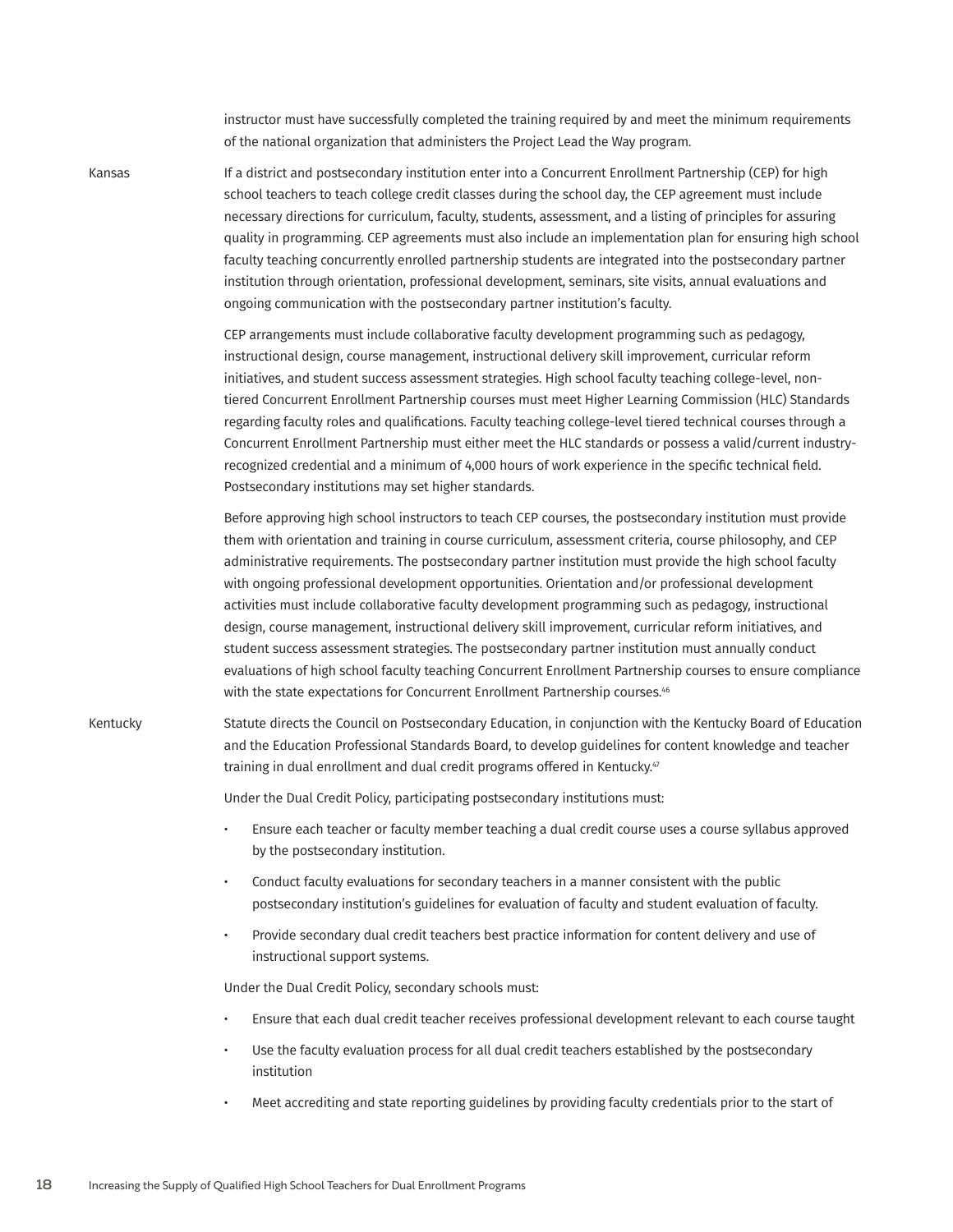|               | the term in which the course is offered according to the timeframe designated by the participating<br>postsecondary institution.                                                                                                                                                                                                                                                                                                                                                                                                                                                                                                                                                                                                                                                                                                                                                                                                                                                                                                                                                                                                                                                                                                                                                                                                                                                                                                                                                                                                                                                                                                                                           |
|---------------|----------------------------------------------------------------------------------------------------------------------------------------------------------------------------------------------------------------------------------------------------------------------------------------------------------------------------------------------------------------------------------------------------------------------------------------------------------------------------------------------------------------------------------------------------------------------------------------------------------------------------------------------------------------------------------------------------------------------------------------------------------------------------------------------------------------------------------------------------------------------------------------------------------------------------------------------------------------------------------------------------------------------------------------------------------------------------------------------------------------------------------------------------------------------------------------------------------------------------------------------------------------------------------------------------------------------------------------------------------------------------------------------------------------------------------------------------------------------------------------------------------------------------------------------------------------------------------------------------------------------------------------------------------------------------|
|               | Work to create capacity for more secondary teachers to be credentialed to teach dual credit courses<br>$\bullet$<br>which will help assure access and affordability of dual credit programming.                                                                                                                                                                                                                                                                                                                                                                                                                                                                                                                                                                                                                                                                                                                                                                                                                                                                                                                                                                                                                                                                                                                                                                                                                                                                                                                                                                                                                                                                            |
|               | Secondary and postsecondary institutions must jointly:                                                                                                                                                                                                                                                                                                                                                                                                                                                                                                                                                                                                                                                                                                                                                                                                                                                                                                                                                                                                                                                                                                                                                                                                                                                                                                                                                                                                                                                                                                                                                                                                                     |
|               | Provide an orientation program for all new secondary and postsecondary faculty teaching dual credit<br>$\bullet$<br>coursework. The program should be available to school administrators, teachers, faculty, and secondary<br>and postsecondary coordinators of dual credit. <sup>48</sup>                                                                                                                                                                                                                                                                                                                                                                                                                                                                                                                                                                                                                                                                                                                                                                                                                                                                                                                                                                                                                                                                                                                                                                                                                                                                                                                                                                                 |
| Louisiana     | There is no difference in expected qualifications for a dual enrollment instructor from those of any other<br>on-campus instructor. Likewise, there is an expectation of appropriate oversight of dual credit instructors<br>if adjunct instructors are used, just as would be expected for any other college program. Whether or not<br>the instructor of record is actually engaged in teaching students in the classroom or online or is overseeing<br>the teaching process, the individual listed as the instructor of record is responsible for content/instruction<br>delivered in the classroom. To ensure the quality and integrity of the academic content and delivery<br>of the course, the person delivering the instruction as a representative of the institution should be a<br>qualified, effective faculty member. That individual must, at a minimum, meet the institution's policy on<br>faculty qualifications, within SACSCOC (or COE) credential guidelines. Instructors must receive appropriate<br>formal training by the postsecondary institution/department on delivery of the particular college course:<br>syllabus; campus and departmental expectations for delivery, grading, and student performance. Instructors<br>must meet with a postsecondary departmental representative (or participate in a workshop offered by<br>the institution) within 12 months preceding the start of class to review the curriculum, course content,<br>measurement, and student outcomes. Each institution will report to the BoR a description of the process<br>which instructors are required to complete prior to offering the course. <sup>49</sup> |
| Maine         | Dual enrollment career and technical education program: Yes. A program must meet national concurrent<br>enrollment standards. <sup>50</sup>                                                                                                                                                                                                                                                                                                                                                                                                                                                                                                                                                                                                                                                                                                                                                                                                                                                                                                                                                                                                                                                                                                                                                                                                                                                                                                                                                                                                                                                                                                                                |
| Maryland      | High school instructors teaching dual enrollment courses must meet the qualifications of adjunct and<br>part-time faculty - they must possess the same or equivalent qualifications as the full-time faculty of the<br>institution, and be approved by the academic unit through which the credit is offered. <sup>51</sup>                                                                                                                                                                                                                                                                                                                                                                                                                                                                                                                                                                                                                                                                                                                                                                                                                                                                                                                                                                                                                                                                                                                                                                                                                                                                                                                                                |
| Massachusetts | General courses: Not set in state policy.                                                                                                                                                                                                                                                                                                                                                                                                                                                                                                                                                                                                                                                                                                                                                                                                                                                                                                                                                                                                                                                                                                                                                                                                                                                                                                                                                                                                                                                                                                                                                                                                                                  |
|               | Commonwealth Dual Enrollment Partnership: Courses must be taught by postsecondary faculty or high<br>school instructors approved by the partnering institution. <sup>52</sup>                                                                                                                                                                                                                                                                                                                                                                                                                                                                                                                                                                                                                                                                                                                                                                                                                                                                                                                                                                                                                                                                                                                                                                                                                                                                                                                                                                                                                                                                                              |
| Michigan      | For concurrent enrollment courses for which districts wish to receive supplemental payments from the state<br>via an appropriation. To be eligible for payments for students enrolled in a concurrent enrollment program,<br>a district must conduct specified activities, including ensuring that the course is taught by either a high<br>school teacher or postsecondary faculty pursuant to standards established by the partnering postsecondary<br>institution, and ensuring the course is taught in the local or intermediate district. <sup>53</sup>                                                                                                                                                                                                                                                                                                                                                                                                                                                                                                                                                                                                                                                                                                                                                                                                                                                                                                                                                                                                                                                                                                               |
| Minnesota     | To establish a uniform standard by which concurrent enrollment courses and professional development<br>activities may be measured, postsecondary institutions must adopt and implement the National Alliance of<br>Concurrent Enrollment Partnership Partnership's program standards and required evidence for accreditation<br>by the 2020-2021 school year and later. <sup>54</sup>                                                                                                                                                                                                                                                                                                                                                                                                                                                                                                                                                                                                                                                                                                                                                                                                                                                                                                                                                                                                                                                                                                                                                                                                                                                                                      |
| Mississippi   | All dual credit academic instructors must have a master's degree with a minimum of 18 graduate semester                                                                                                                                                                                                                                                                                                                                                                                                                                                                                                                                                                                                                                                                                                                                                                                                                                                                                                                                                                                                                                                                                                                                                                                                                                                                                                                                                                                                                                                                                                                                                                    |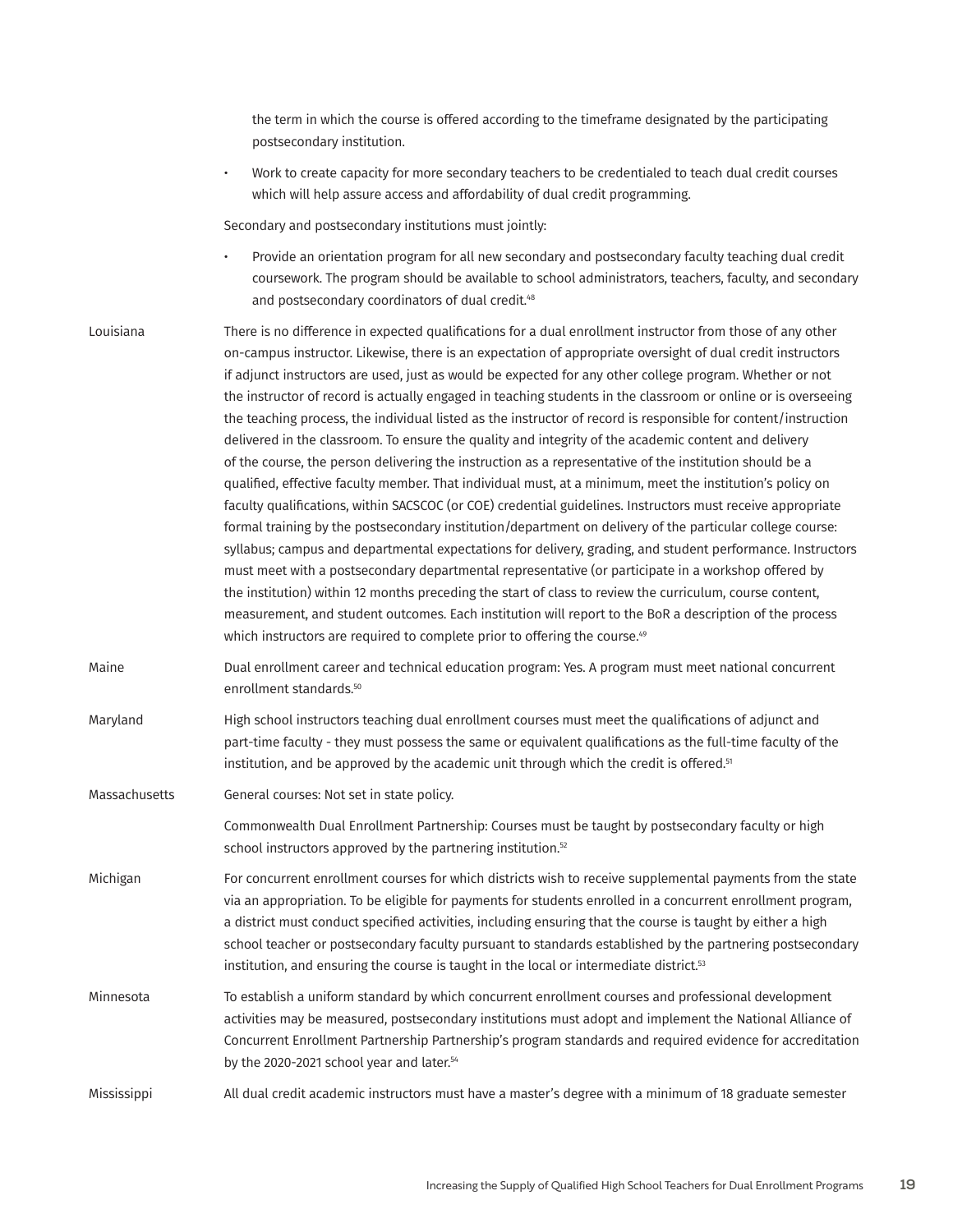hours in their field of expertise. Dual credit career and technical education instructors must meet the requirements set forth by the State Board for Community and Junior Colleges in the qualifications manual for postsecondary Career and Technical personnel. A high school teacher must be approved as an instructor by the collaborating college or university. An instructor employed by the college or university must be approved by the collaborating school district. A dual credit academic instructor must meet the requirements set forth by the regional accrediting association (Southern Association of College and Schools). University and community and junior college personnel have the sole authority in the selection of dual credit instructors.<sup>55</sup>

Missouri High school instructors of dual credit courses are adjunct instructors of the partnering institution. As such, high school instructors must meet the requirements for faculty teaching in institutions of higher education, as stipulated for accreditation by the Higher Learning Commission. Dual credit instructors must possess an academic degree relevant to what they are teaching and at least one level above the level at which they teach, except in programs for terminal degrees for which they must possess the same level of degree. Instructors using credentials for qualification with a master's level degree in a discipline or subfield other than that in which he/she is teaching must have completed a minimum of 18 graduate credit hours in the discipline in which he/she is teaching.

> Institutions may, at their discretion, employ as a CTE dual credit instructor an individual with superior knowledge and tested experience in the discipline in which he/she is teaching, with knowledge and experience measurable through means such as documented experience working in the field, industry certification and years of experience in the field, documented recognition of excellence in teaching in the discipline, expertise validated through publications or wide critical and public acclaim, or through a nationally recognized rating of proficiency.

New dual credit instructors must participate in orientation activities provided by the dual credit provider institution and/or academic department. In order to assure comparability of the dual credit course with the corresponding college course and to foster collaboration between high school instructors and college faculty, academic departments at the institution must provide instructors of dual credit courses with support services. These include, but are not limited to, opportunities for dual credit instructors to discuss concerns and to share information with each other and with the institution of higher education, access to appropriate professional development opportunities, and mentoring offered either exclusively to dual credit instructors or to both campus-based faculty and dual credit instructors.

The chief academic officer of the postsecondary institution is responsible for involving full time faculty in the appropriate academic department in the selection and evaluation of all dual credit instructors. Dual credit instructors are evaluated regularly in accordance with established institutional policies and procedures. Regular on-site course evaluations at the high school should occur once a year for the first two years for new instructors. For all instructors, evaluations should occur a minimum of once every two years. Annual reports of student performance and feedback should also be utilized and analyzed with respect to the continuation of the dual credit instructor.<sup>56</sup>

Montana Concurrent Enrollment: Yes. High school concurrent enrollment instructors must be licensed secondary educators and possess a class 1, 2, 4, or 8 educator's license (described below). Class 8 is specific to college faculty instructing college courses with the potential for high school credit (dual credit). Additionally, concurrent enrollment instructors must meet all qualifications for faculty set forth by the Montana Board of Regents Policy 730.1, which delineates the minimum criteria for two-year adjunct faculty. The postsecondary institution must verify educational attainment level and experience appropriate and required for the discipline for concurrent enrollment instructors to ensure compliance with Montana Board of Regents Policy 730.1.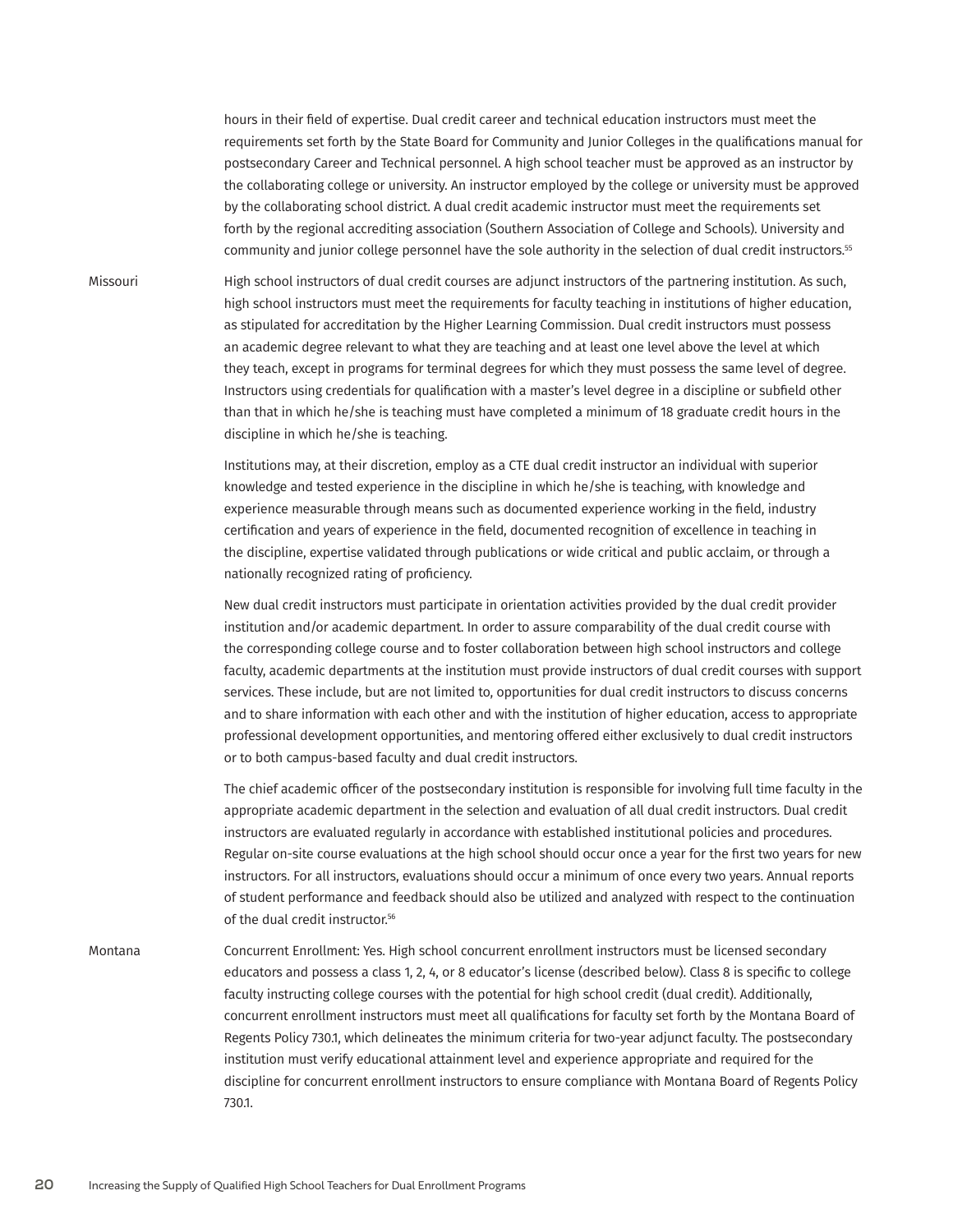Class 8 Alternative License: If faculty of a postsecondary institution is teaching a course for which students will receive high school and postsecondary credit, the faculty member must hold a Class 8 dual credit license, unless already licensed or eligible for licensure as a Class 1, 2 or 4 and properly endorsed. The licensure is valid for five years. Faculty must apply to the Office of Public Instruction for a Class 8 alternative license. The application requires verification of faculty employment from the Chief Academic Officer or an appropriate official of the employing regionally accredited college or university; compliance with all other nonacademic requirements for licensure; and completion of application materials demonstrating:

The applicant plans to teach in a subject covered by the K-12 endorsement areas identified in regulation, and will teach a subject area in which the applicant has a major or minor; and

The applicant demonstrates adequate education and experience to instruct dual enrollment courses as demonstrated by:

Ability to create learning environments that support creativity, critical thinking, individual and collaborative learning, and that encourage positive social interaction, active engagement in learning, and self-motivation

Understanding and ability to use a variety of instructional and assessment strategies to encourage learners to develop understanding of content areas and to build skills to apply knowledge in meaningful ways; and

Understanding of individual differences and diverse cultures with an ability to integrate history, culture, heritage and contemporary status of American Indians and tribes in Montana.<sup>57</sup>

Nebraska A Postsecondary teaching permit is valid only for teaching courses for college credit offered by a Nebraska postsecondary educational entity that have also been approved for high school credit in Nebraska school systems requesting the delivery of such courses and only in the applicant's postsecondary subject area. Postsecondary institutions request the permit on behalf of the applicant and must verify that the applicant meets the institution's educational requirements to be employed by the institution as a teacher. The institution must also verify that the applicant is employed by the institution to teach college courses to high school students. The Postsecondary teaching permit expires August 31 in the third year following the year of issuance. Each applicant for a Postsecondary teaching permit must fulfill the requirements in Sections 005.01A through 005.01H of regulation, and be eligible to teach courses for college credit offered by a Nebraska postsecondary educational entity that have also been approved for high school credit in Nebraska school systems requesting the delivery of such courses as documented by the Nebraska postsecondary educational entity. Regulations also provide renewal requirements for a Postsecondary Teaching Permit.

> In addition, the Nebraska Dual Enrollment Standards, which serve as guidelines but do not have force of law, specify for faculty:

Instructors meet approved requirements for teaching at the department/college level and must hold a master's degree. Instructors have the mutual support of the district and postsecondary partner.

High school and postsecondary faculty must receive appropriate orientation and training (e.g., curriculum, assessment, policies, and procedures). Collaboration between high school and postsecondary faculty is encouraged and faculty development is available where appropriate. High school and postsecondary faculty maintain contact throughout the program. In some instances, this contact is facilitated by technology. The standards provide these guidelines may be waived in special circumstances by the appropriate secondary and postsecondary officials.<sup>58</sup>

Nevada Not set in state policy.

New Hampshire Local dual and concurrent enrollment policies must comply with National Alliance for Concurrent Enrollment Partnerships (NACEP) standards, including standards for faculty approval.<sup>59</sup>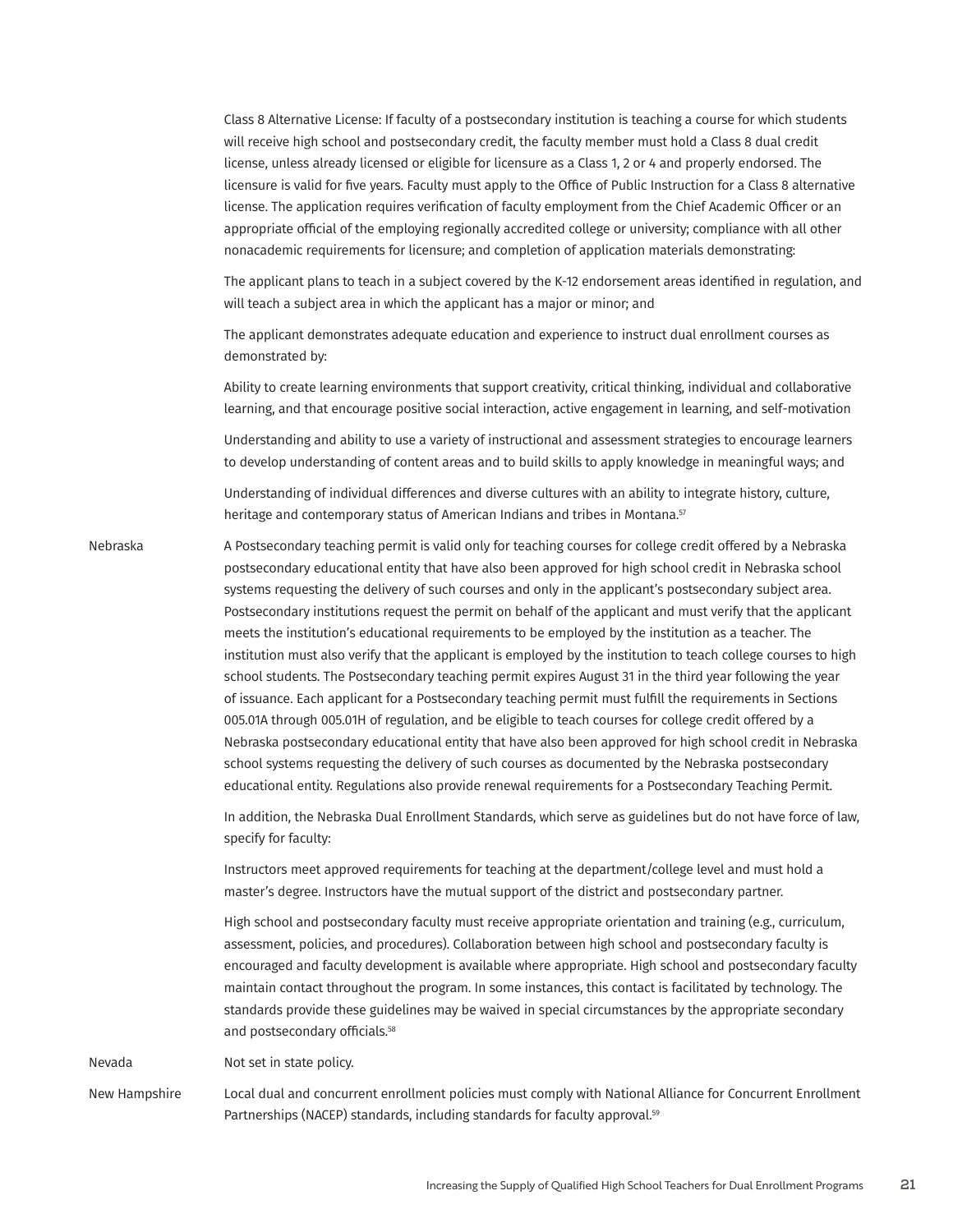| New Jersey     | District boards of education and partner colleges must also ensure that college courses for high school<br>students are taught by college faculty with academic rank. Adjunct faculty and district staff with a minimum<br>of a master's degree may also be included. <sup>60</sup>                                                                                                                                                                                                                                                                                                                                                                                                                                                                                                                                                                                                                                                                                                                                                                                                                                                                                                                                                                                                                                                                                                                                                                                                                                                                                                                                                                                                                                                                                                                    |
|----------------|--------------------------------------------------------------------------------------------------------------------------------------------------------------------------------------------------------------------------------------------------------------------------------------------------------------------------------------------------------------------------------------------------------------------------------------------------------------------------------------------------------------------------------------------------------------------------------------------------------------------------------------------------------------------------------------------------------------------------------------------------------------------------------------------------------------------------------------------------------------------------------------------------------------------------------------------------------------------------------------------------------------------------------------------------------------------------------------------------------------------------------------------------------------------------------------------------------------------------------------------------------------------------------------------------------------------------------------------------------------------------------------------------------------------------------------------------------------------------------------------------------------------------------------------------------------------------------------------------------------------------------------------------------------------------------------------------------------------------------------------------------------------------------------------------------|
| New Mexico     | The postsecondary partner must approve faculty for all dual credit courses. Each high school offering dual<br>credit courses must submit a signed uniform master agreement with a public postsecondary institution to<br>the public education department. The agreement must specify eligible courses, academic quality of dual<br>credit courses, course approval and course requirements. <sup>61</sup>                                                                                                                                                                                                                                                                                                                                                                                                                                                                                                                                                                                                                                                                                                                                                                                                                                                                                                                                                                                                                                                                                                                                                                                                                                                                                                                                                                                              |
| New York       | Not set in state policy.                                                                                                                                                                                                                                                                                                                                                                                                                                                                                                                                                                                                                                                                                                                                                                                                                                                                                                                                                                                                                                                                                                                                                                                                                                                                                                                                                                                                                                                                                                                                                                                                                                                                                                                                                                               |
| North Carolina | Most Career & College Promise courses are taught by community college faculty, either at the college campus<br>or by traveling to the high school. Provisions allow high school instructors to teach a Career & College<br>Promise course if the instructor meets SACS requisite qualifications for faculty credential requirements. <sup>62</sup>                                                                                                                                                                                                                                                                                                                                                                                                                                                                                                                                                                                                                                                                                                                                                                                                                                                                                                                                                                                                                                                                                                                                                                                                                                                                                                                                                                                                                                                     |
| North Dakota   | As is the case with all adjunct instructors, the instructor offering the course must be approved by the<br>academic administrators using the same criteria and procedure that they would employ on campus.<br>Approved high school instructors teaching dual-credit courses within the high school are considered to be<br>adjunct instructors of the sponsoring NDUS college or university.                                                                                                                                                                                                                                                                                                                                                                                                                                                                                                                                                                                                                                                                                                                                                                                                                                                                                                                                                                                                                                                                                                                                                                                                                                                                                                                                                                                                           |
|                | If the adjunct instructor is a high school teacher, the district Superintendent must first give written approval<br>for their instructor to teach on behalf of NDUS sponsoring school.                                                                                                                                                                                                                                                                                                                                                                                                                                                                                                                                                                                                                                                                                                                                                                                                                                                                                                                                                                                                                                                                                                                                                                                                                                                                                                                                                                                                                                                                                                                                                                                                                 |
|                | Preference for teachers holding an MA degree in the content area will be only one criterion considered in the<br>employment of adjunct instructors to teach dual-credit college courses.                                                                                                                                                                                                                                                                                                                                                                                                                                                                                                                                                                                                                                                                                                                                                                                                                                                                                                                                                                                                                                                                                                                                                                                                                                                                                                                                                                                                                                                                                                                                                                                                               |
|                | Instructors (including a person already teaching in high school or college) who teach dual-credit college<br>courses for an NDUS sponsoring institution must follow the standard procedure regarding the employment<br>of adjunct instructors by that institution including filing required documents, e.g., official transcripts,<br>employment forms, etc.                                                                                                                                                                                                                                                                                                                                                                                                                                                                                                                                                                                                                                                                                                                                                                                                                                                                                                                                                                                                                                                                                                                                                                                                                                                                                                                                                                                                                                           |
|                | Instructors (including a person already teaching in high school or college) who teach dual-credit college<br>courses must keep appropriate records and submit grade reports to the appropriate office at the sponsoring<br>institution by the end of the semester. <sup>63</sup>                                                                                                                                                                                                                                                                                                                                                                                                                                                                                                                                                                                                                                                                                                                                                                                                                                                                                                                                                                                                                                                                                                                                                                                                                                                                                                                                                                                                                                                                                                                       |
| Ohio           | Each instructor teaching a College Credit Plus course must meet the credential requirements set forth in<br>guidelines and procedures established by the chancellor of higher education. If the guidelines require high<br>school teachers to take any additional graduate-level coursework to meet the credential requirements, that<br>coursework must be applicable to continuing education and professional development requirements for<br>the renewal of the teacher's educator license. The partnering college must also provide at least one three-<br>hour professional development session per school year, and conduct at least one full-period classroom<br>observation of each College Credit Plus course taught by a secondary teacher during the 2015-2016 school<br>year, or during the first academic year the teacher instructs the course, and then alternating academic years<br>thereafter. (If the same instructor provides multiple sections of the same course in the same or different<br>buildings, only one observation is required. If multiple sections of the same course are taught by different<br>instructors in the same or different secondary buildings, each instructor must be observed.) The institution<br>of higher education determines the format and delivery mechanism for each professional development<br>session it provides. If the institution delivers professional development to secondary teachers using<br>technology, there must be a means to track secondary teachers' participation and elicit teachers' feedback,<br>and for the institution to respond to teachers' questions. The institution also determines its own classroom<br>observation format and whether the observation is onsite at the classroom, partially on-site, or uses |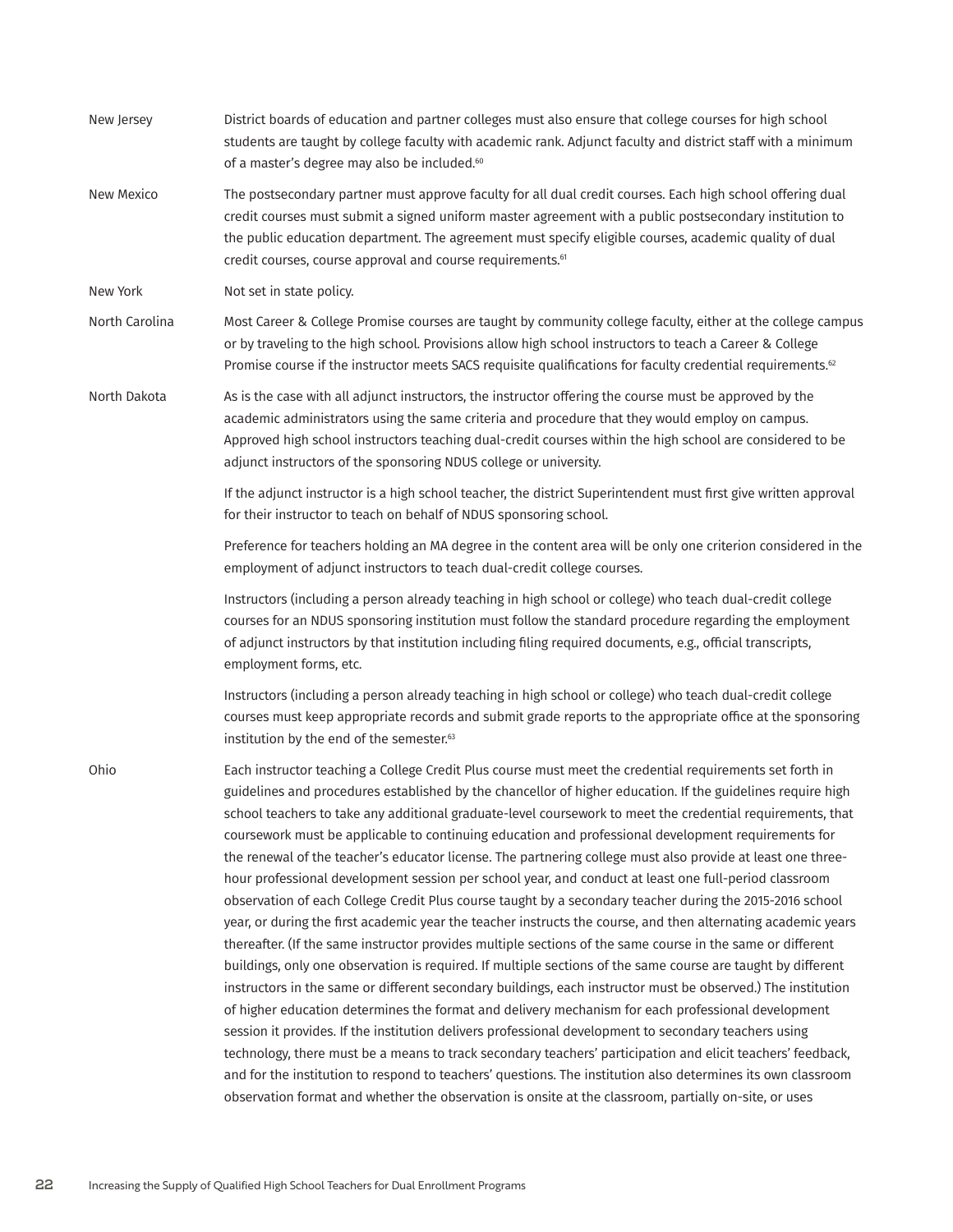technology, provided the:

Chief academic officer of the institution approves the classroom observation content expert and format

Higher education observer provides the secondary instructor with any feedback supporting that quality of the college-level course.

Secondary school building administrator is notified at least 24 hours in advance of when each observation is expected to occur.

All courses offered under the College Credit Plus program must be the same courses that are included in the partnering college's course catalogue for college-level, nonremedial courses. College Credit Plus courses offered at the secondary school must follow the same course syllabus and learning outcomes, use the same textbook, materials and assessments as the college course delivered on the college campus. All College Credit Plus students (regardless of course location) must be assessed with the same standard of achievement and held to the same grading standards.

Regulations also establish measures of quality for online College Credit Plus courses, which must be included in the college's course catalog. Faculty member instructing the course meets qualification requirements of the chancellor. Each faculty member instructing an online course must:

- Utilize course content and materials developed by higher education faculty
- Provide course instruction
- Develop course assessments
- Develop course grading criteria
- Assign students' final grades.

The faculty member instructing the course must be accessible to students and establish a mechanism for students to pose questions and interact with the faculty member regarding course content and materials.

The faculty member instructing the course may delegate tasks associated with facilitation of the online course to an individual approved by the chief academic officer in accordance with the postsecondary institution's policies, with the exception of providing course instruction, developing course assessments and grading criteria, and assigning final grades. If tasks associated with facilitation of the online course are delegated to another individual, the faculty member and individual approved to provide facilitation must interact regularly on the manner and approach for implementing the facilitated activities. Under no circumstances may facilitation be construed as responsibility for the course; the faculty member maintains responsibility for course instruction and student learning.

Statute requires the chancellor of higher education and the superintendent of public instruction to submit a biennial report on the status of the College Credit Plus program to the governor and specified legislators. The report must include an analysis of quality assurance measures related to the program.<sup>64</sup>

Oklahoma Faculty Qualifications: Faculty teaching off-campus concurrent enrollment courses must meet the academic requirements for faculty and instructors teaching in the sponsoring higher education institution as required by the Higher Learning Commission. The appropriate academic administrator at the sponsoring higher education institution must review credentials and recommend all faculty for approval prior to allowing such individuals to teach an off-campus concurrent enrollment course.

> Orientation and Professional Development: Before teaching an off-campus concurrent enrollment course, faculty must participate in an orientation provided by the sponsoring higher education institution. The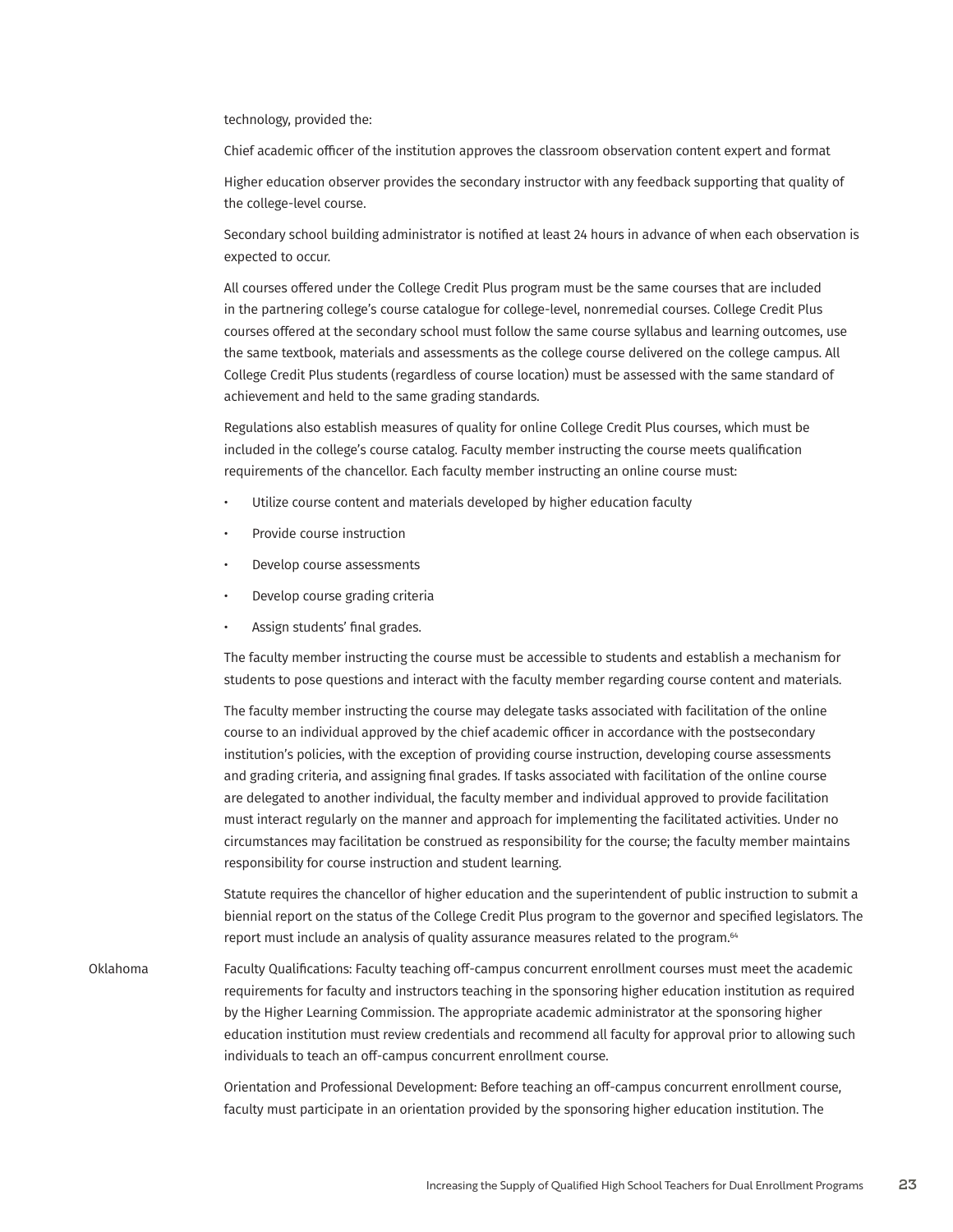sponsoring higher education institution must provide the faculty teaching the off-campus concurrent enrollment course with professional development opportunities that may include, but need not be limited to: pedagogy, instructional design, course management, and student engagement strategies.

A faculty member teaching an off-campus concurrent course must be evaluated in a manner consistent with the sponsoring higher education institution's guidelines for student evaluation of faculty. A faculty member teaching an off-campus concurrent enrollment course must be evaluated in accordance with the sponsoring higher education institution's policy for evaluation of instruction.<sup>65</sup>

Oregon Expanded Options: Not applicable—courses are taken only at postsecondary institutions

Dual credit: The [Oregon Dual Credit Standards](http://www.ode.state.or.us/teachlearn/subjects/postsecondary/dualcredit/oregon_dual_credit_standards_2014.pdf) are based upon the National Alliance of Concurrent Enrollment Partnerships accreditation standards, and include standards for faculty. Under these standards:

- Instructors teaching college or university courses through Dual Credit meet the academic requirements for faculty and instructors teaching in the college or university.
- The college or university provides high school instructors with training and orientation in course curriculum, assessment criteria, course philosophy, and Dual Credit administrative requirements before certifying the instructors to teach the college or university courses.
- Instructors teaching Dual Credit sections are part of a continuing collegial interaction through professional development, seminars, site visits, and ongoing communication with the college's or university's faculty and Dual Credit administrators. This interaction must occur at least annually and address issues such as course content, course delivery, assessment, evaluation, and professional development in the field of study.
- Dual Credit Program policies address instructor non-compliance with the college's or university's expectations for courses offered through the Dual Credit Program (for example, non-participation in Dual Credit Program training and/or activities).<sup>66</sup>

In June 2016, Oregon's Higher Education Coordinating Commission approved two additional models of dual credit, "Sponsored dual credit" and "Assessment-based learning credit" that do not require high school instructors to have achieved a higher level of education.

Sponsored dual credit: A course delivered through this model is taught by a high school teacher in partnership with a sponsoring college/university faculty member who meets the qualifications to teach the course for the college/university. Under this model:

- High School teachers teaching college or university courses as part of a Sponsored Dual Credit Program are approved and authorized by the sponsoring college or university in accordance with its institutional policies, procedures and practices.
- Teaching partnerships within Sponsored Dual Credit Programs demonstrate that the aggregate of the teaching roles within the partnership provides appropriate expertise in the content or professional area, and performs the duties, responsibilities and functions of traditional faculty, based upon clearly stated criteria, qualifications, and procedures. Sponsoring faculty members have clearly defined authority and responsibility and exercise a major role in the design, approval, and implementation of the teaching partnerships.
- High school teachers teaching college or university courses in a Sponsored Dual Credit Program have access to essential academic resources comparable to those used in other sections of the same courses offered by the sponsoring college or university as deemed appropriate by faculty in the department/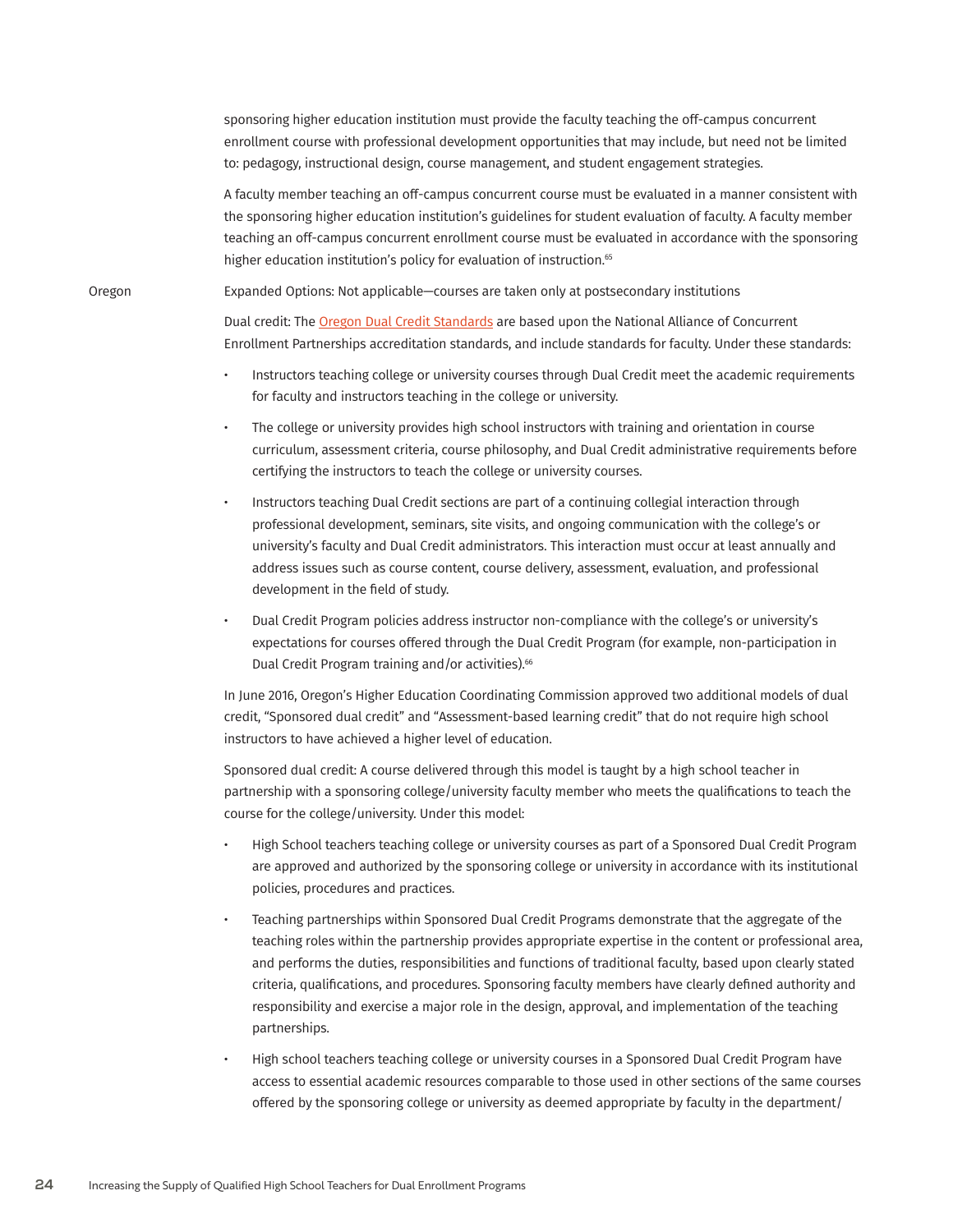program where credit will be awarded.

|                | The sponsoring college or university provides high school teachers in Sponsored Dual Credit Programs<br>with training and orientation in course curriculum, assessment criteria, course philosophy, and<br>Sponsored Dual Credit administrative requirements before authorizing them to teach the college or<br>university courses.                                                                                                                                                                                                                                                                                                                                         |
|----------------|-----------------------------------------------------------------------------------------------------------------------------------------------------------------------------------------------------------------------------------------------------------------------------------------------------------------------------------------------------------------------------------------------------------------------------------------------------------------------------------------------------------------------------------------------------------------------------------------------------------------------------------------------------------------------------|
|                | The sponsoring college or university has a well-documented process for regular, ongoing, and<br>$\bullet$<br>substantive interaction between high school teachers and college or university faculty in Sponsored<br>Dual Credit Programs to address student learning outcomes, course content, delivery, and assessment<br>to maintain consistency across course sections offered by the college or university. This interaction<br>occurs at least once a quarter/semester.*                                                                                                                                                                                               |
|                | *College or university faculty partners may determine that more interactions are appropriate, based on the<br>high school teacher's level of expertise, teaching experience, and experience working in Sponsored Dual<br>Credit Programs. However, in all cases, the interaction must occur at least once a quarter/semester.                                                                                                                                                                                                                                                                                                                                               |
|                | High school teachers teaching college or university classes as part of a Sponsored Dual Credit<br>$\bullet$<br>Program receive feedback for continuous improvement to ensure that student learning outcomes,<br>course content, and assessment are consistent with the sponsoring college's or university's course, as<br>determined by institutional policies, procedures and practices.                                                                                                                                                                                                                                                                                   |
|                | Sponsored Dual Credit Program policies at each sponsoring college or university address teacher non-<br>$\bullet$<br>compliance with the college's or university's expectations for courses offered through Sponsored Dual<br>Credit Programs (for example, non-participation in Sponsored Dual Credit Program training and/or<br>activities). Such policies clearly define the impact of non-compliance, including the effect on awarding<br>college or university credit. <sup>67</sup>                                                                                                                                                                                   |
|                | Assessment-based learning credit: Not applicable. College or university faculty conduct a process for<br>assessment of student learning and collection of the required evidence for awarding credit. Assessments are<br>designed and evidence is evaluated by appropriately qualified teaching faculty as determined by college or<br>university faculty in the program/department where credit will be awarded. <sup>68</sup>                                                                                                                                                                                                                                              |
| Pennsylvania   | A school district or area vocational school employee who meets all qualifications for an adjunct faculty<br>member at the eligible postsecondary institution may teach a concurrent enrollment course. <sup>69</sup>                                                                                                                                                                                                                                                                                                                                                                                                                                                        |
|                | *Program currently inactive due to inadequate state funds.*                                                                                                                                                                                                                                                                                                                                                                                                                                                                                                                                                                                                                 |
| Rhode Island   | Instructors of concurrent enrollment courses at the secondary public school must be approved by the<br>postsecondary credit-granting institution and possess similar qualifications as instructors teaching the<br>corresponding course at the postsecondary institution. Secondary school teachers must also hold the<br>certification required by the Council for Elementary and Secondary Education for the course that is being<br>taught. Public secondary school teachers must be evaluated by their employer pursuant to the educator<br>evaluation system approved by the department of education and in accordance with state law and<br>applicable regulations.70 |
|                | Instructors of online dual enrollment courses must be appropriately qualified from an accredited<br>postsecondary institution.71                                                                                                                                                                                                                                                                                                                                                                                                                                                                                                                                            |
| South Carolina | The chief academic officer or designee is also responsible for selecting and evaluating all dual enrollment<br>faculty, using Southern Association of Colleges and Schools criteria as minimal requirements, and ensuring<br>standards of student evaluation and faculty evaluation are comparable to those required of other sections                                                                                                                                                                                                                                                                                                                                      |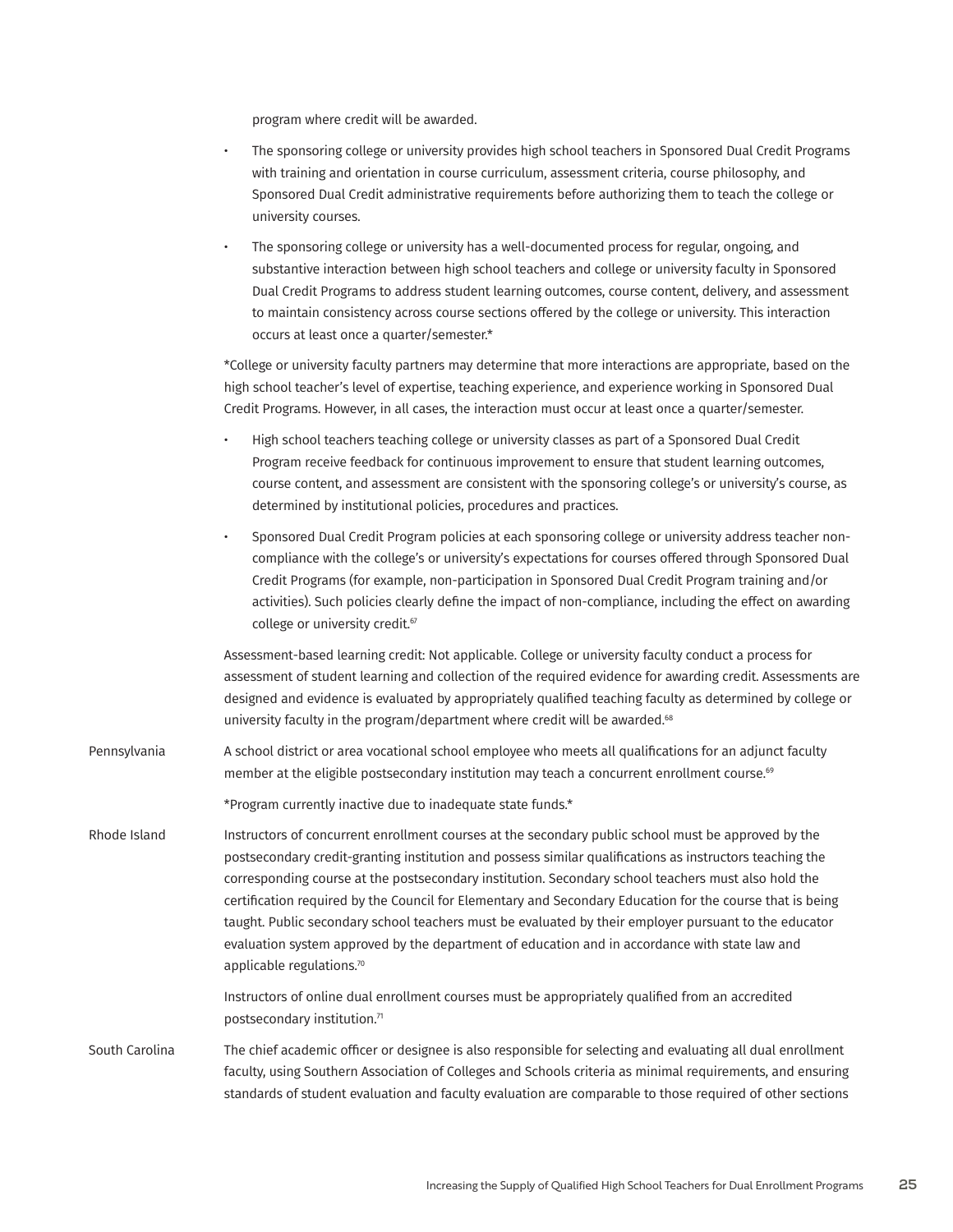|              | of the same courses. Orientation and evaluation of instructors teaching dual enrollment course sections<br>rests with the appropriate academic department of the respective institution of higher education. The chief<br>academic officer or designee must assure consistency and comparability of both orientation and evaluation<br>across the institution. To assure comparability, academic departments must provide instructors with support<br>services, including a designated on-campus faculty liaison.                                                                                                                                                                                                                                                                                                                                                                                                                 |
|--------------|-----------------------------------------------------------------------------------------------------------------------------------------------------------------------------------------------------------------------------------------------------------------------------------------------------------------------------------------------------------------------------------------------------------------------------------------------------------------------------------------------------------------------------------------------------------------------------------------------------------------------------------------------------------------------------------------------------------------------------------------------------------------------------------------------------------------------------------------------------------------------------------------------------------------------------------|
|              | Dual enrollment instructors must participate in the institution's expected, relevant professional development<br>and evaluation activities. Traditionally-delivered (non-online) dual enrollment offered in high schools should<br>only be offered within reasonable commuting distance of the institution to facilitate on-site evaluation and<br>supervision.72, 73                                                                                                                                                                                                                                                                                                                                                                                                                                                                                                                                                             |
| South Dakota | The Dual/Concurrent Credit Administration Guidelines also specify:                                                                                                                                                                                                                                                                                                                                                                                                                                                                                                                                                                                                                                                                                                                                                                                                                                                                |
|              | Instructor of record. The high school-based concurrent enrollment course must be taught by a high school<br>teacher who has been approved by the postsecondary institution and who meets the standards used by<br>the institution to hire adjuncts in the discipline. While a Master's degree in the subject/discipline teaching<br>is preferred, faculty typically must have a Master's degree with 18 graduate hours in the subject/discipline<br>taught. Faculty mentor: A faculty member in the discipline of the course from the credit-granting university is<br>assigned to and actively engaged as a mentor for the high school teacher. <sup>73</sup>                                                                                                                                                                                                                                                                    |
|              | Credit may be granted to students enrolled in concurrent credit offered through postsecondary institutions<br>who are accredited through NACEP, OR credit may be granted to students enrolled in concurrent credit<br>offered through postsecondary institutions who manage their programs using the standards established by<br>NACEP. <sup>74</sup>                                                                                                                                                                                                                                                                                                                                                                                                                                                                                                                                                                             |
| Tennessee    | Dual Credit program courses are taught by certified secondary instructors, administered under the<br>supervision of postsecondary faculty or a consortium approved certified secondary instructor. <sup>75</sup>                                                                                                                                                                                                                                                                                                                                                                                                                                                                                                                                                                                                                                                                                                                  |
| Texas        | Dual credit: Yes. The college selects dual credit instructors. These instructors must be regularly employed<br>faculty members of the college or meet the same standards (including minimal requirements of the<br>Southern Association of Colleges and Schools) and approval procedures used by the college to select faculty<br>responsible for teaching the same courses at the main campus of the college. The college must supervise<br>and evaluate instructors of dual credit courses using the same or comparable procedures used for faculty<br>at the main campus of the college. The college must ensure that a dual credit course and the corresponding<br>course offered at the main campus of the college are equivalent with respect to the curriculum, materials,<br>instruction, and method/rigor of student evaluation. These standards must be upheld regardless of the<br>student composition of the class.76 |
|              | Regular academic policies applicable to courses taught at the college's main campus must also apply to dual<br>credit courses (i.e., appeal process for disputed grades, drop policy, the communication of grading policy to<br>students, when the syllabus must be distributed, etc.)                                                                                                                                                                                                                                                                                                                                                                                                                                                                                                                                                                                                                                            |
|              | Courses offered through partnerships between secondary schools and public two-year colleges: The<br>partnership agreement must address faculty qualifications, provision of student learning, and grading<br>criteria.                                                                                                                                                                                                                                                                                                                                                                                                                                                                                                                                                                                                                                                                                                            |
|              | For programs governed by an agreement between a school district or private school's governing organization<br>and a public junior college: A course offered for joint high school and junior college credit must be taught by<br>a qualified instructor approved or selected by the public junior college. For these purposes an instructor is<br>qualified if the instructor holds:                                                                                                                                                                                                                                                                                                                                                                                                                                                                                                                                              |

• A doctoral or master's degree in the subject of the course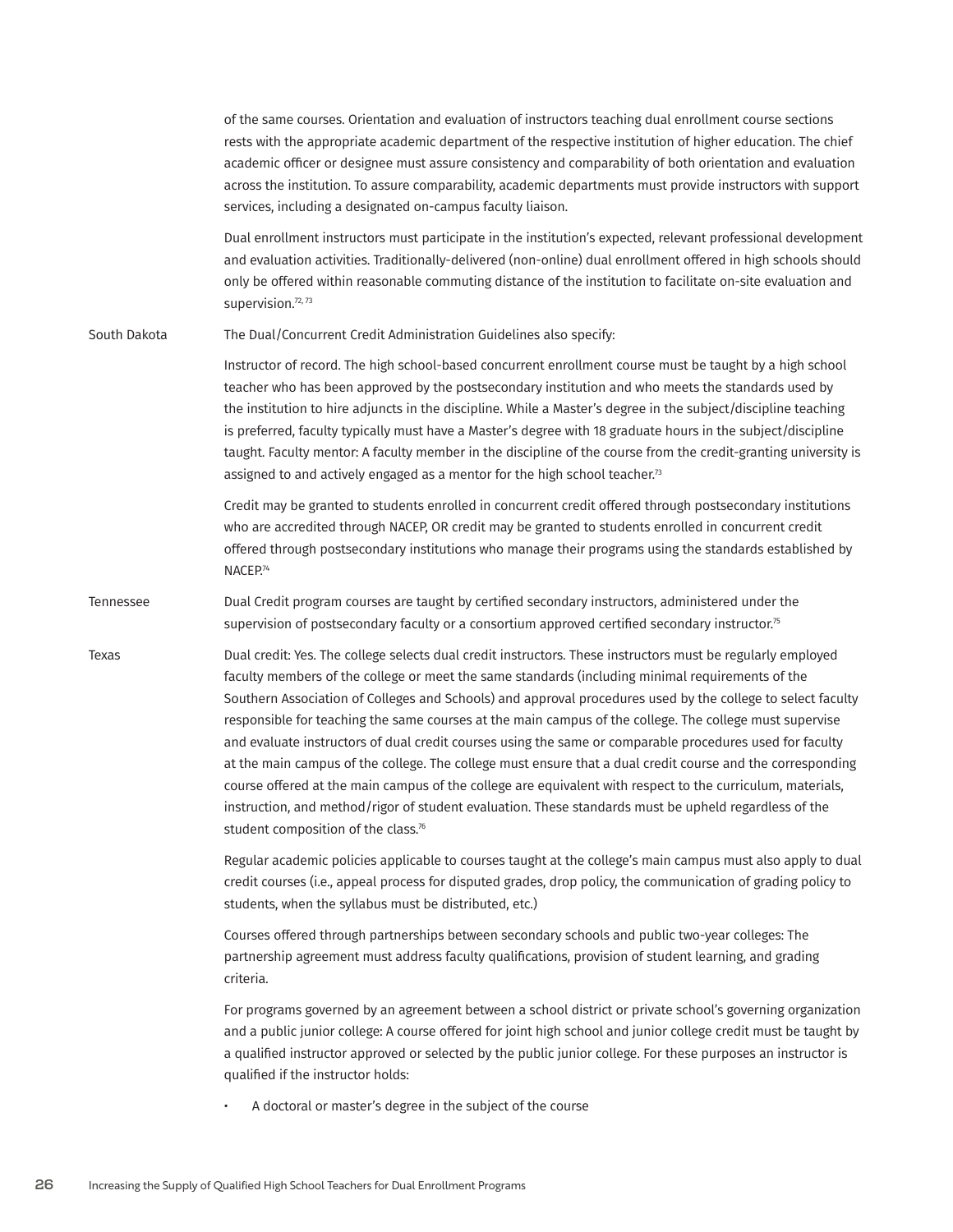• A master's degree plus 18 graduate semester hours in the subject of the course

For a course offered in an associate's degree program not designed for transfer to a baccalaureate degree program:

- Either of the above requirements
- A baccalaureate degree in the subject of the course
- An associate's degree and demonstrated competencies in the subject of the course, as determined by the Texas Higher Education Coordinating Board.<sup>77</sup>

Online courses: The Texas Education Agency pays the reasonable costs of evaluating and approving electronic courses. If funds are insufficient to pay for evaluating and approving all courses submitted for approval, the agency must give priority to paying the costs of evaluating and approving five types of courses, including courses that allow a student to earn college credit or other advanced credit. Administrative code specifies the qualifications and professional development requirements applicable to secondary and college instructors offering electronic dual credit courses.<sup>78</sup>

Utah [2018 H.B. 237](https://s3.amazonaws.com/fn-document-service/file-by-sha384/0ff37b21a3203e8c8f7aa81e3fdf0deac06acd19729cdbe73052bacbfb35a2c5af6e52e95123bc2ccfddbf05f0f32a09) eliminates the statutory definition of "qualified instructor." Under the revised definition, in addition to institution of higher education faculty, an LEA employee is an eligible instructor if the employee is licensed under Chapter 6, Education Professional Licensure, supervised by an institution of higher education, and either (1) meets requirements to be established by the Board of Regents by January 2019, or (2) has an upper level mathematics endorsement.

> In the interim before the Board of Regents adopts a policy describing the qualifications for an LEA employee to be an eligible instructor, an LEA employee is qualified if the employee is licensed under Chapter 6, Education Professional Licensure, supervised by an institution of higher education, and approved as adjunct faculty by an institution of higher education.79

- Vermont Dual Enrollment: Yes. When a course is offered at a high school, the public postsecondary institution must retain authority to determine course content and work with the secondary school to select, monitor, support, and evaluate instructors.<sup>80</sup>
- Virginia Yes, for community college courses. Faculty must be selected by the participating community college and meet the faculty qualification guidelines established by the Southern Association of Colleges and Schools Commission on Colleges (SACSCOC) and the State Board for Community Colleges policies. When determining faculty qualifications, an institution considers the highest earned degree in the discipline and related work. The following guidelines must be used:

Faculty members teaching associate degree courses designed for transfer to a baccalaureate degree have earned a doctorate or master's degree in the teaching discipline or master's degree with a minimum of 18 graduate semester hours in the teaching discipline.

Faculty members teaching associate degree courses not designed for transfer to the baccalaureate degree have earned a bachelor's degree in the teaching discipline or associate's degree in the teaching field with demonstrated competencies in the teaching discipline and two years of occupational experience.

Faculty members teaching non-associate's degree occupational programs have earned a high school diploma or equivalent, associate or equivalent in the teaching field preferred, and five years of current occupational experience as defined by the State Board for Community Colleges.

Dual enrollment faculty must conform to all college and departmental responsibilities, policies, and procedures related to dual enrollment courses. The faculty member must: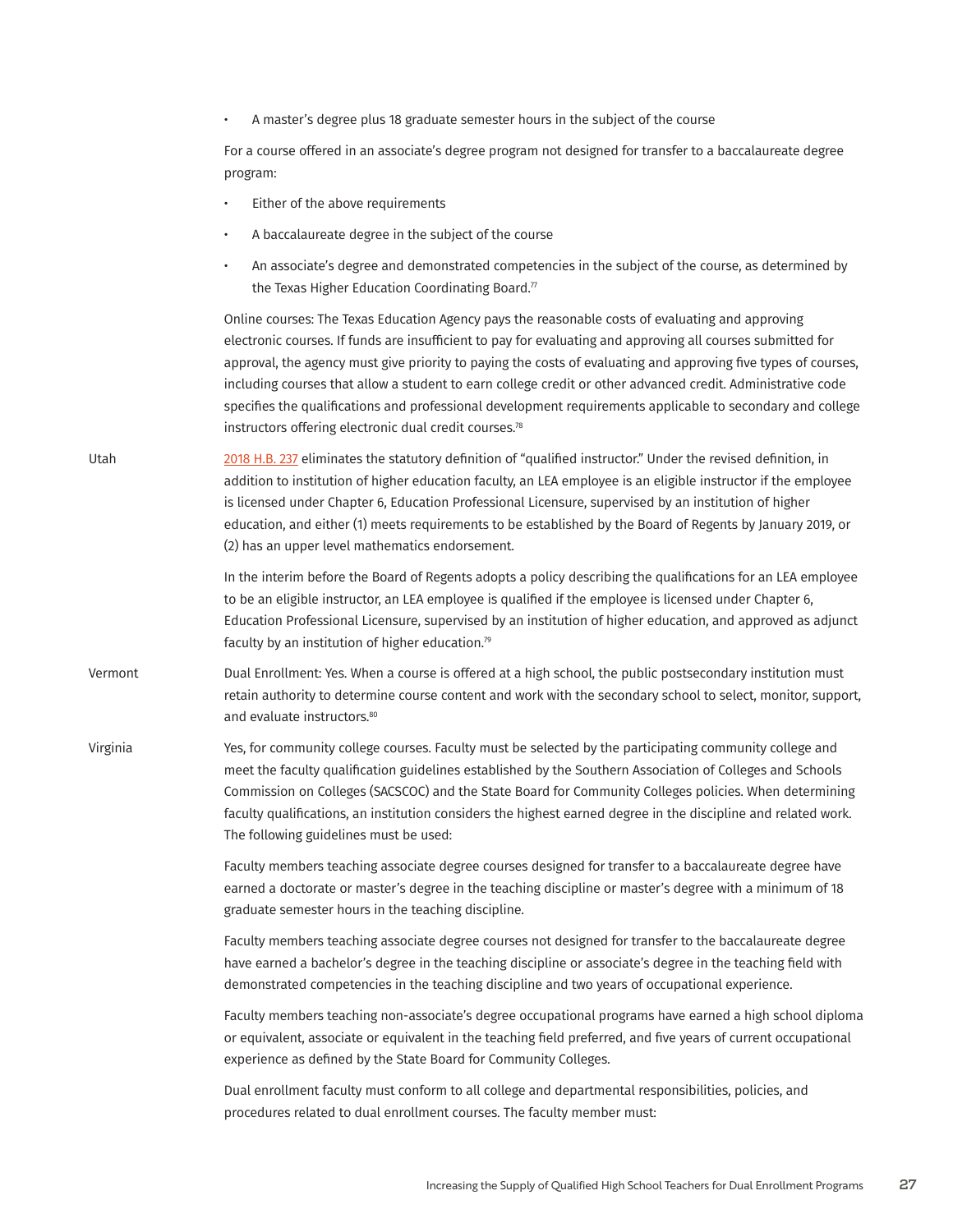|               | Prepare and disseminate a college-approved course syllabus that include all required information for<br>the college course, including the college's grading scale                                                                                                                                                                                                                                                                                                                                                                                                                                                                                                                                                                                                                                              |
|---------------|----------------------------------------------------------------------------------------------------------------------------------------------------------------------------------------------------------------------------------------------------------------------------------------------------------------------------------------------------------------------------------------------------------------------------------------------------------------------------------------------------------------------------------------------------------------------------------------------------------------------------------------------------------------------------------------------------------------------------------------------------------------------------------------------------------------|
|               | Adhere to the required number of instructional/contact hours for the course<br>$\bullet$                                                                                                                                                                                                                                                                                                                                                                                                                                                                                                                                                                                                                                                                                                                       |
|               | Adhere to established college academic/instructional calendars for enrollment and grade submission<br>$\bullet$                                                                                                                                                                                                                                                                                                                                                                                                                                                                                                                                                                                                                                                                                                |
|               | Use college-approved instructional materials<br>$\bullet$                                                                                                                                                                                                                                                                                                                                                                                                                                                                                                                                                                                                                                                                                                                                                      |
|               | Incorporate all student learning outcomes and assessment of student learning outcomes into<br>$\bullet$<br>instruction                                                                                                                                                                                                                                                                                                                                                                                                                                                                                                                                                                                                                                                                                         |
|               | Participate in student evaluation of instructional effectiveness<br>$\bullet$                                                                                                                                                                                                                                                                                                                                                                                                                                                                                                                                                                                                                                                                                                                                  |
|               | Submit final course grades<br>$\bullet$                                                                                                                                                                                                                                                                                                                                                                                                                                                                                                                                                                                                                                                                                                                                                                        |
|               | Participate in required meetings and professional development opportunities.<br>$\bullet$                                                                                                                                                                                                                                                                                                                                                                                                                                                                                                                                                                                                                                                                                                                      |
|               | Dual enrollment courses must be offered for college credit with the same departmental designations, course<br>descriptions, numbers, titles, and credits as those listed in the VCCS Master Course File. All dual enrollment<br>courses must be equivalent to the pedagogical, theoretical, and philosophical orientation of the community<br>college department and contain the same student learning outcomes, components of the syllabi, level and<br>rigor of content, assessment and evaluation of student learning outcomes, and instructional effectiveness. <sup>81</sup>                                                                                                                                                                                                                              |
| Washington    | College in the High School: Yes. Participating institutions of higher education must require that instructors<br>are approved by the participating institution of higher education's respective academic department<br>and meet the same requirements for teaching the college course at the higher education campus. New<br>instructors are provided with discipline-specific training and orientation regarding course curriculum,<br>assessment criteria, pedagogy, course philosophy and administrative responsibilities and procedures.                                                                                                                                                                                                                                                                   |
|               | Participating institutions of higher education are recommended to provide annual discipline-specific<br>professional development activities and ongoing collegial interaction to address course content, course<br>delivery, assessment, evaluation, and/or research and development in the field. Participating institutions of<br>higher education, not accredited by National Alliance of Concurrent Enrollment Partnerships for the current<br>year of enrollment, must provide the evidence of meeting the required faculty standards. <sup>82</sup>                                                                                                                                                                                                                                                      |
| West Virginia | Faculty teaching early enrollment courses must meet the minimum faculty credential requirements as<br>specified by the college and as approved by the department and chief academic officer of the college or<br>university. Faculty teaching early enrollment courses are expected to participate in institutionally offered<br>professional development activities and ongoing collegial interaction to address course content, course<br>delivery, assessment and evaluation. The institution must assign adjunct/part-time faculty status to high<br>school teachers teaching college courses. Employment of any early enrollment adjunct/part-time faculty<br>must be consistent with any institutional, statewide and regional accreditation standards for employment of<br>adjunct/part-time faculty.83 |
| Wisconsin     | Not set in state policy. In practice, Early College Credit Program and Start College Now Program are taught<br>only by college instructors, not high school instructors.                                                                                                                                                                                                                                                                                                                                                                                                                                                                                                                                                                                                                                       |
| Wyoming       | Yes. Responsibility for the quality of dual and concurrent enrollment courses lies with the postsecondary<br>institution. A concurrent enrollment course (taught by high school instructor appointed adjunct faculty by<br>a community college) must be approved by the community college as having equivalent course content,<br>learning objectives and work assignments as an existing college course, as determined by community college<br>faculty. The Manual of Procedures for Dual and Concurrent Enrollment Courses specifies: "College faculty<br>members and high school teachers must engage in yearly discussions to assure use of equivalent syllabi,                                                                                                                                            |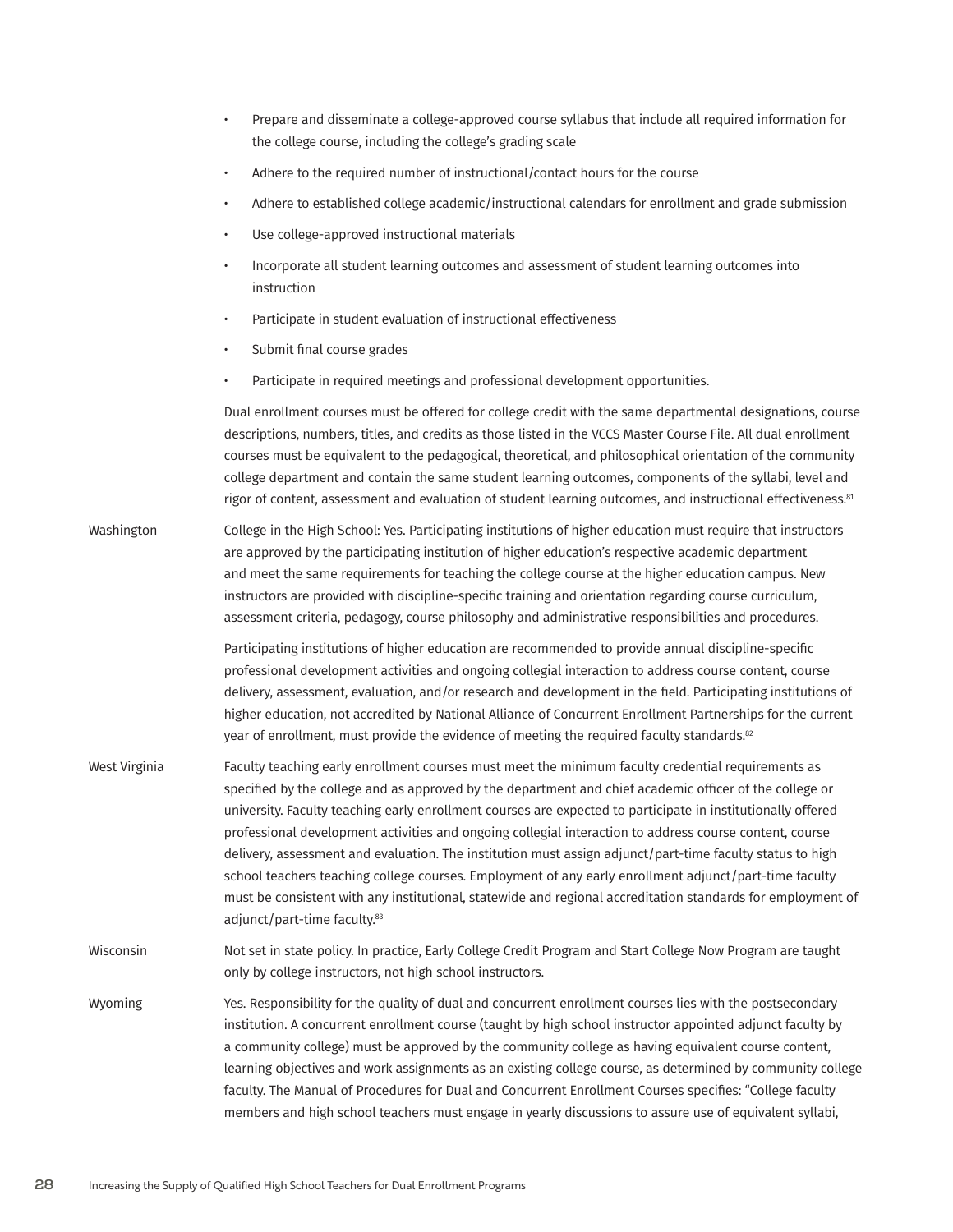assignments, and end-of-course assessments as those used in courses taught on campus. College faculty members and high school teachers must address common expectations and review student work on a regular basis. Courses must be reviewed annually to assure quality."84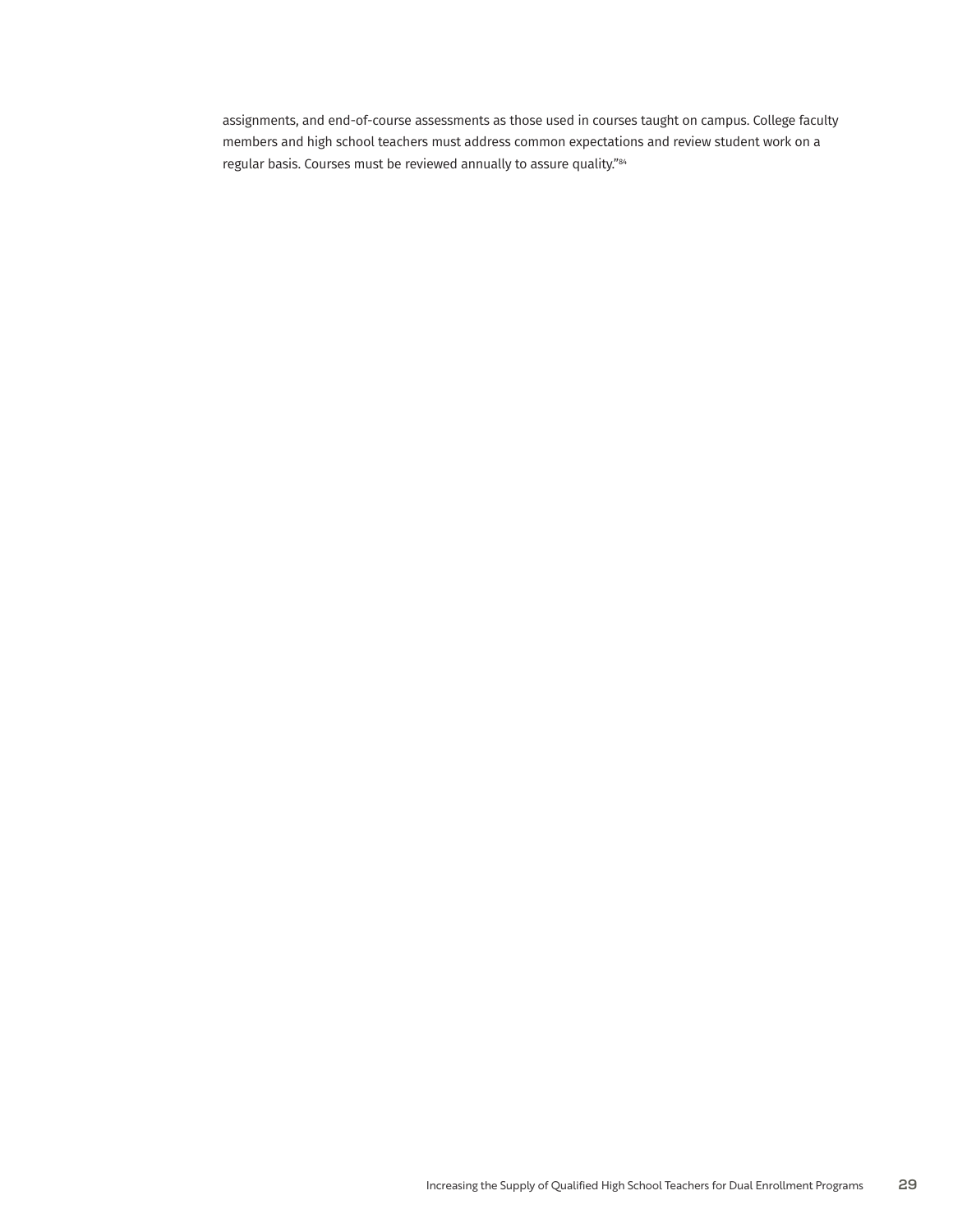4 Reflects state policies and initiatives adopted as of April 13, 2018.

5 [https://www.cde.state.co.us/postsecondary/dhe\\_hlcguidelines](https://www.cde.state.co.us/postsecondary/dhe_hlcguidelines)

- 7 Email communication with Tari Lambert, Indiana Commission for Higher Education, April 12, 2018.
- <sup>8</sup> [https://www.cde.state.co.us/postsecondary/dhe\\_hlcguidelines](https://www.cde.state.co.us/postsecondary/dhe_hlcguidelines)

9 M.S.A. § 122A.61, Subd. 3.

™ Email communication with Maria Sauter, Nevada Department of Education, April 4, 2018; Nevada Department of Education Consolidated Application: Title I, 1003(ɑ)<br>and Title IV A federal allocations Turnaround and College a

<sup>11</sup> NDCC, 15-10-61; [https://www.nd.gov/dpi/uploads/1387/111517DualCreditVoucher.pdf](https://www.nd.gov/dpi/uploads/1387/111517DualCreditVoucher.pdf )

 $\frac{1}{12}$  W.S. § 21-7-701

13 <https://communitycolleges.wy.edu/wyoming-adjunct-professor-incentive-.aspx>

14 IC 20-28-9-1.5

16 Email communication with Stephanie Bernoteit and Gretchen Lohman, Illinois Board of Higher Education, March 29, 2018.

 $\textdegree{}$  Email communication with Karla Wiscombe, Kansas Board of Regents, March 29, 2018.

18 M.S.A. § 120B.13, Subd. 4

19 Telephone conversation with Jessica Espinosa and Pakou Yang, Minnesota State system, June 9, 2017. See [http://www.minnstate.edu/board/materials/2016/](http://www.minnstate.edu/board/materials/2016/november-packet-revised.pdf) [november-packet-revised.pdf](http://www.minnstate.edu/board/materials/2016/november-packet-revised.pdf)

20 Telephone conversation with Jessica Espinosa and Pakou Yang, Minnesota State system, June 9, 2017; email communication with Jessica Espinosa April 2, 2018.

<sup>21</sup> OAC Straight A Team at Battelle for Kids; Battelle for Kids, Ohio Appalachian Collaborative, 2016-2017 OAC Straight A Annual Report: Focus on Ownership and<br>Empowerment, https://static.battelleforkids.org/Documents/OAC Empowerment, https:/

<sup>22</sup> [CHANCELLOR'S PROCEDURE FOR POLICY 801.03: Admission: Dual Enrollment/Dual Credit for High School Students 12.2](https://www.accs.cc/default/assets/File/Board/PoliciesAndProcedures/Series800/Procedure/801.03 Admission Dual Enrollment Dual Credit.pdf)

- <sup>29</sup> [Arizona Revised Statute 15-1821.01 \(5\)](https://www.azleg.gov/viewdocument/?docName=https://www.azleg.gov/ars/15/01821-01.htm)
- <sup>24</sup> [A.C.A. § 6-16-1203\(b\)](https://advance.lexis.com/documentpage/?pdmfid=1000516&crid=8ede99ee-7e63-4693-b57d-0b1ac19e0249&nodeid=AAGAACAAHAANAAE&scrollreferenceid=&config=00JAA2ZjZiM2VhNS0wNTVlLTQ3NzUtYjQzYy0yYWZmODJiODRmMDYKAFBvZENhdGFsb2fXiYCnsel0plIgqpYkw9PK&pddocfullpath=%2fshared%2fdocument%2fstatutes-legislation%2furn%3acontentItem%3a4WVD-80W0-R03M-H36G-00008-00&ecomp=-kc_kkk&prid=3eea935f-f3c0-4e9f-a9f8-7f809585ae01)
- <sup>25</sup> [AHECB Policy 3.15 \(5\)](https://static.ark.org/eeuploads/adhe/ADHE_Policy_-_12-2017_for_WEB.pdf)
- <sup>26</sup> [https://static.ark.org/eeuploads/adhe/ADHE\\_Policy\\_-\\_12-2018\\_for\\_WEB.pdf](https://static.ark.org/eeuploads/adhe/ADHE_Policy_-_12-2018_for_WEB.pdf)
- <sup>27</sup> [Ed Code 76004\(h\), \(l\)](https://leginfo.legislature.ca.gov/faces/codes_displayText.xhtml?lawCode=EDC&division=7.&title=3.&part=47.&chapter=1.&article=1.)
- <sup>28</sup> <https://codes.findlaw.com/co/title-22-education/co-rev-st-sect-22-35-105.html>
- <sup>29</sup> [C.R.S.A. § 22-35-105\(2\), 22-35-104\(14\) C.R.S.A. § 22-35-104\(7\)](http://www.lexisnexis.com/hottopics/colorado/)
- <sup>30</sup> [Title 14 Education 500 Curriculum and Instruction \(2\) and 3.1.7](http://regulations.delaware.gov/AdminCode/title14/500/506.shtml)
- <sup>31</sup> [Fla. Admin. Code r. 6A-14.064\(2\)\(a\), \(c\), \(d\), Fla. Admin. Code r. 6A-14.064\(2\)\(h\)](https://www.flrules.org/gateway/ruleNo.asp?id=6A-14.064)
- <sup>32</sup> [F.S.A. § 1007.271\(5\)](http://www.leg.state.fl.us/statutes/index.cfm?App_mode=Display_Statute&Search_String=&URL=1000-1099/1007/Sections/1007.271.html)
- 33 [Fla. Admin. Code r. 6A-14.064\(2\)\(e\)](https://www.flrules.org/gateway/ruleNo.asp?id=6A-14.064)
- 34 [Fla. Admin. Code r. 6A-14.064\(3\)\(a\)](https://www.flrules.org/gateway/ruleNo.asp?id=6A-14.064)
- <sup>35</sup> [F.S.A. § 1007.271\(21\)\(j\), \(k\)](http://www.leg.state.fl.us/statutes/index.cfm?App_mode=Display_Statute&Search_String=&URL=1000-1099/1007/Sections/1007.271.html)
- <sup>36</sup> [IDAPA 08.02.03.007\(20\)](https://adminrules.idaho.gov/rules/current/08/0203.pdf)
- <sup>37</sup> [Idaho State Board Advanced Opportunities Policy, February 2015](https://boardofed.idaho.gov/board-policies-rules/board-policies/higher-education-affairs-section-iii/iii-y-advanced-opportunities/)
- 38 [110 ILCS 27/20](http://www.ilga.gov/legislation/ilcs/ilcs3.asp?ActID=3117&ChapterID=18)
- <sup>39</sup> [23 Ill. Adm. Code 1501.507\(b\)\(11\)\(B\)](ftp://www.ilga.gov/JCAR/AdminCode/023/023015010E05070R.html)
- <sup>40</sup> [23 Ill. Adm. Code 1009.30\(a\)\(1\) and \(2\)](ftp://www.ilga.gov/JCAR/AdminCode/023/023010090000300R.html)
- <sup>41</sup> [IC 21-43-4-3.5 \(2\)](https://iga.in.gov/legislative/laws/2017/ic/titles/021#21-43-4-3.5)
- <sup>40</sup> [IN ST 20–28–9–1.5](http://iga.in.gov/legislative/laws/2017/ic/titles/020#20-28)
- <sup>41</sup> [I.C.A. § 261E.3\(2\)](https://www.legis.iowa.gov/docs/code/2018/261E.3.pdf)
- <sup>42</sup> <http://iga.in.gov/legislative/laws/2017/ic/titles/021/#21-43-4-19.2>

<sup>1</sup> For example, see An, B. P. (2013). The impact of dual enrollment on college degree attainment: Do low-SES students benefit?. *Educational Evaluation and Policy*  Analysis, 35(1), 57-75.

<sup>&</sup>lt;sup>2</sup> Barnett, E., & Stamm, L. (2010). *Dual enrollment: A strategy for educational advancement of all students*. Retrieved from <u>http://academiccommons.columbia.</u> edu/catalog/ac:1887

<sup>3</sup> Education Commission of the States. (2018). Dual Enrollment: *Instructor and course quality component.* 

 $^{\rm 6}$  Email communication with Karla Wiscombe, Kansas Board of Regents, March 30, 2018.

<sup>15</sup> M.S.A. § 122A.414, Subd. 2(c)(2)